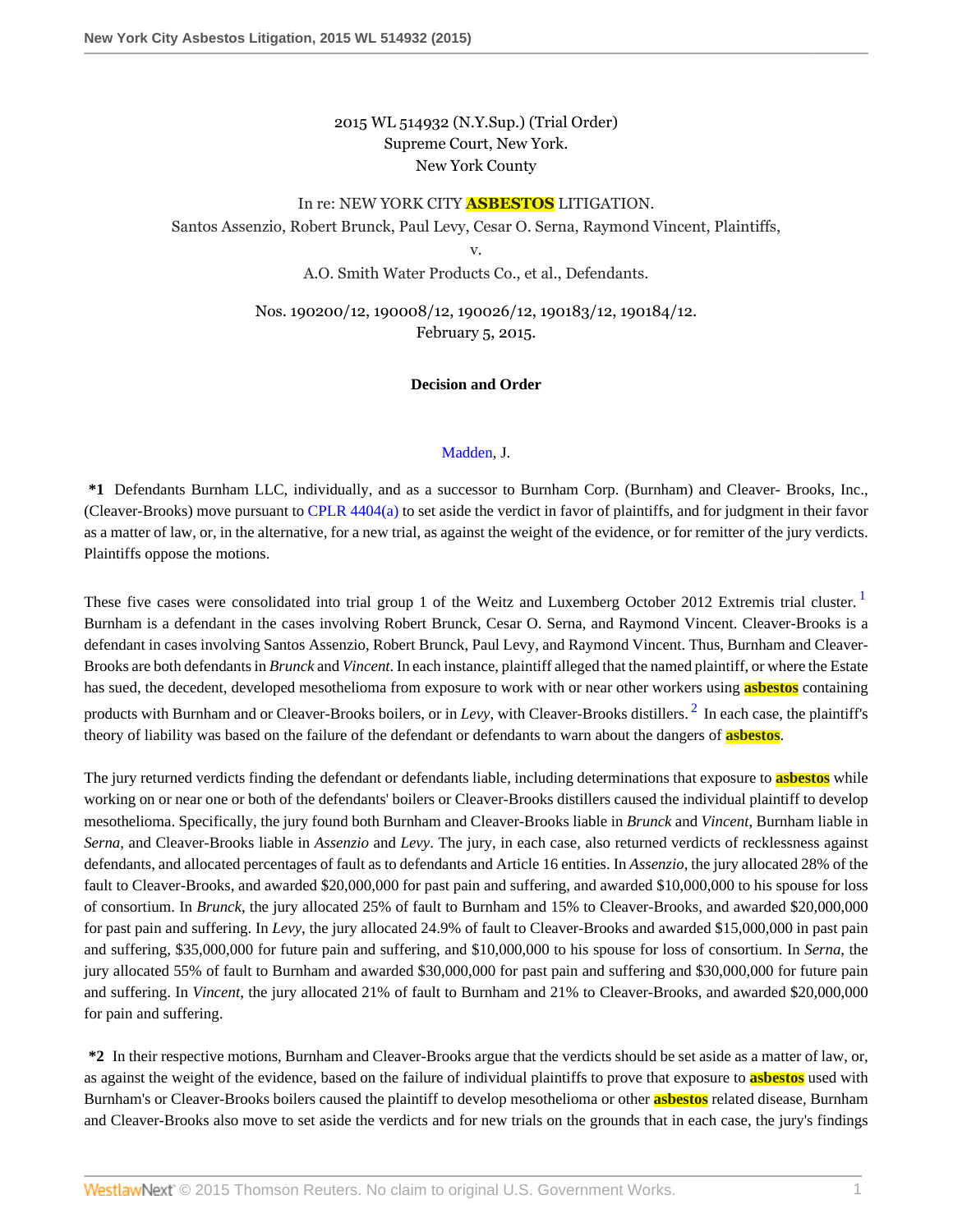were against the weight of the evidence with respect to recklessness and apportionment of fault; that the court erred in charging recklessness and apportionment; that the cases were improperly consolidated for joint trial; and in individual cases, the court made errors of law on certain evidentiary issues. Finally, defendants move for remittitur or a new trial as to damages.

Plaintiffs oppose the motions, arguing that in each case, the evidence supports the jury's findings that the individual plaintiffs were exposed to **asbestos** used with Burnham and/or Cleaver-Brooks boilers, and that such exposures caused the plaintiff to develop mesothelioma. Similarly, as to defendants' arguments regarding recklessness and apportionment of fault, plaintiffs argue that the evidence supports the jury's findings, and that the reckless charge conveyed the proper legal standard. As to damages, plaintiffs argue that the amount awarded by the jury is fair and just compensation, and if there is remittitur, it should be modest. With respect to consolidation, plaintiffs argue that the cases were properly consolidated for trial, and that defendants' claims of errors of law with respect to evidentiary issues are without merit.<sup>[3](#page-26-2)</sup>

<span id="page-1-0"></span>[CPLR 4404\(a\)](http://www.westlaw.com/Link/Document/FullText?findType=L&pubNum=1000059&cite=NYCPR4404&originatingDoc=I6ed2fbecb0fe11e4b86bd602cb8781fa&refType=LQ&originationContext=document&vr=3.0&rs=cblt1.0&transitionType=DocumentItem&contextData=(sc.Search)) provides that "the court may set aside a verdict or any judgment entered thereon and direct that judgment be entered in favor of a party entitled to judgment as a matter of law or it may order a new trial ... where the verdict is contrary to the weight of the evidence [or] in the interests of justice." The standard for setting aside the verdict and entering judgment for the moving party as a matter of law is whether "there is simply no valid line of reasoning and permissible inferences which could possibly lead rational men [and women] to the conclusion reached by the jury on the basis of the evidence presented at trial. The criteria to be applied in making this assessment are essentially those required of a trial judge asked to direct a verdict." *Cohen v. Hallmark Cards,* [45 NY2d 493, 499 \(1978\)](http://www.westlaw.com/Link/Document/FullText?findType=Y&serNum=1978126293&pubNum=0000605&originatingDoc=I6ed2fbecb0fe11e4b86bd602cb8781fa&refType=RP&fi=co_pp_sp_605_499&originationContext=document&vr=3.0&rs=cblt1.0&transitionType=DocumentItem&contextData=(sc.Search)#co_pp_sp_605_499). However, "in any case in which it can be said that the evidence is such that it would not be utterly irrational for a jury to reach the result it has determined upon, and thus, a valid question of fact exists, the court may not conclude that the verdict is as a matter of law not supported by the evidence." Id. (citation omitted).

**\*3** The standard used in determining a motion to a set aside a verdict as against the weight of the evidence is whether the evidence so preponderated in favor of the moving party, that the verdict "could not have been reached on any fair interpretation of the evidence." *[Lolik v. Big V Supermarkets, Inc.](http://www.westlaw.com/Link/Document/FullText?findType=Y&serNum=1995141624&pubNum=0000605&originatingDoc=I6ed2fbecb0fe11e4b86bd602cb8781fa&refType=RP&fi=co_pp_sp_605_746&originationContext=document&vr=3.0&rs=cblt1.0&transitionType=DocumentItem&contextData=(sc.Search)#co_pp_sp_605_746)*, 86 NY2d 744, 746 (1995) (quoting *Moffatt v. Moffatt,* [86 AD2d 864 \[2nd](http://www.westlaw.com/Link/Document/FullText?findType=Y&serNum=1982108281&pubNum=0000155&originatingDoc=I6ed2fbecb0fe11e4b86bd602cb8781fa&refType=RP&originationContext=document&vr=3.0&rs=cblt1.0&transitionType=DocumentItem&contextData=(sc.Search)) [Dept 1982\],](http://www.westlaw.com/Link/Document/FullText?findType=Y&serNum=1982108281&pubNum=0000155&originatingDoc=I6ed2fbecb0fe11e4b86bd602cb8781fa&refType=RP&originationContext=document&vr=3.0&rs=cblt1.0&transitionType=DocumentItem&contextData=(sc.Search)) *aff'd* [62 NY2d 875 \(1985\)\)](http://www.westlaw.com/Link/Document/FullText?findType=Y&serNum=1984234113&pubNum=0000605&originatingDoc=I6ed2fbecb0fe11e4b86bd602cb8781fa&refType=RP&originationContext=document&vr=3.0&rs=cblt1.0&transitionType=DocumentItem&contextData=(sc.Search)). This "does not involve a question of law, but rather a discretionary balancing of factors." *Cohen v. Hallmark Cards, supra* at 499.

### **I. PRODUCT EXPOSURE and EVIDENTIARY ISSUES**

# **A. Plaintiffs**

### **i.) Santos Assenzio**

<span id="page-1-1"></span>Cleaver-Brooks argues the verdict in *Assenzio* should be set aside as against the weight of the evidence as the record is devoid of any evidence that Mr. Assenzio was exposed to **asbestos** from Cleaver-Brooks boilers. [4](#page-27-0) For the reasons discussed below, I conclude that this argument is unpersuasive. According to the deposition testimony of Mr. Assenzio, which was read into evidence at trial, Mr. Assenzio worked first as a plumber's helper between 1954 and 1957, and then as a union plumber for the next seventeen years. Tr. at 1025-26. He further testified that he was exposed to **asbestos** while working on or near Cleaver-Brooks boilers, and boilers of American Standard, Utica, Kohler, Kewanee, Slant/Finn, and Durham-Bush. Tr. at 1029. According to Mr. Assenzio, his work on Cleaver-Brooks boilers consisted of removing boilers, which had **asbestos** insulation, and which work included cutting pipes, splitting sections, and stripping them. Tr. at 1124-1134. He also testified he repaired Cleaver-Brooks boilers by removing and replacing **asbestos** containing bricks and cement in their chambers. Id. Moreover, Mr. Assenzio testified that he identified Cleaver-Brooks boilers by a name plate at the front section of the boiler which bore Cleaver-Brooks' name. Mr. Assenzio further described the Cleaver-Brooks boilers he worked on as rectangular, unjacketed, sectional boilers, made of cast iron with cast iron doors. Tr. 1124-1126, 1128-1129.

Cleaver-Brooks points to Mr. Assenzio's testimony that he could not recall, the first or the last time, or any location where he worked on a Cleaver-Brooks boiler, and that Mr. Assenzio's description of the boilers he identified as manufactured by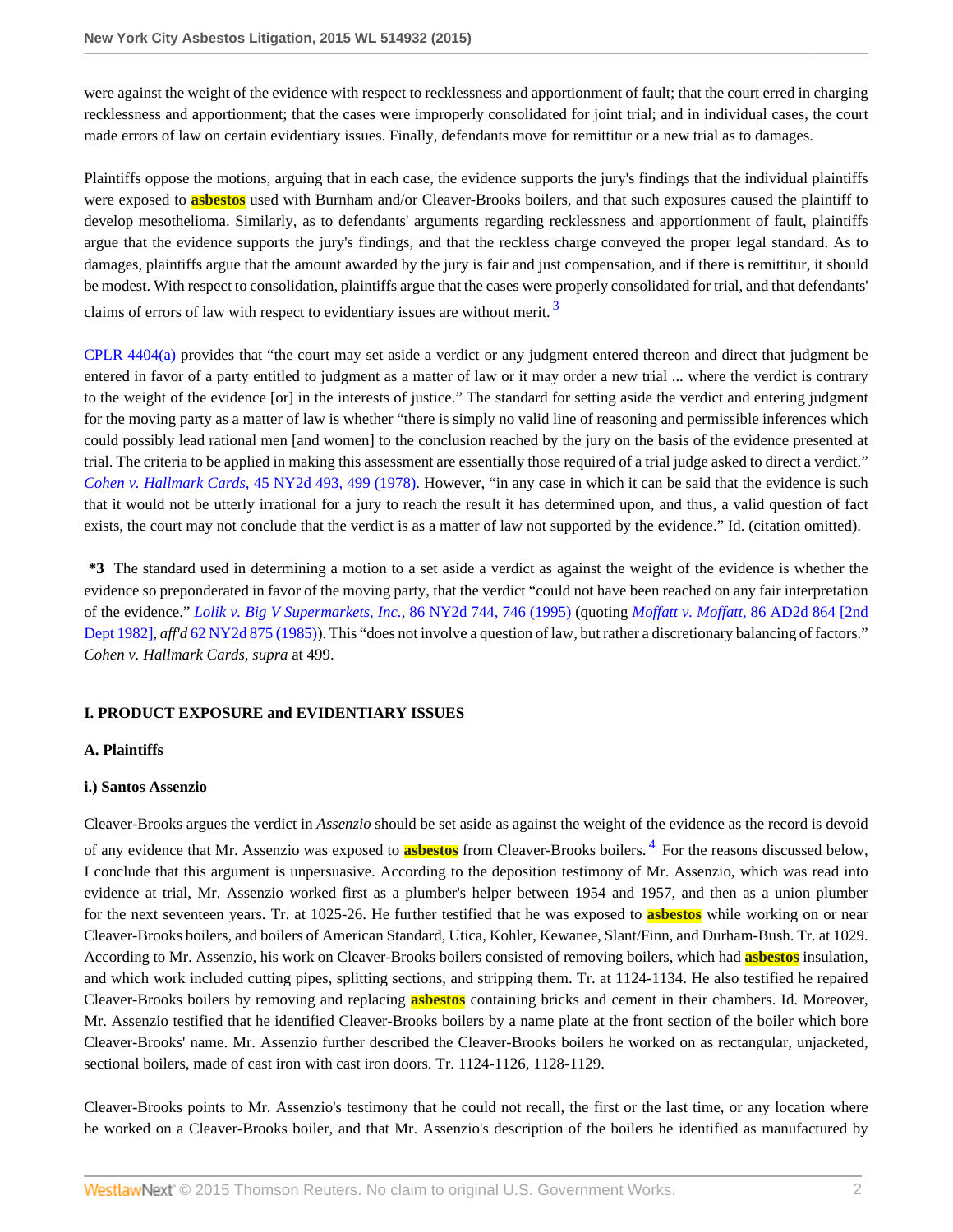Cleaver-Brooks, did not describe Cleaver-Brooks boilers, as its boilers at the time in issue, were packaged, jacketed, and nonsectional. In support of this contention, Cleaver-Brooks points to the testimony of John Tornetta, Cleaver-Brooks' corporate representative. Mr. Tornetta testified that he graduated from high school in 1982, received an associate degree from Williamson Trade School in 1984, and began working as a service technician at Cleaver-Brooks in 1985. In 2001 he became manager of technical services when the former manager, George Provence, retired. He further testified that as technical manager, he is the person most knowledgeable about **asbestos** related issues for Cleaver-Brooks, and that he testifies on its behalf about such issues. According to Mr. Tornetta, he learned about these issues from speaking and working with George Provance and with attorneys for Cleaver-Brooks; from being deposed by plaintiffs' attorneys; from reading some of Mr. Provance's testimony; and from Cleaver-Brooks manuals and records. He testified that he has no formal training with respect to **asbestos** containing material, nor has he attended any classes about identifying such material.

**\*4** As to Mr. Assenzio's testimony, Mr. Tornetta stated he read some portions of Mr. Assenzio's deposition, and that he remembered that Mr. Assenzio described working on Cleaver-Brooks boilers which were made of cast iron with multiple sections. In its Memorandum in Support of the Motion (C-B Memo at 44-45, C-B Reply at 16), Cleaver-Brooks argues the evidence shows that it did not manufacture the type of boiler Mr. Assenzio described, and points to the following questions by its attorney, which were asked of, and answered by Mr. Tornetta:

Q. Did you see the description of the boiler that he [Mr. Assenzio] identified as Cleaver-Brooks?

A. Yes, in the past I have.

Q. Okay. Do you remember if, he, how he described it?

A. I, again, I have, there have been a lot of things I looked at I am pretty certain he described it as having sections and being cast iron--multiple sections, I should say.

Q. Is that a description, an actual description of a Cleaver-Brooks boiler that would have been in Mr. Assenzio's work history until 1976? Would that have been an accurate description of a Cleaver-Brooks boiler during his work history?

A. No. We didn't have boilers that fit that description in that time period. Tr. at 4686.

Cleaver-Brooks, in another part of its memorandum, states the evidence shows that during the time period when each of the plaintiffs, including Mr. Assenzio, alleges he worked on Cleaver-Brooks boilers, the boilers, which Mr. Tornetta describes as pressure vessels, were comprised of 99% steel. Tr. at 4359-4360, C-B Memo at 10, C-B Reply at 8. Cleaver Brooks argues that this testimony establishes that it did not manufacture "cast iron boilers during the time period that Mr. Assenzio worked on boilers, and [is] prima facie proof that C-B boiler did not cause Mr. Assenzio's **asbestos** disease." C-B Reply at 16. Significantly, Cleaver-Brooks did not support Mr. Tornetta's testimony with catalogs, records of any type, nor with information detailing Cleaver-Brooks' manufacturing history with respect to the types of boilers, and materials used in their manufacture during specific time periods. The above answers do not to refer to a definite time period, nor does Cleaver-Brooks point to any testimony where Mr. Tornetta states whether Cleaver-Brooks, at any time, manufactured cast iron boilers. The lack of such evidence is significant, as Mr. Assenzio's testimony indicates a work history between 1954 and 1974 dismantling and repairing boilers, which boilers would have been manufactured years prior to dismantling and repair. Contrary to Cleaver Brooks' argument, specifically as to Mr. Assenzio, the above questions and answers are insufficient to establish that Mr. Assenzio was not exposed to **asbestos** from work on its boilers.

**\*5** Moreover, this testimony and the above questions must be considered together with Mr. Tornetta's answer that Cleaver-Brooks had name plates on its boilers, which were generally about two and one -half feet wide and 8 inches in height. In evaluating Mr. Tornetta's testimony, it is significant, that while Mr. Tornetta has been employed by Cleaver-Brooks since 1985, he has no personal knowledge of Cleaver-Brooks products during the relevant time period. As Mr. Assenzio testified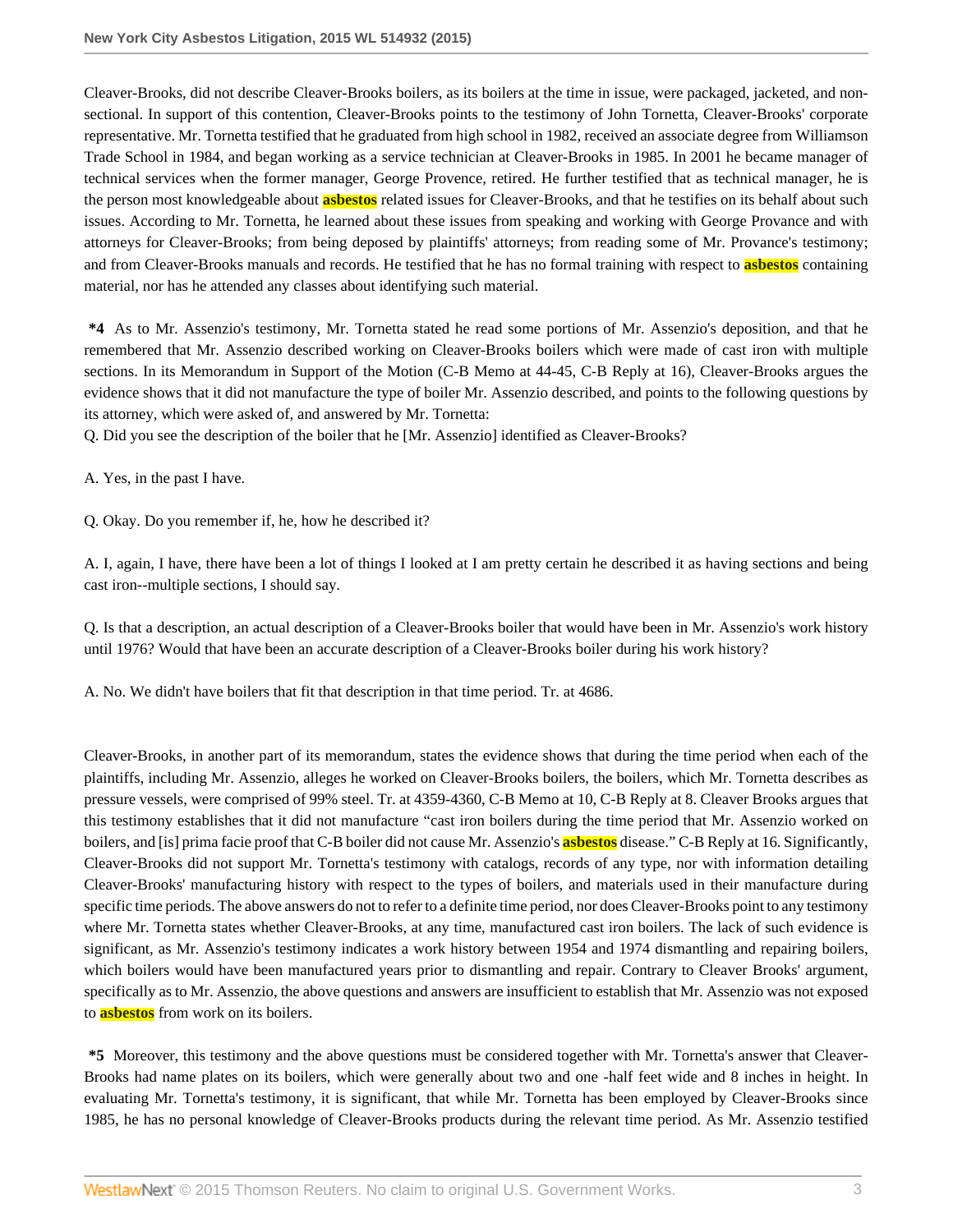he identified Cleaver-Brooks boilers from the name plate affixed to it, and described the work he performed dismantling such boilers, and in connection with cutting boiler pipes and hoisting them out, there is conflicting evidence as to whether Mr. Assenzio was exposed to **asbestos** while working with or near Cleaver-Brooks boilers. The conflicting evidence presented issues of fact and credibility which were properly determined by the jury. In considering the evidence as a whole, there is no basis to set aside the verdict as against the weight of the evidence, as the evidence did not preponderate in favor of Cleaver-Brooks such that the verdict "could not have been reached on any fair interpretation of the evidence." *Lolik v. Big V Supermarkets, Inc.*, *supra* at 746. [5](#page-27-1)

#### <span id="page-3-0"></span>**ii.) Brunck**

Mr. Brunck, who was deceased at the time of trial, alleged he developed mesothelioma from exposure while working as a plumber from 1960 to 1979. At his deposition, which testimony was read to the jury, Mr. Brunck testified that he was exposed to **asbestos** from work he did connecting water lines and working with valves and pumps. Tr. at 3876.

Mr. Brunck testified that he began working as a plumber's apprentice around 1960, worked as a plumber in Local 1, and then as a plumber/steamfitter in local 373 from 1971 to 1979. He testified that he worked at hundreds of buildings and at 500 to 700 sites. According to Mr. Brunck, he worked on or around **asbestos** containing equipment and products of numerous companies.

Mr. Brunck further testified that he compiled a hand written list of those companies, which he referenced during his deposition. With respect to boilers, he testified that he was exposed to **asbestos** while working on or around Burnham, Cleaver-Brooks, Weil-McLain, American Standard, A. O. Smith, Kohler, Peerless and Slant/Fin boilers. Mr. Brunck recognized Cleaver-Brooks boilers from their name plates, and described their boilers as tall, with burners in the front and circulators and piping, Tr. at 3906-08. Mr. Brunck further testified that he was exposed to **asbestos** from Cleaver-Brooks boilers "many times," and in the same way he was exposed to **asbestos** from Weil-McLain boilers that is "[t]hey're packed with **asbestos** inside around the burners for the valves, for the pumps." Tr. At 3878-80. Mr. Brunck also testified that he was exposed to **asbestos** while working on boilers when "connect[ing] water lines, valves and pumps." Tr. at 3876. The sites where he worked were dirty, dusty and filthy, and he breathed the air while working.

**\*6** Cleaver-Brooks points to Mr. Brunck's answer to questioning by its counsel, that the first time he recalls working on or around a Cleaver-Brooks boiler was in the 1990s, and that the boilers were new. Tr. at 4076-77. Later in his deposition, when asked by his attorney, he answered when he was a member of Local 1 in the 1960s, he was present quite a few times when a Cleaver-Brooks boiler was being repaired or being ripped out. Tr. at 3912. Again, Mr. Brunck described the environment when a Cleaver-Brooks boiler was being ripped out as "dirty, filthy dusty conditions." Tr. at 3913. As to his prior testimony, when asked by his lawyer, if he gave an answer that differed from his testimony on that day, Mr. Brunck explained when he gave that testimony he was tired, and recovering from a chemotherapy treatment he received a few days prior to the deposition. Tr. at 3913-14

Cleaver-Brooks also references evidence that it searched its records and located records that Cleaver-Brooks shipped boilers to the following three sites identified by Mr. Brunck as sites where he worked, and where Cleaver-Brooks boilers were installed; Nyack Hospital, Good Samaritan Llospital, and Aqueduct Raceway. According to Cleaver-Brooks, these records show that the boilers were insulated in the factory, covered with sheet metal or steel casings under the steel jacket and shipped to the site for installation.

While noting that Mr. Brunck believes he was exposed to **asbestos** at these sites from valves, pumps and gaskets, Cleaver-Brooks contends that there was no evidence that Mr. Brunck was present during installation or removal of these boilers. Cleaver-Brooks argues, as discussed below, that this evidence is relevant to medical causation; specifically, that this evidence supports its argument that the evidence as a whole is insufficient to establish that exposure to **asbestos** from its boilers substantially contributed to Mr. Brunck's mesothelioma.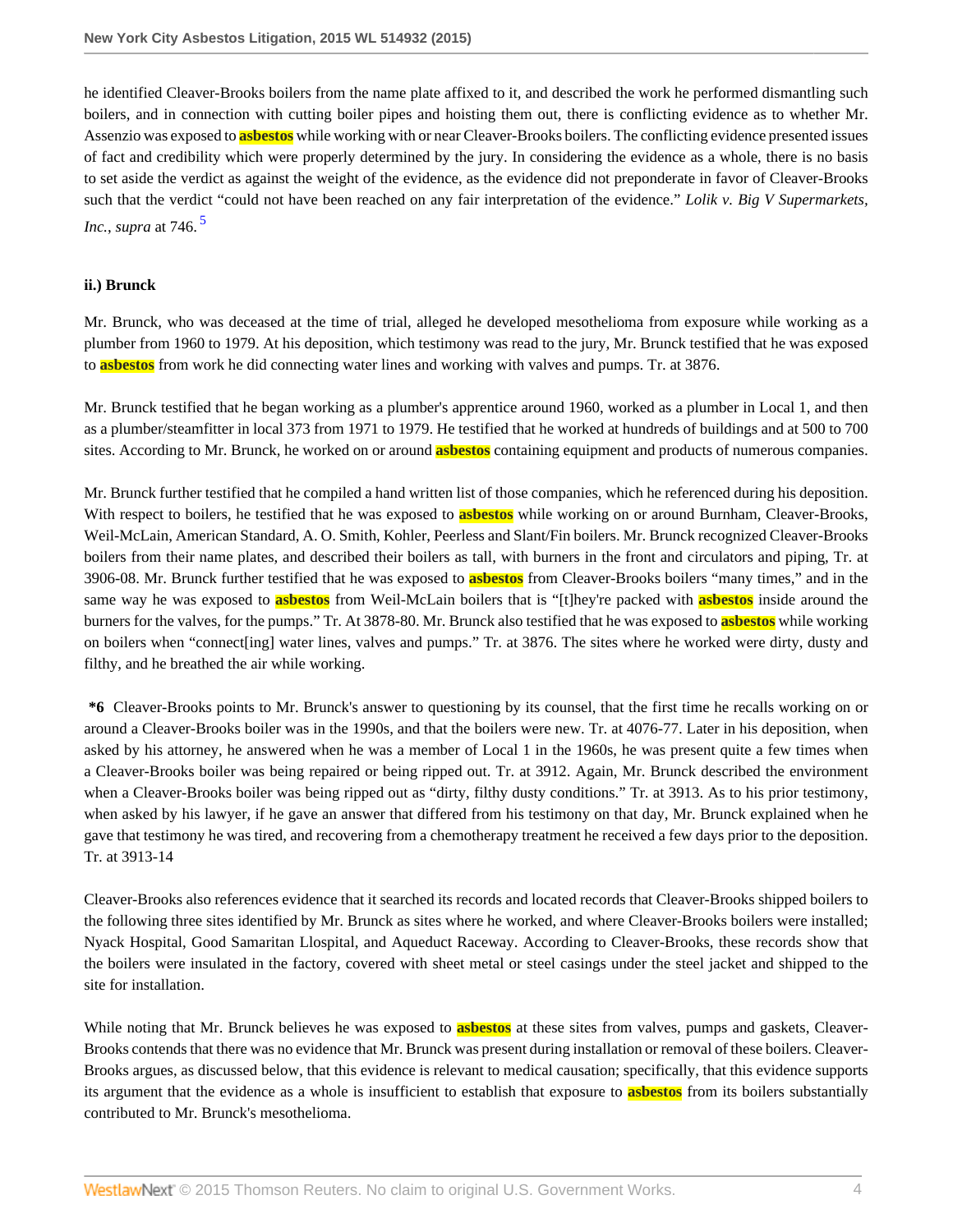As to work on Burnham boilers, Mr. Brunck testified that he repaired and installed its boilers, and was exposed to **asbestos** while doing such work in the same way he was exposed from working with the other boilers, from covering, piping and gasket material. Tr. at 3887. He further testified in the 1960s he was present when Burnham boilers were being repaired, and when they were being ripped out, and he knew a boiler was a Burnham boiler, since Burnham's name was on it. Tr. at 3911. He described the atmosphere when the boiler was being ripped out as "dirty, filthy, and dusty," Tr. at 3912, and that he breathed in the dust. In addition, Mr. Brunck testified that he was exposed to **asbestos** from Burnham's boiler's "a lot," "every time "the boiler was ripped out." Tr at 3911-12.

**\*7** Burnham moves to set aside the verdict in *Brunck* as a matter of law based on the contention that the evidence is insufficient to establish that Mr. Brunck was exposed to **asbestos** from Burnham boilers. Primarily Burnham argues that Mr. Brunck's testimony is vague and lacks specificity as to exposure from Burnham boilers. In support of this argument, Burnham points out that Mr. Brunck could not identify a "single specific instance" where he was exposed to **asbestos** from a Burnham boiler. Burnham also points to Mr. Brunck's testimony that he was exposed to **asbestos** in boilers when he installed burners in them, citing Mr. Brunck's testimony that "the refractory around the burners [which] had to be removed" had **asbestos**. Burnham Memorandum at 11. However, Mr. Brunck's complete answer was that "[t]he refractory around the burners had to be removed. The burners had to be removed. It was lined with **asbestos** block and refractory cement. Sometimes some of that was replaced also." Tr. 3859.

Burnham argues that the refractory cement used in its boilers did not contain **asbestos**, based on the testimony of its corporate representative, Donald Sweigart that "[w]ell it's my personal understanding of refractory cement is that because of the high temperature it's exposed to, that it would go beyond the temperature range that **asbestos** could tolerate, and **asbestos** would not typically be included in refractory cement." Tr. at 2723. When asked if this was his "own knowledge, but you don't know one way or the other about.... speaking for Burnham," Mr. Sweigart answered "yes." Id. Moreover, Burnham did not offer any documentary evidence to support this statement.

Burnham's motion to set aside the verdict as a matter of law is denied. Mr. Sweigart's testimony, upon which Burnham relies, that refractory cement did not contain **asbestos**, was his personal opinion. Thus, Sweigart's statement cannot be attributed to Burnham, and the statement does not constitute competent proof that Burnham refractory cement did not contain **asbestos**. Furthermore, in addition to refractory cement, Mr. Brunck testified he was exposed to **asbestos** while installing and repairing boilers from covering, piping and gasket material. Thus, even if Mr. Brunck's testimony about the burners is excluded, sufficient evidence was presented with respect to exposure to **asbestos** from covering, piping and gasket material, so that the motion is properly denied.

### **iii.) Paul Levy**

Mr. Levy testified at trial that he was exposed to **asbestos** while working as a pipefitter overhauling, renovating and modifying ships at the Brooklyn Navy Yard in the early 1950s, and in 1954 and thereafter, when he began working on new construction. With respect to Cleaver-Brooks, Mr. Levy testified he was exposed to **asbestos** from its distillers while working on new construction on two ships; the Independence in 1962, and the Constellation in 1964. He described the distillers as large machines, eight or nine feet tall and seven feet wide which converted salt water to fresh water through a process involving steam. Pipes, flanges and gaskets were used both to bring in the saltwater and transport the fresh water. Mr. Levy testified four distillers were installed on each of the two ships, that it took months to install the distillers, and that he was exposed to **asbestos** while working near laggers, who were insulating the distillers with **asbestos** containing cement. Mr. Levy testified that the distillers were insulated by cutting large **asbestos** containing blocks to size. According to Mr. Levy, **asbestos** containing dust was created from cutting the blocks and from mixing cement for insulation, which dust floated in the air. Mr Levy further testified "I breathed all that stuff." Tr. at 3618. In addition, he testified he was exposed from breathing **asbestos** containing dust while working on piping to the distillers from **asbestos** containing insulation used on the piping and flanges, and from **asbestos** containing gaskets used in the flanges.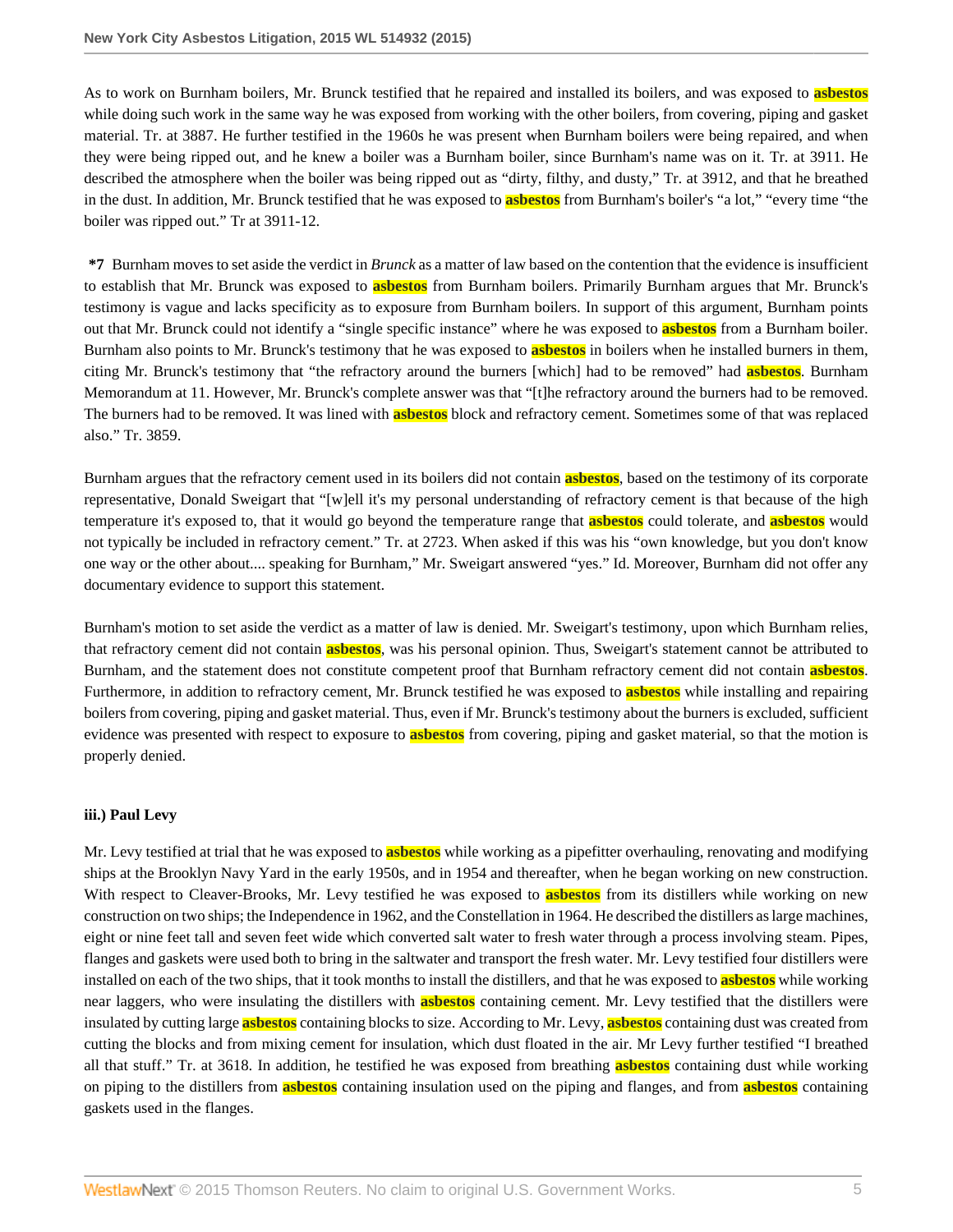**\*8** Cleaver-Brooks moves to set aside the verdict and for a new trial on the grounds that the court erred in permitting Mr. Levy to testify to exposure to **asbestos** from distillers, and erred in giving a missing documents charge, and that it was error to permit Mr. Levy's direct testimony to be videotaped, when his cross-examination was not filmed.

Cleaver-Brooks' argument that it was error to permit Mr. Levy to testify to exposure from Cleaver-Brooks distillers, is based on grounds that it did not have notice of this claim, and that this claim constituted a new theory of liability. Cleaver-Brooks contends that Mr. Levy originally claimed exposure to **asbestos** from its boilers, and that it was not until the commencement of trial, that he claimed exposure to **asbestos** from its distillers. In support of its arguments, Cleaver-Brooks points to Mr. Levy's testimony that he did not identify distillers in his complaint, amended complaint, answers and supplemental answers to interrogatories, deposition, and pre-trial affidavits. Counsel for Mr. Levy does not dispute that neither the interrogatories nor supplemental interrogatories identified distillers.

As to the affidavits, Mr. Levy's counsel contends, as he did at trial, that Mr. Levy identified distillers at his deposition; and that in pre-deposition affidavits, Mr. Levy stated, in addition to the products identified in the interrogatories, he was exposed to **asbestos** from other equipment or machinery on the ships on which he worked. Tr. at 3488-89. Counsel for Mr. Levy further contends that in the same year, in June, 2012, product identification interrogatories were sent asking Cleaver-Brooks to search its records for their equipment at the sites and on the ships where Mr. Levy worked, and that Cleaver-Brooks failed to respond to this demand. Id. Counsel further states that pursuant to a court order at the beginning of trial, he sent documents to Cleaver-Brooks that showed distillers were on the ships on which Mr. Levy worked, and proof that insulation on those distillers contained **asbestos**, as well as testimony from Cleaver-Brooks' corporate representative six years ago, where such documents were marked as exhibits. Id. Cleaver-Brooks, does not dispute these contentions. [6](#page-27-2)

<span id="page-5-1"></span><span id="page-5-0"></span>Thus, the record at trial shows that at his deposition, Mr. Levy's identified distillers as a source of exposure, without specifically identifying Cleaver-Brooks distillers. Based on this deposition testimony, the documents provided by plaintiff, and Mr. Levy's pre-deposition affidavits, Cleaver-Brooks had sufficient notice that Mr. Levy alleged exposure to **asbestos** from distilling units on the ships where he worked.<sup>[7](#page-27-3)</sup> Moreover, based on plaintiff's product identification interrogatories, Cleaver-Brooks had an obligation to search its records to determine if its equipment was on the ships where Mr. Levy worked. Cleaver-Brooks' failure to respond to the interrogatories should not shield it from liability with respect to its distillers. In addition, at trial, Cleaver-Brooks had sufficient notice that Mr. Levy claimed exposure from its distillers. Thus, it was not error to admit this testimony based on lack of notice.

**\*9** Nor is there merit to Cleaver-Brooks' argument that the allegations of exposure to **asbestos** from distillers is a new theory. These allegations involve the same manner and type of exposure, and allegedly occurred on the same ships, as the allegations with respect to boilers. Moreover, the allegations are based on the same theory of liability; that Cleaver-Brooks failed to warn about the dangers of exposure to **asbestos**. Although Cleaver-Brooks asserts generally that it did not have an opportunity to prepare a defense, it has not asserted any specific prejudice it suffered. *[DiMauro v Metropolitan Suburban Bus Auth.,](http://www.westlaw.com/Link/Document/FullText?findType=Y&serNum=1985100808&pubNum=0000155&originatingDoc=I6ed2fbecb0fe11e4b86bd602cb8781fa&refType=RP&originationContext=document&vr=3.0&rs=cblt1.0&transitionType=DocumentItem&contextData=(sc.Search))* 105 AD2d [236 \(2d Dept 1984\)](http://www.westlaw.com/Link/Document/FullText?findType=Y&serNum=1985100808&pubNum=0000155&originatingDoc=I6ed2fbecb0fe11e4b86bd602cb8781fa&refType=RP&originationContext=document&vr=3.0&rs=cblt1.0&transitionType=DocumentItem&contextData=(sc.Search)), relied upon by Cleaver-Brooks, is distinguishable. *DiMauro* involved a motor vehicle accident where plaintiff sued the defendant bus company, which in turn brought a third party action against the driver of the vehicle in which plaintiff was a passenger, alleging that plaintiff's injuries were caused by the manner in which that driver operated that vehicle. At trial, the bus company raised the defense that plaintiff's injuries were caused by the failure of the operator of the vehicle to provide an operable seat belt. In ordering a new trial, the Second Department held this was a new or alternate theory based on previously unplead facts. *Id* [at 240.](http://www.westlaw.com/Link/Document/FullText?findType=Y&serNum=1985100808&pubNum=0000155&originatingDoc=I6ed2fbecb0fe11e4b86bd602cb8781fa&refType=RP&fi=co_pp_sp_155_240&originationContext=document&vr=3.0&rs=cblt1.0&transitionType=DocumentItem&contextData=(sc.Search)#co_pp_sp_155_240) The Court also found that the defective seat belt claim prejudiced the third party defendant who had no notice that the claim would be asserted at trial, and who required an expert to refute such a claim. *Id*. Here, as stated above, Cleaver-Brooks has not asserted any specific prejudice, and this argument is unavailing.

Nor was it error to give a missing documents charge in connection with Cleaver-Brooks' failure to produce records for its distillers. Mr. Tornetta testified that in this case, counsel for Cleaver-Brooks did not ask him to conduct a search for records related to its distillers on either the Constellation or Independence. Tr. at 4477-4478. Cleaver-Brooks in its memorandum states that as "the distiller division ...was sold in 2006 and is now operated by an unrelated company Aqua-Chem, Inc., C-B no longer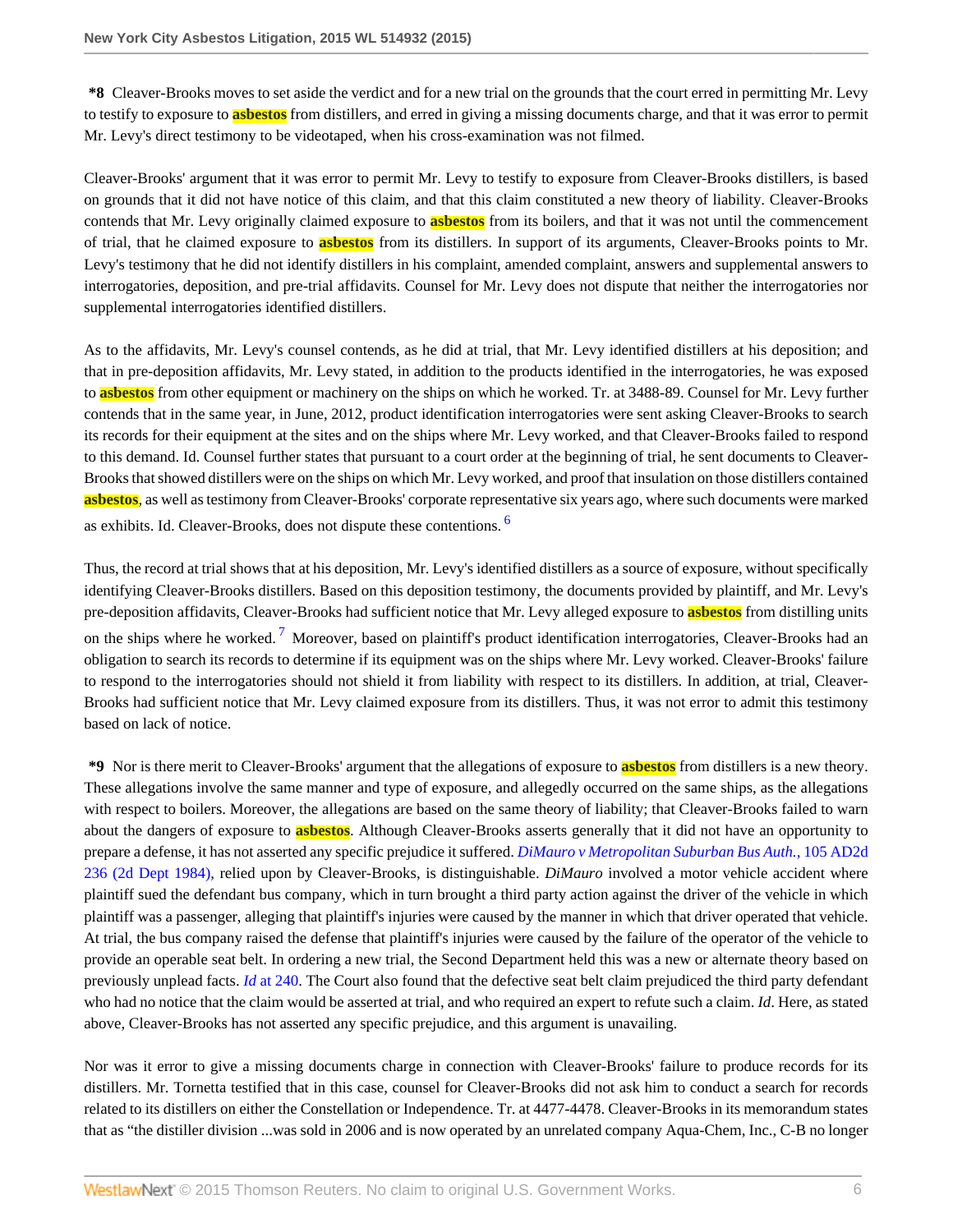has possession, custody and control of any documents relating to distillers," (C-B Memo at 40), and references the following questions asked of, and answered by Mr. Tornetta:

Q. And eventually at some point in the '60s the distilling unit broke off of Cleaver-Brooks.

A. I am not sure I would say broke off. It became its own division, I guess I'll call it.

Q. That's called Acqua-Chemical?

A. That became at that time Acqua-Chemical...

Q. Then Acqua-Chemical eventually separated from Cleaver-Brooks' parent company, correct?

**\*10** A. Correct.

Q. So Acqua-Chem and Cleaver-Brooks are together at this point in time?

Q. Meaning today?

A. Actually, all the Acqua-Chem portions of the company are no longer under Cleaver-Brooks. Tr. at 4334-4335

<span id="page-6-0"></span>Contrary to Cleaver-Brooks' argument, in this referenced testimony, Mr. Tornetta does not specifically state that Cleaver-Brooks no longer possessed records relating to distillers.<sup>[8](#page-27-4)</sup>

#### The charge as given instructed that:

In the Levy case, plaintiffs claim that Defendant Cleaver-Brooks has failed to produce documents and records related to Cleaver-Brooks distillers, which failure plaintiffs claim you should consider in connection with the use of **asbestos** containing products and material with Cleaver-Brooks distillers. Cleaver- Brooks' corporate representative, John Tornetta, testified Cleaver-Brooks sold the division responsible for distillers and that Cleaver-Brooks did not conduct a search for any documents or records.

If you believe that the documents and records existed and if you also believe that that Cleaver-Brooks has not offered a reasonable explanation for not producing them, you must decide what weight, they would have had in your deliberations, if any.

If you find that the documents and records would have been important or significant in your deliberations, you may, but you are not required to, conclude that had they been produced, they would not have contradicted the evidence offered by the plaintiff on the question.

Additionally, you may, but you are not required to, draw the strongest possible inference against Cleaver-Brooks on that question, [as] the opposing evidence permits. Tr. at 5917-78.

An adverse inference charge is permissive and allows, but does not require, a jury to draw a negative inference for the nonproduction of evidence. *[Gogos v ModelPs Sporting Goods, Inc.,](http://www.westlaw.com/Link/Document/FullText?findType=Y&serNum=2025537018&pubNum=0007049&originatingDoc=I6ed2fbecb0fe11e4b86bd602cb8781fa&refType=RP&fi=co_pp_sp_7049_255&originationContext=document&vr=3.0&rs=cblt1.0&transitionType=DocumentItem&contextData=(sc.Search)#co_pp_sp_7049_255)* 87 AD3d 248, 255 (1st Dept 2011). Here, plaintiffs' evidence showed that Cleaver-Brooks produced records in an unrelated case with respect to its distillers in 2007, after it sold its distilling division. Moreover, in the Levy case, Mr. Tornetta was not asked by defense counsel to conduct a search for records. The negative inference charge was properly given, as these circumstances present conflicting inferences to be resolved by the jury, as to whether Cleaver-Brooks had a reasonable explanation for non-production of records; whether a search would have produced records; and whether the records would have supported plaintiffs' position. *Id*.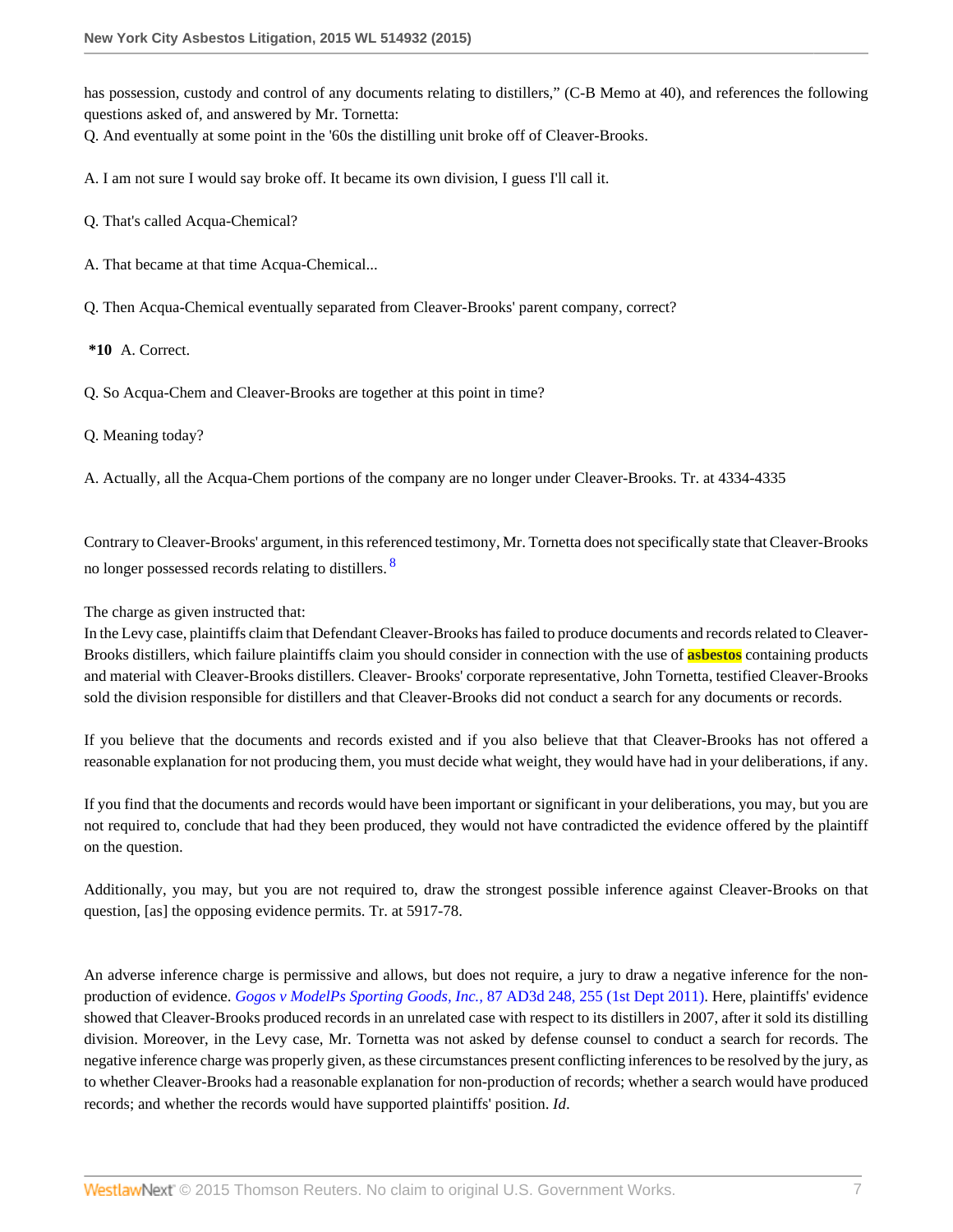**\*11** Finally, Cleaver-Brooks' motion based on the videotaping are without merit, as the jurors were specifically instructed to draw no inference from the taping and Cleaver-Brooks' argument as to highlighting Mr. Levy's direct testimony is speculative.

#### **iv.) Raymond Vincent**

According to Mr. Vincent's deposition testimony, he developed mesothelioma from exposure to **asbestos** while working at New Milford Foundry and Machine Company from 1946 to 1957, and while working as a steamfitter from 1957 to 1989. From 1946 until 1951, he worked as an apprentice, and afterwards worked as a plumber, pipefitter, and steamfitter. Mr. Vincent testified while working at the Foundry he was exposed to **asbestos** through "knocking down old boilers, taking out old piping out, old pumps, valves, you name it." Tr. at 1524. He further testified while employed there, he worked on Burnham, Cleaver-Brooks, A.O. Smith, Durham-Bush, and Pacific boilers. Id. Mr. Vincent testified that he was exposed to **asbestos** from the boilers while removing them, as they were covered with **asbestos**, and from gaskets, packing nuts and rope, as they contained **asbestos**.

Mr. Vincent described Cleaver-Brooks boilers as horizontal, made of steel and jacketed. Tr. at 3134-35.Mr. Vincent also testified he was exposed to **asbestos** when installing boilers while making piping connections, from gaskets and from pipe and elbow covering. He identified Burnham, Cleaver-Brooks, A.O. Smith Peerless and Pacific as the boilers he installed. In 1957, he joined the plumbers and pipefitters union as a steamfitter. While working in the union, Mr. Vincent testified he was exposed to **asbestos** from making piping connections to boilers, while old pipes and covering were being broken up and removed, and when installing boilers. The connections were on Weil-McLain, probably Burnham, Cleaver-Brooks, A.O. Smith and Peerless boilers. Mr. Vincent also testified while in the union he was exposed to **asbestos** while removing Cleaver-Brooks boilers; that the boilers were probably in a school or factory; and that he knew it was a Cleaver-Brooks boiler because the name was stamped, usually on a plate. Tr. at 3135-3137. He testified he was exposed to **asbestos** from bricks in fire boxes, and from gaskets on boiler manholes or handholds on jacketed Cleaver-Brooks boilers. He further testified that it took several hours to remove a Cleaver-Brooks boiler, depending on the number of workers, and one to two days to make the piping connections for installing one. Tr. 3138-41. As to Burnham boilers, Mr. Vincent testified he was exposed to them in similar ways.

Burnham moves to set aside the verdict in *Vincent* as a matter of law on the grounds that Mr. Vincent was unable to say he was exposed to breathable **asbestos** fibers from Burnham boilers, as he testified that he was only possibly exposed to **asbestos** when he installed boilers and that he testified to being exposed vaguely and generally when removing boilers. In light of Mr. Brunck's testimony as to how he was exposed to **asbestos** from working with boilers, and that he was exposed to **asbestos** from work with Burnham boilers in the same way as he was exposed to **asbestos** from work with Cleaver-Brooks boilers, the evidence was sufficient to establish a prima facie case, so that Burnham's motion is denied. The evidence Burnham cites created issues of fact which were for the jury to resolve.

#### **v.) Cesar Serna**

**\*12** Mr. Serna testified he worked in construction doing demolition and painting from sometime in the 1970s until December, 2010. Tr. at 398; 402-03; 419. He testified that he worked as a painter for Dineen Construction (Dineen) from 1985 for approximately 17 years. Tr. at 420. At his deposition, Mr. Serna testified to bystander exposure to **asbestos** while painting in basements, as others worked on boilers. However, at trial, Mr. Serna testified that he was exposed to **asbestos** in basement spaces from bystander exposure, as plumbers were removing **asbestos** from the outside of boilers, but also from direct exposure, while assisting in the dismantling and removal of the boilers. In addition to his own testimony, Mr. Serna called Gilmore Ovidio Perez, one of his co-workers at Dineen, who testified that Mr. Serna helped to dismantle boilers. Mr. Serna and Mr. Perez testified that the boilers Serna helped to dismantle were manufactured by Burnham, American Standard, A.O. Smith, and Weil McLain. Mr. Serna testified the outside of the boilers were covered in **asbestos**, that he knew it was **asbestos** based on statements by other workers, and that this work created dust which he would breathe and which covered his clothing. Mr. Serna also testified to bystander exposure in basements from the work of other trades, while he was painting, and since he had to clean up the work area, while cleaning up the dust.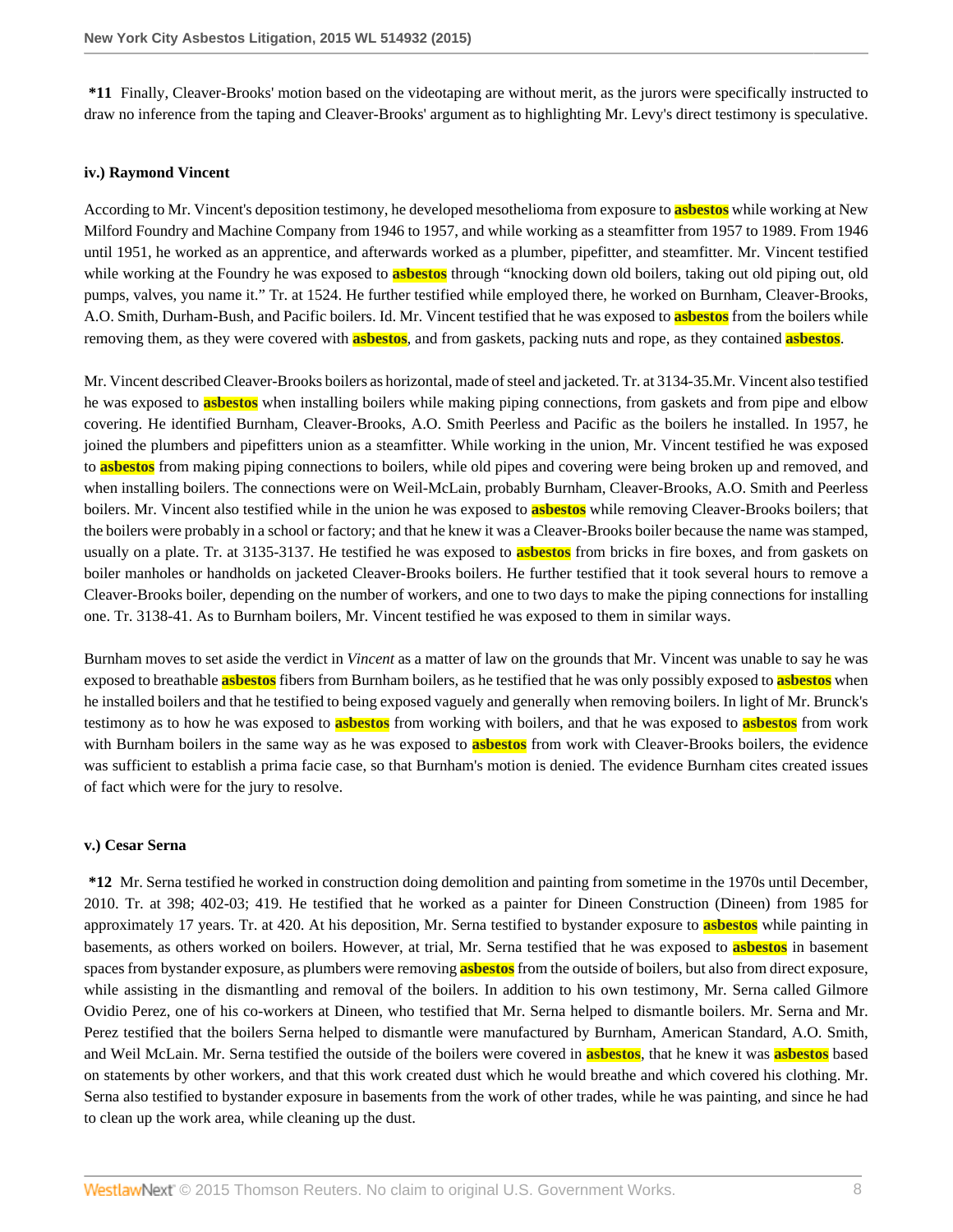Mr. Perez testified that he worked with Mr. Serna from 1994 dismantling boilers, which work involved breaking the boilers apart with sledge hammers, and removing boiler parts and connecting pipes. The boilers were "very old" and were covered with **asbestos** containing cement, which also covered the pipes they removed. He learned that the cement contained **asbestos** in 2008 during training in **asbestos**. The work created a great deal of dust which they swept with brooms. Perez testified that they were exposed to **asbestos** by breathing in the dust caused by dismantling and sweeping.

With respect to the above evidence, Burnham argues it was prejudicial error to permit Mr. Perez to testify, as Mr. Serna failed to disclose Mr. Perez as a witness until the day before jury selection, and the court erred in denying Burnham's motion for a mistrial based on Mr. Serna's trial testimony regarding direct exposure. As to Mr. Perez's testimony, Burnham primarily argues that it was surprised by the witness as it did not have notice that he would testify. In support of this argument, Burnham points to the absence of Mr. Perez's name from plaintiff's witness list in 2012. However, Burnham had notice that Mr. Perez worked with Mr. Serna, that he was a potential witness, and it had Mr. Perez's address, as of the November 12, 2012 deposition of Sean Dineen, Mr. Serna and Mr. Perez's employer. Moreover, Mr. Perez was deposed on May 30, 2013, well before Mr. Serna's June 25, 2013 cross-examination. Accordingly, since Burnham had notice of Mr. Perez as Mr. Serna's co-worker, as well as an opportunity to depose him, it was not error to deny Burnham's motion to preclude Mr. Perez's testimony, and, thus, Burnham's motion to set aside the verdict based on this alleged error is denied. *[Breen v Laric Entertainment Corp.](http://www.westlaw.com/Link/Document/FullText?findType=Y&serNum=2003939828&pubNum=0007049&originatingDoc=I6ed2fbecb0fe11e4b86bd602cb8781fa&refType=RP&fi=co_pp_sp_7049_299&originationContext=document&vr=3.0&rs=cblt1.0&transitionType=DocumentItem&contextData=(sc.Search)#co_pp_sp_7049_299)*, 2 AD3d 298, 299 (1st [Dept 2003\)\(](http://www.westlaw.com/Link/Document/FullText?findType=Y&serNum=2003939828&pubNum=0007049&originatingDoc=I6ed2fbecb0fe11e4b86bd602cb8781fa&refType=RP&fi=co_pp_sp_7049_299&originationContext=document&vr=3.0&rs=cblt1.0&transitionType=DocumentItem&contextData=(sc.Search)#co_pp_sp_7049_299)although the witness was not included on the plaintiff's witness list, the trial court abused its discretion in precluding the witness from testifying where the exclusion was not willful, defendants were aware of the existence of the witness, had a transcript of the witness' testimony, and included the witness on their own witness list); *[Rivera v City of New York,](http://www.westlaw.com/Link/Document/FullText?findType=Y&serNum=1998187678&pubNum=0000155&originatingDoc=I6ed2fbecb0fe11e4b86bd602cb8781fa&refType=RP&fi=co_pp_sp_155_601&originationContext=document&vr=3.0&rs=cblt1.0&transitionType=DocumentItem&contextData=(sc.Search)#co_pp_sp_155_601)* 253 AD2d [597, 601 \(1st Dept 1998\)](http://www.westlaw.com/Link/Document/FullText?findType=Y&serNum=1998187678&pubNum=0000155&originatingDoc=I6ed2fbecb0fe11e4b86bd602cb8781fa&refType=RP&fi=co_pp_sp_155_601&originationContext=document&vr=3.0&rs=cblt1.0&transitionType=DocumentItem&contextData=(sc.Search)#co_pp_sp_155_601) (it was not an abuse of discretion to allow a witness to testify who did not appear on defendant's witness list, where the omission was not willful, the plaintiff had notice of the witness and her address from a police report provided to plaintiff by defendant.)

**\*13** Nor was it reversible error to deny Burnham's motion for a mistrial based on Mr. Serna's trial testimony with respect to direct and bystander exposure. As indicated above, at his deposition, Mr. Serna testified to bystander exposure as a painter when other workers were demolishing boilers, and, since he was required to clean the area, while sweeping up the dust contaminated with **asbestos** from the dismantling. Burnham's main argument is that it was surprised and prejudiced as Mr. Serna's trial testimony conflicted with his deposition testimony, and that this prejudice was exacerbated by Mr. Perez's testimony, which bolstered Mr. Serna's testimony. Burnham also argues it was prejudiced as its experts were prepared to testify as to issues related to Mr. Serna based on bystander exposure as a painter.

At the outset, it must be noted that Mr. Serna testified on direct on May 31, 2013, and due to his scheduled radiation treatments, he was cross-examined on June 25, 2013. Thus, Burnham had more than ample time to prepare for his cross-examination and to prepare the testimony of its experts. To the extent that Mr. Serna's trial testimony may have differed from his deposition, Burnham was given a full and complete opportunity to question Mr. Serna as to this and other issues. To the extent, Mr. Perez's testimony supported Mr. Serna's trial testimony, such consistency is not a ground for a mistrial.

"A motion for a mistrial is directed to the sound discretion of the trial court." *[Harris v Village of East Hills,](http://www.westlaw.com/Link/Document/FullText?findType=Y&serNum=1977108084&pubNum=0000605&originatingDoc=I6ed2fbecb0fe11e4b86bd602cb8781fa&refType=RP&fi=co_pp_sp_605_451&originationContext=document&vr=3.0&rs=cblt1.0&transitionType=DocumentItem&contextData=(sc.Search)#co_pp_sp_605_451)* 41 NY2d 446, 451 [\(1977\).](http://www.westlaw.com/Link/Document/FullText?findType=Y&serNum=1977108084&pubNum=0000605&originatingDoc=I6ed2fbecb0fe11e4b86bd602cb8781fa&refType=RP&fi=co_pp_sp_605_451&originationContext=document&vr=3.0&rs=cblt1.0&transitionType=DocumentItem&contextData=(sc.Search)#co_pp_sp_605_451) However, there are instances where certain events are so extraordinarily prejudicial that a mistrial is required as a matter of law. *[Reome v Cortland Memorial Hosp.,](http://www.westlaw.com/Link/Document/FullText?findType=Y&serNum=1989100997&pubNum=0000155&originatingDoc=I6ed2fbecb0fe11e4b86bd602cb8781fa&refType=RP&originationContext=document&vr=3.0&rs=cblt1.0&transitionType=DocumentItem&contextData=(sc.Search))* 152 AD2d 773 (3rd Dept 1989). A denial of a motion for a mistrial is reversible error "where it appears that the motion should have been granted to prevent a substantial possibility of injustice." [Id at 774](http://www.westlaw.com/Link/Document/FullText?findType=Y&serNum=1989100997&pubNum=0000155&originatingDoc=I6ed2fbecb0fe11e4b86bd602cb8781fa&refType=RP&fi=co_pp_sp_155_774&originationContext=document&vr=3.0&rs=cblt1.0&transitionType=DocumentItem&contextData=(sc.Search)#co_pp_sp_155_774). Burnham points to *Reome* in support of its argument that the mistrial should have been granted. However, *Reome* is distinguishable on its facts as, in that trial, the defendant physician, who was sued for malpractice, rendered medical assistance to a collapsed juror, which assistance was observed by the other jurors. In holding that a mistrial should have been granted, the Third Department reasoned that as the jurors were told that collapsed juror did not need to be admitted to the hospital, this information permitted an inference that the collapsed juror's condition improved due to the medical assistance given by the defendant physician. Here, it cannot be said that Mr. Serna's trial testimony, although differing from his deposition testimony, even when viewed together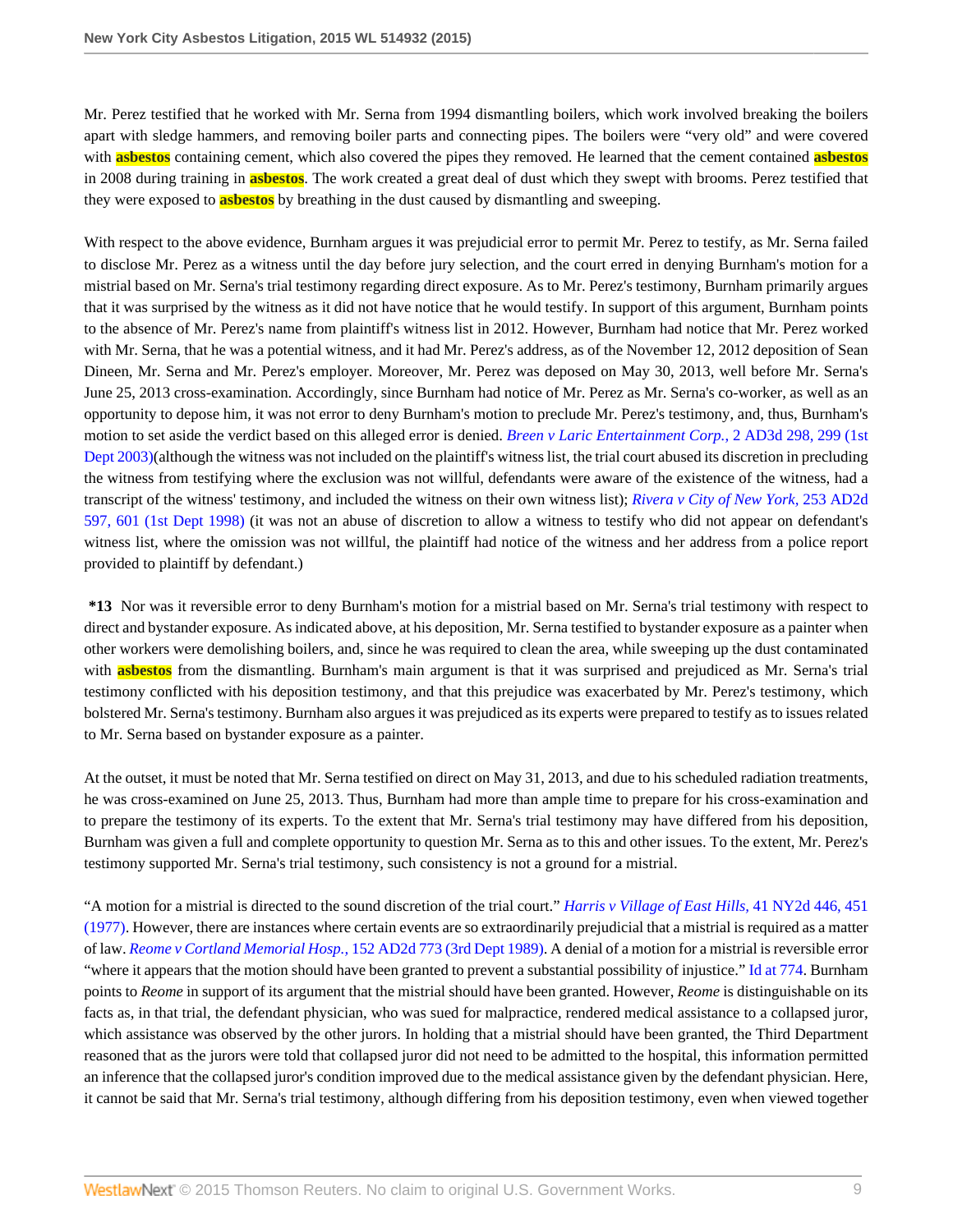with Mr. Perez's testimony, was "so extraordinary" that a mistrial should have been granted to prevent an injustice. Accordingly, Burnham's motion for a new trial on the grounds the court erred in denying its motion for a mistrial is denied.

**\*14** Burnham also argues that the verdict should be set aside as a matter of law on the grounds that the evidence at trial showed that at the time of Mr. Serna's exposure to **asbestos** from boilers, any Burnham boilers would have been jacketed, and, thus, would have contained only small amounts of **asbestos** used inside the boiler. In support of this argument, Burnham points to testimony by its corporate representative, Mr. Sweigart, that Burnham shifted away from selling unjacketed boilers, which would have had external **asbestos** cement in the 1940s and 1950s, that by 1956, 95% of its boilers were jacketed, and by 1962 Burnham stopped selling jacketed boilers. Tr. at 2787-89. Burnham also points to Mr. Sweigart's testimony that Burnham did not manufacture **asbestos** cement, and that it stopped selling such cement in the 1970s. Tr. at 2655-56; 2712. Burnham did not introduce documentary evidence to support Mr. Sweigart's testimony, and this evidence is insufficient to set aside the verdict as a matter of law. The boilers Mr. Serna worked on were old and were being dismantled and removed. As the evidence showed that Burnham boilers could last 40 to 50 years, it cannot be said as a matter of law, based on Burnham's evidence regarding the manufacturing history of its non-jacketed and jacketed boilers, that Mr. Serna could not have worked dismantling Burnham boilers.

### **Dr. Gordon Bragg**

At trial, Cleaver-Brooks alleged that Dr. Gordon Bragg was to be called on its behalf as a mechanical engineer. Cleaver-Brooks contends that "[t]he court effectively precluded the testimony of Dr. Gordon Bragg, an expert on dust exposure in mechanical environments, despite [Cleaver-Brooks'] strict compliance with [CPLR §3101\(d\)](http://www.westlaw.com/Link/Document/FullText?findType=L&pubNum=1000059&cite=NYCPS3101&originatingDoc=I6ed2fbecb0fe11e4b86bd602cb8781fa&refType=LQ&originationContext=document&vr=3.0&rs=cblt1.0&transitionType=DocumentItem&contextData=(sc.Search))'s disclosure requirement." C-B Memo at 51. Cleaver-Brooks moves to set aside the verdict and for a new trial on the grounds that it was prejudiced by this "effective preclusion."

Contrary to Cleaver-Brooks' contention, there was no ruling precluding Dr. Bragg from testifying. Rather Cleaver-Brooks was directed that, as previously ordered, expert reports were to be exchanged prior to the testimony of the witness. Cleaver-Brooks was ordered to produce a report prior to Dr. Gordon's testimony. This supplemental order was given on June 25, 2013. Counsel for Cleaver-Brooks stated she did not expect to call the witness until the second week after the fourth of July. Since that week began on July 15, 2013, there was more than sufficient time to obtain the report. Moreover, Cleaver-Brooks was not precluded from calling Dr. Bragg in the absence of such report. In fact, Cleaver-Brooks' counsel was directed to produce the discovery which was exchanged, which Cleaver-Brooks asserts is the 3101(d) report upon which it now relies. When ordered to produce the exchange, counsel's response at trial was "I don't have it." Tr. at 3223. The court then stated "I will hear further argument." Id. While Cleaver-Brooks states that "the court did not appear to have had the opportunity to review" the 3101(d) disclosure relating to Dr. Gordon, it does not allege it produced it during trial, nor does it offer any explanation for not producing it at trial. Nonetheless, Cleaver-Brooks bases its argument on this document. C-B Memo at 51.

**\*15** On July 11, 2013, when Cleaver-Brooks was asked if it was calling Dr. Bragg, counsel responded that he would not be called because Cleaver-Brooks was unable to get a report. Significantly, Cleaver-Brooks made no motion with respect to calling him in the absence of a report nor, as noted above, did it offer the 3101(d) disclosure. Tr. 4643

From this record, it is clear Cleaver-Brooks was never precluded from calling Dr. Bragg as a witness. Rather, the record suggests Cleaver-Brooks made a tactical decision not to pursue the disclosure issue, and not to call Dr. Bragg. In any event, a trial court has broad discretion in its supervision of disclosure. *[148 Magnolia, LLC v Merrimack Mut. Fire Ins. Co.](http://www.westlaw.com/Link/Document/FullText?findType=Y&serNum=2018802481&pubNum=0007049&originatingDoc=I6ed2fbecb0fe11e4b86bd602cb8781fa&refType=RP&originationContext=document&vr=3.0&rs=cblt1.0&transitionType=DocumentItem&contextData=(sc.Search))*, 62 AD3d 486 (1st [Dept 2009\)](http://www.westlaw.com/Link/Document/FullText?findType=Y&serNum=2018802481&pubNum=0007049&originatingDoc=I6ed2fbecb0fe11e4b86bd602cb8781fa&refType=RP&originationContext=document&vr=3.0&rs=cblt1.0&transitionType=DocumentItem&contextData=(sc.Search)), and deference is given to a trial court's discretionary determination with respect to disclosure. *See [Don Buchwald](http://www.westlaw.com/Link/Document/FullText?findType=Y&serNum=2003385382&pubNum=0000155&originatingDoc=I6ed2fbecb0fe11e4b86bd602cb8781fa&refType=RP&originationContext=document&vr=3.0&rs=cblt1.0&transitionType=DocumentItem&contextData=(sc.Search)) & Assoc. v Marber-Rich,* [305 AD2d 338 \(1st Dept 2003\)](http://www.westlaw.com/Link/Document/FullText?findType=Y&serNum=2003385382&pubNum=0000155&originatingDoc=I6ed2fbecb0fe11e4b86bd602cb8781fa&refType=RP&originationContext=document&vr=3.0&rs=cblt1.0&transitionType=DocumentItem&contextData=(sc.Search)). Here, the court properly exercised its discretion in ordering Cleaver-Brooks to produce an expert report.

Based on the foregoing, Cleaver-Brooks has failed to show that it was precluded from calling Dr. Gordon. Nor did the court err, under the circumstances, in directing Cleaver-Brooks to produce an expert report, particularly as Cleaver-Brooks failed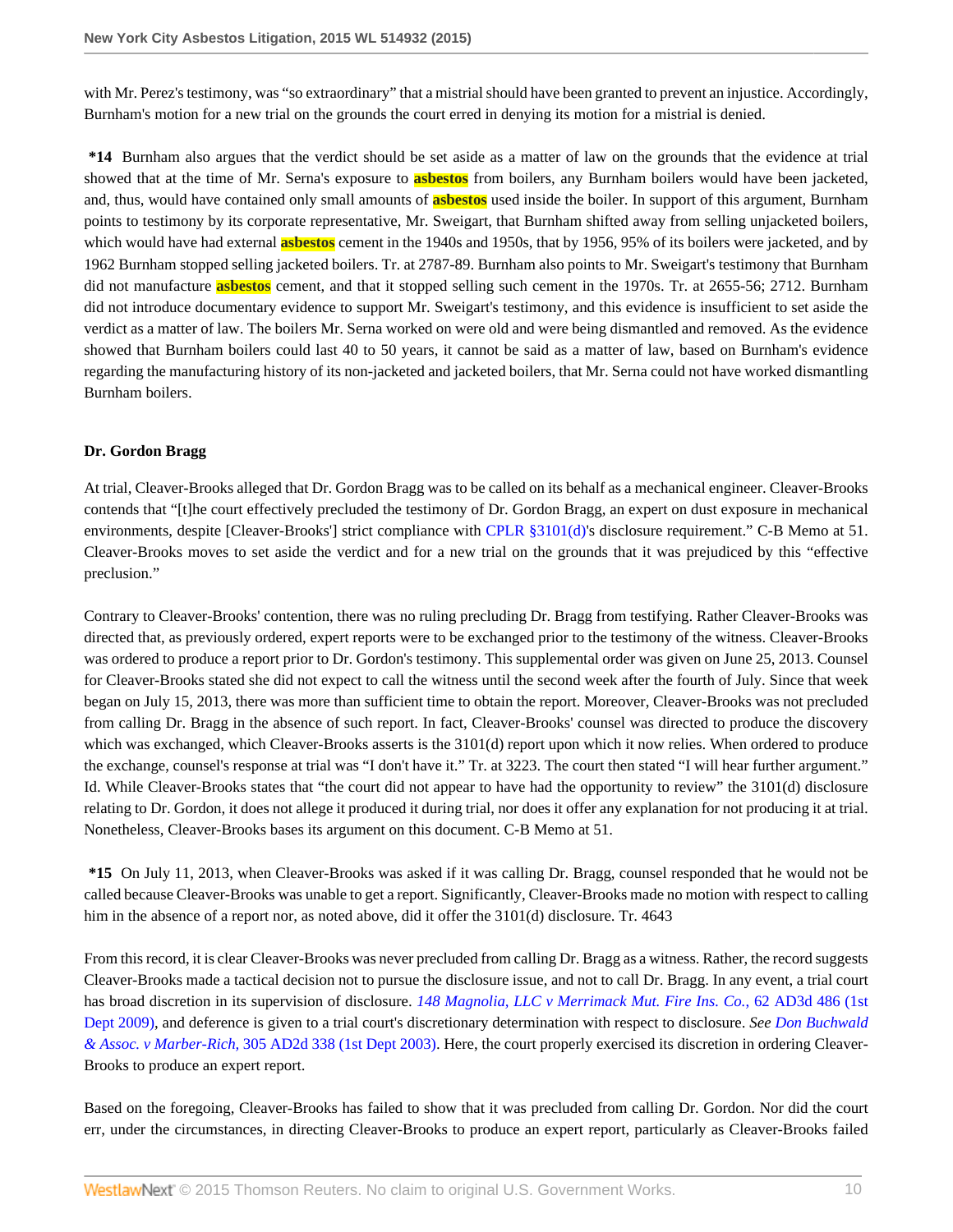to produce the 3101 (d) disclosure. Thus, Cleaver-Brooks' motion to set aside the verdict on grounds relating to Dr. Gordon is denied,

#### **II. CAUSATION**

Cleaver-Brooks argues that as a matter of law plaintiffs failed to establish that exposure to its products caused the plaintiffs to develop mesothelioma, or cancer related illness. In support of this argument, Cleaver-Brooks contends the testimony of plaintiffs' medical experts, that "cumulative exposures to **asbestos** would have been substantial contributing factors in causing an individual plaintiff's mesothelioma," is an opinion based on the same theory as opinion evidence that "each and every exposure to **asbestos** causes the disease." Cleaver-Brooks' argument is twofold; the theory of "cumulative" and "each and every exposure" has been "denounced," and that there was insufficient evidence of exposure to **asbestos** from Cleaver-Brooks products to establish causation. Cleaver-Brooks points to cases in various federal courts and in other states where it alleges courts have rejected the each and every exposure theory under the federal standard articulated in *[Daubert v Merrell Dow Pharms.,](http://www.westlaw.com/Link/Document/FullText?findType=Y&serNum=1993130674&pubNum=0000780&originatingDoc=I6ed2fbecb0fe11e4b86bd602cb8781fa&refType=RP&originationContext=document&vr=3.0&rs=cblt1.0&transitionType=DocumentItem&contextData=(sc.Search)) Inc.,* [509 US 579 \(1993\),](http://www.westlaw.com/Link/Document/FullText?findType=Y&serNum=1993130674&pubNum=0000780&originatingDoc=I6ed2fbecb0fe11e4b86bd602cb8781fa&refType=RP&originationContext=document&vr=3.0&rs=cblt1.0&transitionType=DocumentItem&contextData=(sc.Search)) and where courts have found the evidence insufficient to establish exposure to a defendant's products caused the **asbestos** related disease. These cases are not controlling, as New York law applies. In any event, the federal cases are distinguishable on their facts and do not stand for the broad propositions as posited by Cleaver-Brooks.

<span id="page-10-0"></span>**\*16** At the outset, it must be noted, that as the Court stated in *Parker v Mobil Oil Corp.,* [7 NY 3d 434, 447 \(2006\)](http://www.westlaw.com/Link/Document/FullText?findType=Y&serNum=2010465660&pubNum=0007048&originatingDoc=I6ed2fbecb0fe11e4b86bd602cb8781fa&refType=RP&fi=co_pp_sp_7048_447&originationContext=document&vr=3.0&rs=cblt1.0&transitionType=DocumentItem&contextData=(sc.Search)#co_pp_sp_7048_447), with respect to scientific evidence, New York has adopted the standard in *Frye v United States,* [293 F 1013 \(DC Cir 1923\)](http://www.westlaw.com/Link/Document/FullText?findType=Y&serNum=1924122438&pubNum=0000348&originatingDoc=I6ed2fbecb0fe11e4b86bd602cb8781fa&refType=RP&originationContext=document&vr=3.0&rs=cblt1.0&transitionType=DocumentItem&contextData=(sc.Search)), and, in *Parker*, declined to adopt the Daubert standard. [9](#page-27-5) Moreover, as discussed below, under New York precedent in **asbestos** litigation, plaintiffs in this trial, presented sufficient proof to establish causation.

New York law requires that "an opinion on causation should set forth a plaintiff's exposure to a toxin, that the toxin is capable of causing the particular illness (general causation), and that plaintiff was exposed to sufficient levels of the toxin to cause the illness (specific causation) (citations omitted)." [Id at 448](http://www.westlaw.com/Link/Document/FullText?findType=Y&serNum=2010465660&pubNum=0007048&originatingDoc=I6ed2fbecb0fe11e4b86bd602cb8781fa&refType=RP&fi=co_pp_sp_7048_448&originationContext=document&vr=3.0&rs=cblt1.0&transitionType=DocumentItem&contextData=(sc.Search)#co_pp_sp_7048_448). Moreover, in *Parker*, the Court recognized that in certain cases, "a plaintiff's exposure to a toxin will be difficult or impossible to quantify by pinpointing an exact numerical value," and went on to say that "it is not always necessary for a plaintiff to satisfy a dose response relationship, provided that whatever methods an expert uses to establish causation, are generally accepted in the scientific community." *Parker, supra,* 447-448. "[S]o long as plaintiffs' experts have provided a scientific expression of plaintiffs' exposure levels, they will have laid an adequate foundation for their opinions on specific causation." *Nonnon v City of New York*[, 88 AD3d 384, 396 \(1st Dept. 2011\)](http://www.westlaw.com/Link/Document/FullText?findType=Y&serNum=2026154830&pubNum=0007049&originatingDoc=I6ed2fbecb0fe11e4b86bd602cb8781fa&refType=RP&fi=co_pp_sp_7049_396&originationContext=document&vr=3.0&rs=cblt1.0&transitionType=DocumentItem&contextData=(sc.Search)#co_pp_sp_7049_396) (quoting *[Jackson](http://www.westlaw.com/Link/Document/FullText?findType=Y&serNum=2012880237&pubNum=0007049&originatingDoc=I6ed2fbecb0fe11e4b86bd602cb8781fa&refType=RP&fi=co_pp_sp_7049_602&originationContext=document&vr=3.0&rs=cblt1.0&transitionType=DocumentItem&contextData=(sc.Search)#co_pp_sp_7049_602) v Nutmeg Technologies, Inc.,* [43 AD3d 599, 602 \[3rd Dept 2007\]](http://www.westlaw.com/Link/Document/FullText?findType=Y&serNum=2012880237&pubNum=0007049&originatingDoc=I6ed2fbecb0fe11e4b86bd602cb8781fa&refType=RP&fi=co_pp_sp_7049_602&originationContext=document&vr=3.0&rs=cblt1.0&transitionType=DocumentItem&contextData=(sc.Search)#co_pp_sp_7049_602)). The link between **asbestos** and disease, general causation, is well documented. *In re New York Asbestos Litigation (Marshall)*[, 28 AD3d 255 \(1st Dept. 2006\)](http://www.westlaw.com/Link/Document/FullText?findType=Y&serNum=2008888317&pubNum=0007049&originatingDoc=I6ed2fbecb0fe11e4b86bd602cb8781fa&refType=RP&originationContext=document&vr=3.0&rs=cblt1.0&transitionType=DocumentItem&contextData=(sc.Search)). The First Department has held that evidence of plaintiff's exposure to clouds of dust from the manipulation of **asbestos** containing products, and expert testimony that such clouds of dust contain enough **asbestos** to cause mesothelioma, is sufficient to establish exposure and causation. *Lustering v AC&S, Inc.,* [13 AD3d 69 \(1st Dept 2004\)](http://www.westlaw.com/Link/Document/FullText?findType=Y&serNum=2005661140&pubNum=0007049&originatingDoc=I6ed2fbecb0fe11e4b86bd602cb8781fa&refType=RP&originationContext=document&vr=3.0&rs=cblt1.0&transitionType=DocumentItem&contextData=(sc.Search)), *lv denied* [4 NY3d 708 \(2005\).](http://www.westlaw.com/Link/Document/FullText?findType=Y&serNum=2006445299&pubNum=0007048&originatingDoc=I6ed2fbecb0fe11e4b86bd602cb8781fa&refType=RP&originationContext=document&vr=3.0&rs=cblt1.0&transitionType=DocumentItem&contextData=(sc.Search)) Applying the foregoing law, as discussed below, I conclude that plaintiff established sufficient evidence at trial as to causation, and Cleaver-Brooks' motion to set aside the verdict as to this issue is denied.

**\*17** Here, plaintiffs called, among other medical experts, Dr. Steven Markowitz who testified that he is board certified in internal and occupational medicine. Dr. Markowitz gave opinions as to general and specific causation. He testified that cumulative exposure is "the totality of exposures that a worker has over time," and that "[u]sually **asbestos** workers use different products, different settings over years, decades that they worked. And the lungs don't discriminate. The lungs see all those fibers from all that time period, and then those fibers accumulate in the lungs or the pleura. And if they develop cancer, mesothelioma, we say, okay, that is caused by their **asbestos** exposures and the totality of that exposure. The accumulation of all that exposure." Tr.at 503. While Dr. Markowitz testified that **asbestos** related diseases are considered dose response disease, he also stated that that it has not been established through scientific study that there is a safe level of exposure to **asbestos**, and studies have shown that persons with low levels of, or relatively brief exposures to, **asbestos** have developed lung cancer and mesothelioma. Tr.at 490. Dr. Markowitz further explained that a worker when using a material containing a non-trivial amount of **asbestos**, when sawing, cutting or scraping it, or by doing some other action which disturbs the integrity of the material, that operation produces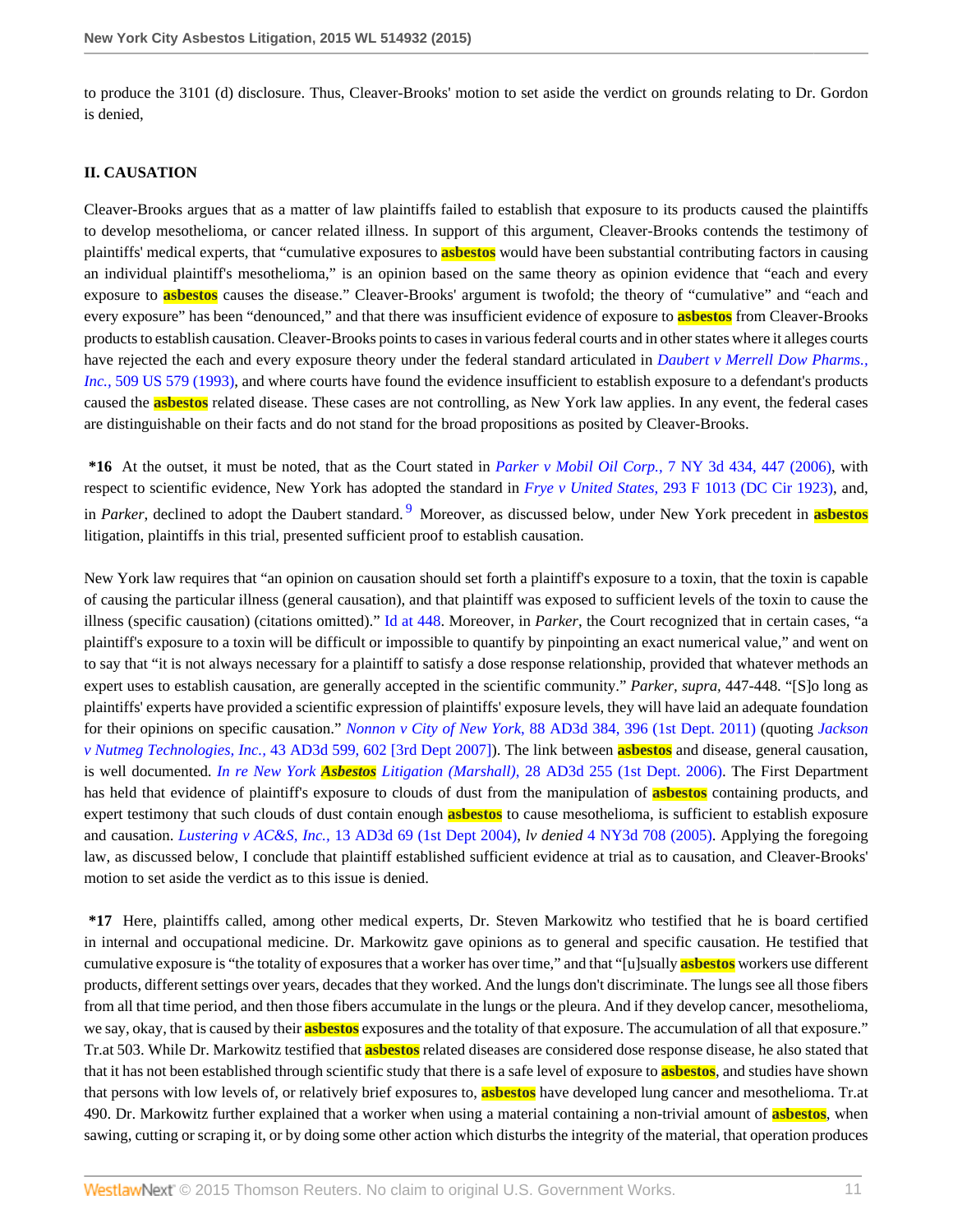<span id="page-11-0"></span>airborne dust, and if there is visible dust, that dust contains an appreciable amount of **asbestos**. Tr.at 496. [10](#page-27-6) In addition to Dr. Makowitz, plaintiffs called Dr. Strauchen in *Levy* and *Vincent*, Dr. Rothman in *Assenzio* and Dr. Schwartz in *Brunck*. Each of these witnesses testified that the cumulative exposure to **asbestos** from Cleaver-Brooks products was a substantial factor in contributing to the development of the individual plaintiff's **asbestos** related diseases.

This evidence from the medical experts is sufficient to establish scientific expression of the basis for their opinions. *Nonnon, supra; In re New York Asbestos Litigation (Marshall)*, *supra*; *Lustering v AC&S, Inc.*, *supra*. With respect to exposure, to the extent Cleaver-Brooks argues that in *Assenzio* and *Brunck*, the evidence was insufficient to establish that either plaintiff worked with or near Cleaver-Brooks' boilers, this argument is without merit. As discussed above, issues of fact were raised in both cases as to whether Mr. Assenzio and Mr. Brunck worked on Cleaver-Brooks boilers. The jury decided these issues in plaintiffs' favor. With respect to Mr. Levy and Mr. Vincent, Cleaver-Brooks does not challenge the evidence of exposure. In any event, as discussed above, the evidence was clearly sufficient to establish exposure to **asbestos** dust in *Levy*, when working on or near Cleaver-Brooks distillers, and in *Vincent* when working on or near Cleaver-Brooks boilers.

**\*18** Based on the foregoing, when the testimony of plaintiffs' medical experts is considered together with the evidence of the nature and duration of the individual plaintiffs' exposure, under New York law, there is legally sufficient evidence of general and specific causation of causation such that Cleaver-Brooks' motion on this ground is denied.

With respect to the federal cases cited by Cleaver-Brooks, even if they are considered, they are not applicable, as they are not on point. *[Barbarin v Asten-Johnson, Inc.,](http://www.westlaw.com/Link/Document/FullText?findType=Y&serNum=2029219750&pubNum=0000506&originatingDoc=I6ed2fbecb0fe11e4b86bd602cb8781fa&refType=RP&originationContext=document&vr=3.0&rs=cblt1.0&transitionType=DocumentItem&contextData=(sc.Search))* 700 F3d 428 (9th Cir 2012), *cert denied* [135 S Ct 55 \(2014\)](http://www.westlaw.com/Link/Document/FullText?findType=Y&serNum=2033172944&pubNum=0000708&originatingDoc=I6ed2fbecb0fe11e4b86bd602cb8781fa&refType=RP&originationContext=document&vr=3.0&rs=cblt1.0&transitionType=DocumentItem&contextData=(sc.Search)), involved remand for a new trial where the court did not hold a Daubert hearing in connection with medical opinion that "each and every exposure can cause an **asbestos** related disease." Significantly, the basis of the opinion differs from the medical opinions of plaintiffs' experts in this trial as to causation. In *[Moeller v Garlock Sealing Technologies, LLC,](http://www.westlaw.com/Link/Document/FullText?findType=Y&serNum=2026232849&pubNum=0000506&originatingDoc=I6ed2fbecb0fe11e4b86bd602cb8781fa&refType=RP&originationContext=document&vr=3.0&rs=cblt1.0&transitionType=DocumentItem&contextData=(sc.Search))* 660 F3d 950 (6th Cir 2011), the reversal was not based on the medical causation issue raised in this motion by Cleaver-Brooks, but on the lack of evidence of exposure to **asbestos** from Garlock's gaskets. Here, as previously discussed, there was sufficient evidence of exposure to Cleaver-Brooks' products. The Court in *[Lindstrom v A-C Product Liability Trust,](http://www.westlaw.com/Link/Document/FullText?findType=Y&serNum=2007384955&pubNum=0000506&originatingDoc=I6ed2fbecb0fe11e4b86bd602cb8781fa&refType=RP&originationContext=document&vr=3.0&rs=cblt1.0&transitionType=DocumentItem&contextData=(sc.Search))* 424 F3d 488 (6th Cir. 2005) found the medical affidavit that each and every exposure was a substantial contributing factor in causing plaintiff's mesothelioma insufficient, where the affidavit did not reference exposure to **asbestos** from the products of any particular defendant, circumstances which do not exist in this record. Finally, in *[Wills v Amerada Fless Corp.,](http://www.westlaw.com/Link/Document/FullText?findType=Y&serNum=2004845056&pubNum=0000506&originatingDoc=I6ed2fbecb0fe11e4b86bd602cb8781fa&refType=RP&originationContext=document&vr=3.0&rs=cblt1.0&transitionType=DocumentItem&contextData=(sc.Search))* 379 F3d 32 (2nd Cir 2004), *cert denied* 564 US 822 (2005), the Court affirmed the district court's order that there was insufficient indicia of reliability as to plaintiff expert's opinion that there is a link between exposure to benzene and squamous cell cancer, based on an "oncogene theory," that for certain toxins there can be no safe level of exposure, because cancer can be triggered by the interaction of a single molecule of the toxin with a single human cell.

Accordingly, Cleaver-Brooks' motion based on insufficient evidence of causation is denied.

### **III. CONSOLIDATION**

Burnham and Cleaver-Brooks argue that the verdicts should be set aside and a new trial ordered on the grounds that the cases were improperly consolidated for trial, and this resulted in juror confusion and prejudice to defendants. Primarily, defendants argue that based on the number of plaintiffs, lack of commonality of work sites, the extensive period of time covered in the state of the art evidence, and a purported disjointed or fragmented order in which the evidence was presented, the jurors were unable to differentiate, and fairly and objectively evaluate the evidence with respect to the individual plaintiffs and defendants. In addition, defendants argue that the consolidation of five cases resulted in the evidence in each case improperly bolstering the evidence in the other cases.

**\*19** [CPLR 602\(a\)](http://www.westlaw.com/Link/Document/FullText?findType=L&pubNum=1000059&cite=NYCPS602&originatingDoc=I6ed2fbecb0fe11e4b86bd602cb8781fa&refType=LQ&originationContext=document&vr=3.0&rs=cblt1.0&transitionType=DocumentItem&contextData=(sc.Search)) provides for the consolidation of cases: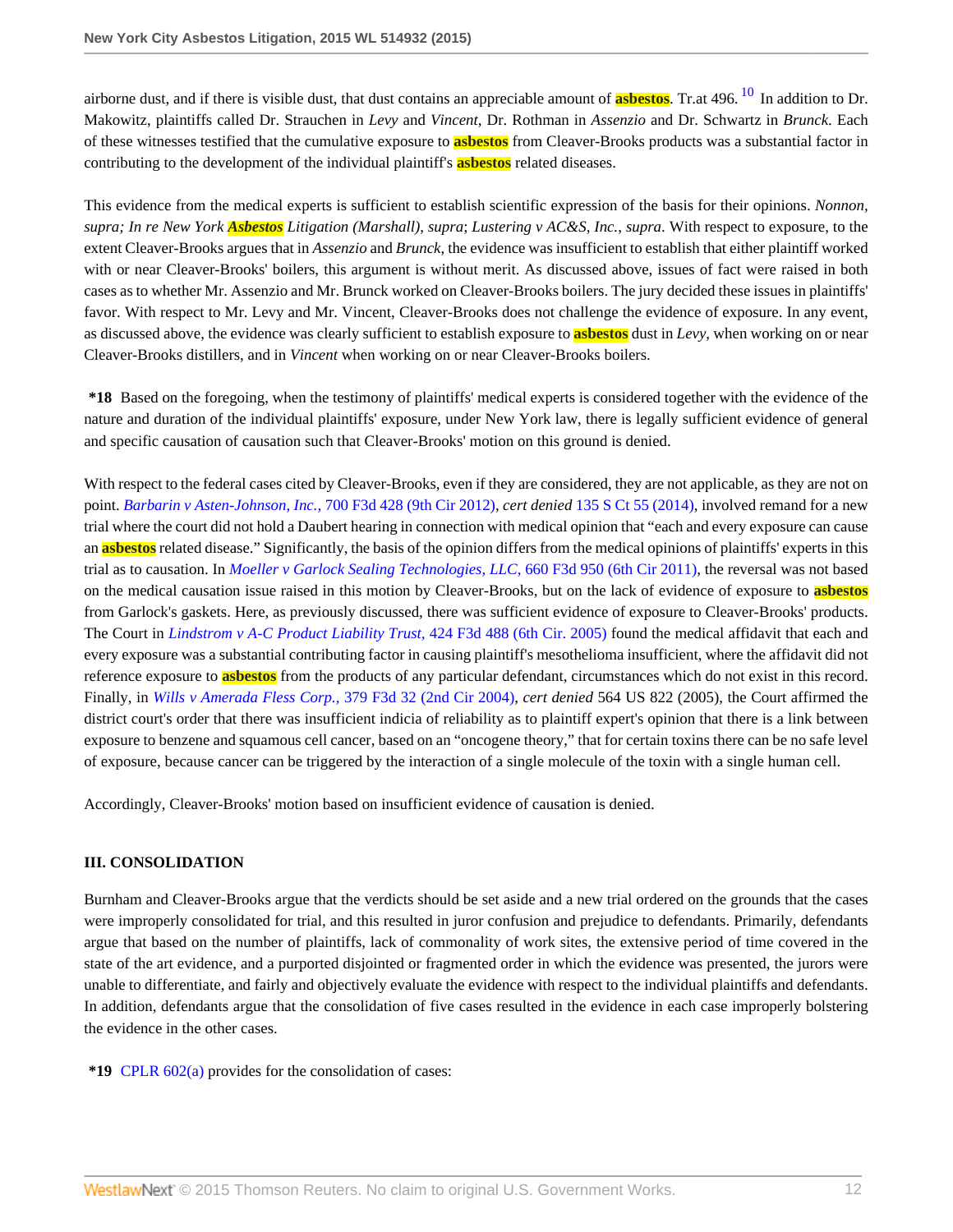When actions involving a common question of law or fact are before a court, the court, upon motion, may order a joint trial of any or all of the matters in issue, may order the actions consolidated, and may make such other orders concerning proceedings therein as may tend to avoid unnecessary costs or delay.

In **asbestos** litigation, it has been stated that "the joint trial format has the potential to reduce the cost of litigation, make more economical use of the trial court's time and speed the disposition of cases as well as to encourage settlement." *Matter of New York City Asbestos Litig*[. \(Brooklyn Navy Shipyard Cases\), 188 AD2D 214, 255 \(1st Dept\)](http://www.westlaw.com/Link/Document/FullText?findType=Y&serNum=1993046158&pubNum=0000155&originatingDoc=I6ed2fbecb0fe11e4b86bd602cb8781fa&refType=RP&fi=co_pp_sp_155_255&originationContext=document&vr=3.0&rs=cblt1.0&transitionType=DocumentItem&contextData=(sc.Search)#co_pp_sp_155_255), aff'd [82 NY 2d 821 \(1993\)](http://www.westlaw.com/Link/Document/FullText?findType=Y&serNum=1994030568&pubNum=0000605&originatingDoc=I6ed2fbecb0fe11e4b86bd602cb8781fa&refType=RP&originationContext=document&vr=3.0&rs=cblt1.0&transitionType=DocumentItem&contextData=(sc.Search)) (citations omitted). Recently, *In re New York City Asbestos Litig.* [\(Konstantin\) \(Dummit\), 121 AD3d 230, 242, \(1st Dept 2014\),](http://www.westlaw.com/Link/Document/FullText?findType=Y&serNum=2033758918&pubNum=0007049&originatingDoc=I6ed2fbecb0fe11e4b86bd602cb8781fa&refType=RP&fi=co_pp_sp_7049_242&originationContext=document&vr=3.0&rs=cblt1.0&transitionType=DocumentItem&contextData=(sc.Search)#co_pp_sp_7049_242) the Court acknowledged that courts generally consider the following set of criteria as guidelines, as enunciated in *[Malcolm v](http://www.westlaw.com/Link/Document/FullText?findType=Y&serNum=1993113448&pubNum=0000350&originatingDoc=I6ed2fbecb0fe11e4b86bd602cb8781fa&refType=RP&fi=co_pp_sp_350_350&originationContext=document&vr=3.0&rs=cblt1.0&transitionType=DocumentItem&contextData=(sc.Search)#co_pp_sp_350_350) National Gypsum Co.*[, 995 F2d 346, 350-351 \(2d Cir 1993\),](http://www.westlaw.com/Link/Document/FullText?findType=Y&serNum=1993113448&pubNum=0000350&originatingDoc=I6ed2fbecb0fe11e4b86bd602cb8781fa&refType=RP&fi=co_pp_sp_350_350&originationContext=document&vr=3.0&rs=cblt1.0&transitionType=DocumentItem&contextData=(sc.Search)#co_pp_sp_350_350) in deciding whether to consolidate cases: (1) common worksite; (2) similar occupation; (3) similar time of exposure; (4) type of disease; (5) whether plaintiffs were living or deceased; (6) status of discovery in each case; (7) whether all plaintiff were represented by the same counsel; and (8) type of cancer alleged. In addition, the court is required to take into consideration the number of separate cases; "[n]ot all of the factors need be present; consolidation is proper so long as 'individual issues do not predominate over common questions of law and fact.' " *Id*. citing *In re New York City Asbestos Litig.*[, 99 AD3d 410, 411 \(1st Dept. 2012\)](http://www.westlaw.com/Link/Document/FullText?findType=Y&serNum=2028749137&pubNum=0007049&originatingDoc=I6ed2fbecb0fe11e4b86bd602cb8781fa&refType=RP&fi=co_pp_sp_7049_411&originationContext=document&vr=3.0&rs=cblt1.0&transitionType=DocumentItem&contextData=(sc.Search)#co_pp_sp_7049_411).

"In **asbestos** cases it has been 'routine' to join cases together for a single trial." *Konstantin/Dummit*, *supra* [at 242](http://www.westlaw.com/Link/Document/FullText?findType=Y&serNum=2033758918&pubNum=0007049&originatingDoc=I6ed2fbecb0fe11e4b86bd602cb8781fa&refType=RP&fi=co_pp_sp_7049_242&originationContext=document&vr=3.0&rs=cblt1.0&transitionType=DocumentItem&contextData=(sc.Search)#co_pp_sp_7049_242) (internal citation omitted). *See eg*, *[Baruch v. Baxter Healthcare Corp.](http://www.westlaw.com/Link/Document/FullText?findType=Y&serNum=2032139872&pubNum=0007049&originatingDoc=I6ed2fbecb0fe11e4b86bd602cb8781fa&refType=RP&originationContext=document&vr=3.0&rs=cblt1.0&transitionType=DocumentItem&contextData=(sc.Search))*, 111 AD3d 574 (1st Dept 2013) (affirming a trial court decision consolidating three **asbestos** cases for joint trial where plaintiffs were exposed to **asbestos** during an overlapping period of 40 years, even though there were differences among plaintiffs, including that one plaintiff had mesothelioma while two other plaintiffs had lung cancer); *In re New York City Asbestos LitiRation* (Kestenbaum), 2013 NY Misc LEXIS 2080 (Sup Ct NY Co 2013; Scarpulla, J)(consolidating four **asbestos** cases for joint trial where three plaintiffs were deceased and one was living, and plaintiffs alleged they were exposed to **asbestos** during overlapping periods of time, while working at construction sites in various occupations, including as an electrician, a mechanic and electrician, a carpenter and engineer, and a fabricator); *In re New York City Asbestos Litigation* (Gische, J) 2011 NY Misc LEXIS 2248 (Sup Ct NY Co 2011)(consolidating eight **asbestos** cases for joint trial where plaintiffs claimed exposure to **asbestos** from similar products and equipment and in similar ways, while engaged in a variety of occupations and at a variety of work sites, and where one plaintiff was living and seven were deceased); *In re New York City Asbestos Litigation* (Ballard), [2009 WL 2996083 \(Sup Ct NY Co; Feinman, J\)](http://www.westlaw.com/Link/Document/FullText?findType=Y&serNum=2019849138&pubNum=0000999&originatingDoc=I6ed2fbecb0fe11e4b86bd602cb8781fa&refType=RP&originationContext=document&vr=3.0&rs=cblt1.0&transitionType=DocumentItem&contextData=(sc.Search)) (consolidating nine **asbestos** cases for joint trial where six plaintiffs were living and three were deceased, and plaintiffs alleged that their exposure to **asbestos** occurred while they were engaged in occupations related to maintenance, inspection and repair); *[In re New](http://www.westlaw.com/Link/Document/FullText?findType=Y&serNum=2016874567&pubNum=0000999&originatingDoc=I6ed2fbecb0fe11e4b86bd602cb8781fa&refType=RP&originationContext=document&vr=3.0&rs=cblt1.0&transitionType=DocumentItem&contextData=(sc.Search)) York City Asbestos Litigation* [\(Bauer\), 2008 WL 3996269 \(Sup Ct NY Co 2008; Lobis, J\)](http://www.westlaw.com/Link/Document/FullText?findType=Y&serNum=2016874567&pubNum=0000999&originatingDoc=I6ed2fbecb0fe11e4b86bd602cb8781fa&refType=RP&originationContext=document&vr=3.0&rs=cblt1.0&transitionType=DocumentItem&contextData=(sc.Search))(consolidating four cases **asbestos** cases for joint trial where plaintiffs alleged, inter alia, exposure from joint compound and sheetrock during home renovation and construction work, and where plaintiffs, in addition to home renovation exposure, variously alleged exposure from work as a printer and mechanic, a carpenter and painter, and a laborer); *In re Asbestos Litigation* [\(Altholz\), 11 Misc3d 1063\(A\)\(Sup Ct](http://www.westlaw.com/Link/Document/FullText?findType=Y&serNum=2008701620&pubNum=0007050&originatingDoc=I6ed2fbecb0fe11e4b86bd602cb8781fa&refType=RP&originationContext=document&vr=3.0&rs=cblt1.0&transitionType=DocumentItem&contextData=(sc.Search)) [NY Co 2006; Shulman, J\)](http://www.westlaw.com/Link/Document/FullText?findType=Y&serNum=2008701620&pubNum=0007050&originatingDoc=I6ed2fbecb0fe11e4b86bd602cb8781fa&refType=RP&originationContext=document&vr=3.0&rs=cblt1.0&transitionType=DocumentItem&contextData=(sc.Search)) (consolidating six **asbestos** cases for joint trial where plaintiffs alleged exposure to **asbestos** products/ materials in residential settings, in the military (army and navy), in the trades, and in automobiles and during overlapping periods of time); *New York City Asbestos Litigation v. A.Q. Smith Water Products*[, 9 Misc3d 1109\(A\)\(Sup Ct NY Co 2005;](http://www.westlaw.com/Link/Document/FullText?findType=Y&serNum=2007313037&pubNum=0007050&originatingDoc=I6ed2fbecb0fe11e4b86bd602cb8781fa&refType=RP&originationContext=document&vr=3.0&rs=cblt1.0&transitionType=DocumentItem&contextData=(sc.Search)) [York, J\)](http://www.westlaw.com/Link/Document/FullText?findType=Y&serNum=2007313037&pubNum=0007050&originatingDoc=I6ed2fbecb0fe11e4b86bd602cb8781fa&refType=RP&originationContext=document&vr=3.0&rs=cblt1.0&transitionType=DocumentItem&contextData=(sc.Search)) (consolidating four **asbestos** cases for joint trial where all the plaintiffs suffered from mesothelioma and two were living and two were deceased).

**\*20** This court's April 17, 2013 consolidation decision details the factors the court considered with respect to the Malcolm guidelines. Specifically, as to the first two Malcolm factors, the decision discusses that the evidence as to all plaintiffs overlapped as to manner of exposure, types of products or equipment, and types of occupations and work sites. Plaintiffs alleged exposure while engaged in construction or maintenance related work; Mr. Assenzio and Mr. Levy as plumbers, Mr. Brunck and Mr. Vincent as steamfitters, and Mr. Serna as a laborer and painter. Plaintiffs, except Mr. Levy, claimed exposure in connection with work on, or in removing boilers; all plaintiffs alleged exposure from insulation; and four plaintiffs, with the exception of Mr. Serna, alleged exposure from work with pumps, valves and gaskets. This approach with respect to occupations, products,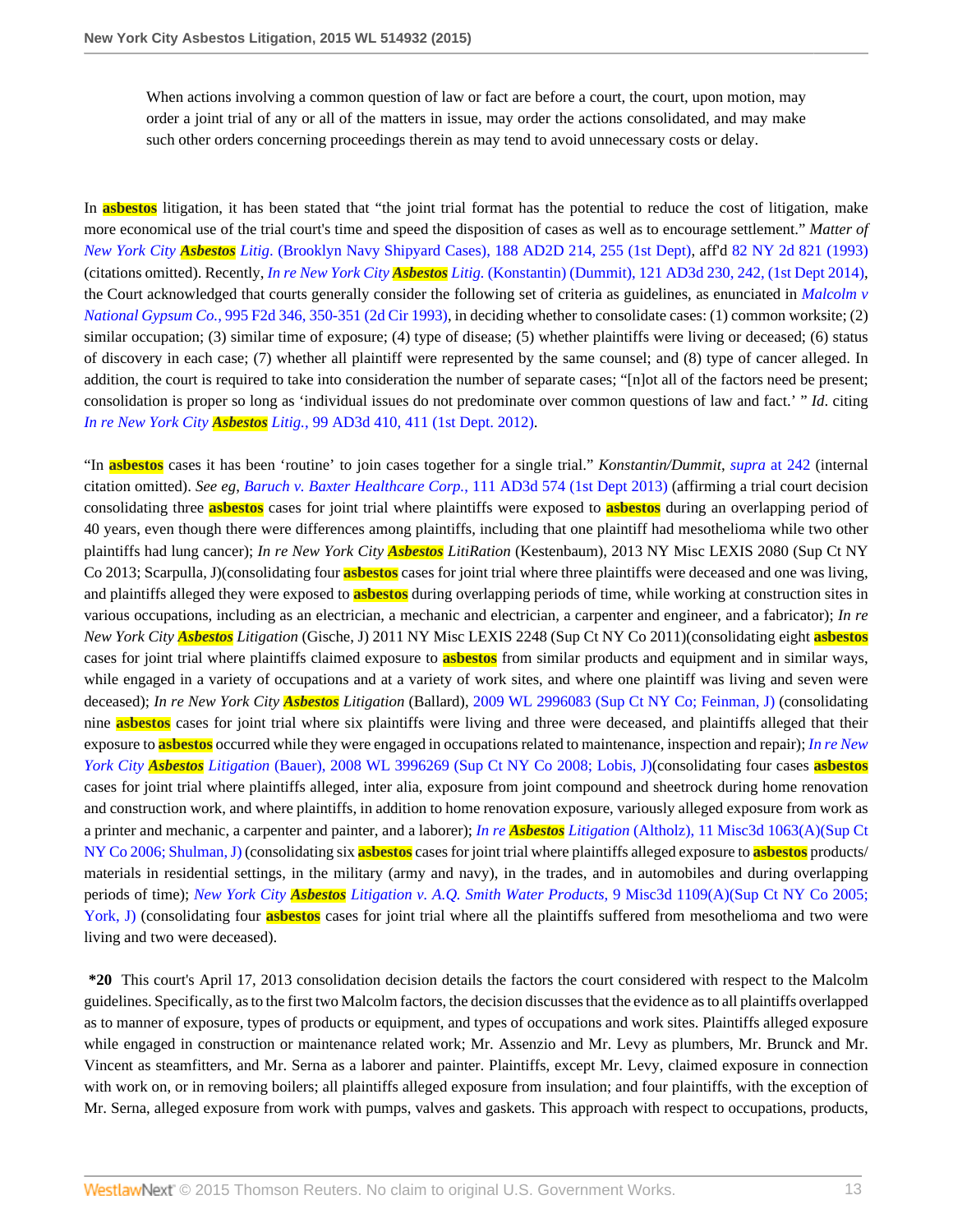worksites and manner of exposure is supported by the above cases, and by the First Department's holding in *Konstantin/Dummit, supra* [at 242-243](http://www.westlaw.com/Link/Document/FullText?findType=Y&serNum=2033758918&pubNum=0007049&originatingDoc=I6ed2fbecb0fe11e4b86bd602cb8781fa&refType=RP&fi=co_pp_sp_7049_242&originationContext=document&vr=3.0&rs=cblt1.0&transitionType=DocumentItem&contextData=(sc.Search)#co_pp_sp_7049_242) where, in addressing consolidation, the court noted that

some trial courts have rejected a narrow focus on specific locations of exposures and types of work in favor of an analysis that considers whether two or more plaintiffs were "engaged in an occupation related to maintenance, inspection and/or repair and [were] 'exposed to **asbestos** in the traditional way, that is, by working directly with the material for years.' " (see e.g. Matter of New York City **Asbestos** Litig., 201 NY Slip Up 33941[U], \*6 (Sup Ct, NY County 2010] (joining cases of residential dry waller, Navy pipefitter, home renovator, plant electrician, powerhouse worker, and Navy electrician for trial, where their injuries "resulted from 'insulation exposure from boilers, valves, pumps, and other insulated equipment' "). Other courts have focused on the types of **asbestos** product to which the plaintiffs were exposed, and whether they were manufactured and distributed by different defendants (see e.g. Bishofsberger, [2012 NY Slip Op 32414\[U\]](http://www.westlaw.com/Link/Document/FullText?findType=Y&pubNum=0004603&cite=2012NYSLIPOP32414%5bU%5d&originatingDoc=I6ed2fbecb0fe11e4b86bd602cb8781fa&refType=RP&originationContext=document&vr=3.0&rs=cblt1.0&transitionType=DocumentItem&contextData=(sc.Search))).

As to the periods of exposure, the periods overlapped for plaintiffs from the 1960s to the 1970s, although some plaintiffs alleged exposure prior to this period and Mr. Serna alleged exposure from the 1980s into the 1990s and 2010. However, as noted in *Konstantin/ Dummitt*, exact commonality need not defeat consolidation, as in "*Malcolm*, there was no commonality where exposures among plaintiffs began in the 1940's and ended in the 1970's, and some plaintiffs were exposed throughout that period but others were exposed for much shorter periods within it." *Id.*, at 243. *See eg*, *In re New York City Asbestos Litigation* (Ballard), *supra*, (in the nine cases consolidated for joint trial, plaintiffs alleged exposure between the 1950s and the 1980s; there was an overlap of periods of exposure in the 1960s and the 1970s, as eight of the nine plaintiffs alleged exposure during this period; and one plaintiff alleged exposure between 1957 and 1962); *In re New York City Asbestos Litigation* (Kestenbaum), *supra*.

<span id="page-13-0"></span>**\*21** Regarding the type of disease and type of cancer, all plaintiffs presented evidence that they developed mesothelioma, so that the medical evidence with respect to the ideology and pathology of the disease overlapped.<sup>[11](#page-27-7)</sup>

As to whether a plaintiff is living or deceased, at the time of trial, Mr. Levy and Mr. Serna were alive and testified, and Mr. Vincent, Mr. Brunck and Mr. Assenzio were deceased, and designated portions of their depositions read. While this factor is properly considered, as noted in the consolidation decision, where, as here, mesothelioma is the disease alleged, this distinction is not dispositive, since mesothelioma is fatal, and joinder did not invite speculation as to the fate of a living plaintiff. *Baruch v. Baxter Healthcare Corp., supra*; *In re New York City Asbestos Litigation* (Kestenbaum). *supra*; *In re New York City Asbestos Litigation* (Ballard), *supra*; *In re New York City Asbestos Litigation, (Gische, J)*, *In re New York City Asbestos Litigation* (Ballard), *supra*; *New York City Asbestos Litigation v. A.O. Smith Water Products*, *supra.* Burnham specifically argues that joining living and deceased plaintiffs for trial invited the jury to consider the pain and suffering of the living plaintiffs in evaluating the pain and suffering of the deceased, and to consider the effect of the death of the deceased plaintiffs on that plaintiff's family, when evaluating the effect that the death of Mr. Levy and Mr. Serna will have on their families. This argument is essentially that the evidence in one case, bolstered claims in other cases, and, for reasons discussed below, in connection with defendants' argument on bolstering, this argument is rejected.

With respect to the remaining two Malcolm factors, they are not challenged in the context of this consolidation, as all plaintiffs were represented by the same law firm and at the commencement of the trial, discovery was complete.

Considering the foregoing, and applying the Malcolm factors flexibly, as a guideline, defendants' arguments that the five cases should not have been consolidated is rejected, as the claims presented by plaintiffs had more factors in common than unique to each. *See Konstantin/Dummitt*, *supra* at 244.

Moreover, to oppose consolidation, a party must demonstrate prejudice to a substantial right. *Id.* at 245 citing *[Chinatown Apts.](http://www.westlaw.com/Link/Document/FullText?findType=Y&serNum=1984121339&pubNum=0000155&originatingDoc=I6ed2fbecb0fe11e4b86bd602cb8781fa&refType=RP&fi=co_pp_sp_155_825&originationContext=document&vr=3.0&rs=cblt1.0&transitionType=DocumentItem&contextData=(sc.Search)#co_pp_sp_155_825) v. New York City Tr. Auth.,* [100 AD2d 824, 825, \(1st Dept 1984\).](http://www.westlaw.com/Link/Document/FullText?findType=Y&serNum=1984121339&pubNum=0000155&originatingDoc=I6ed2fbecb0fe11e4b86bd602cb8781fa&refType=RP&fi=co_pp_sp_155_825&originationContext=document&vr=3.0&rs=cblt1.0&transitionType=DocumentItem&contextData=(sc.Search)#co_pp_sp_155_825) Defendants argue that they were prejudiced by consolidating the cases, as the presentation of evidence with respect to five plaintiffs improperly bolstered each of their claims, resulted in a disjointed and fragmented trial, leading to juror confusion and an inability of the jurors to separately evaluate the evidence as to each plaintiff and defendant.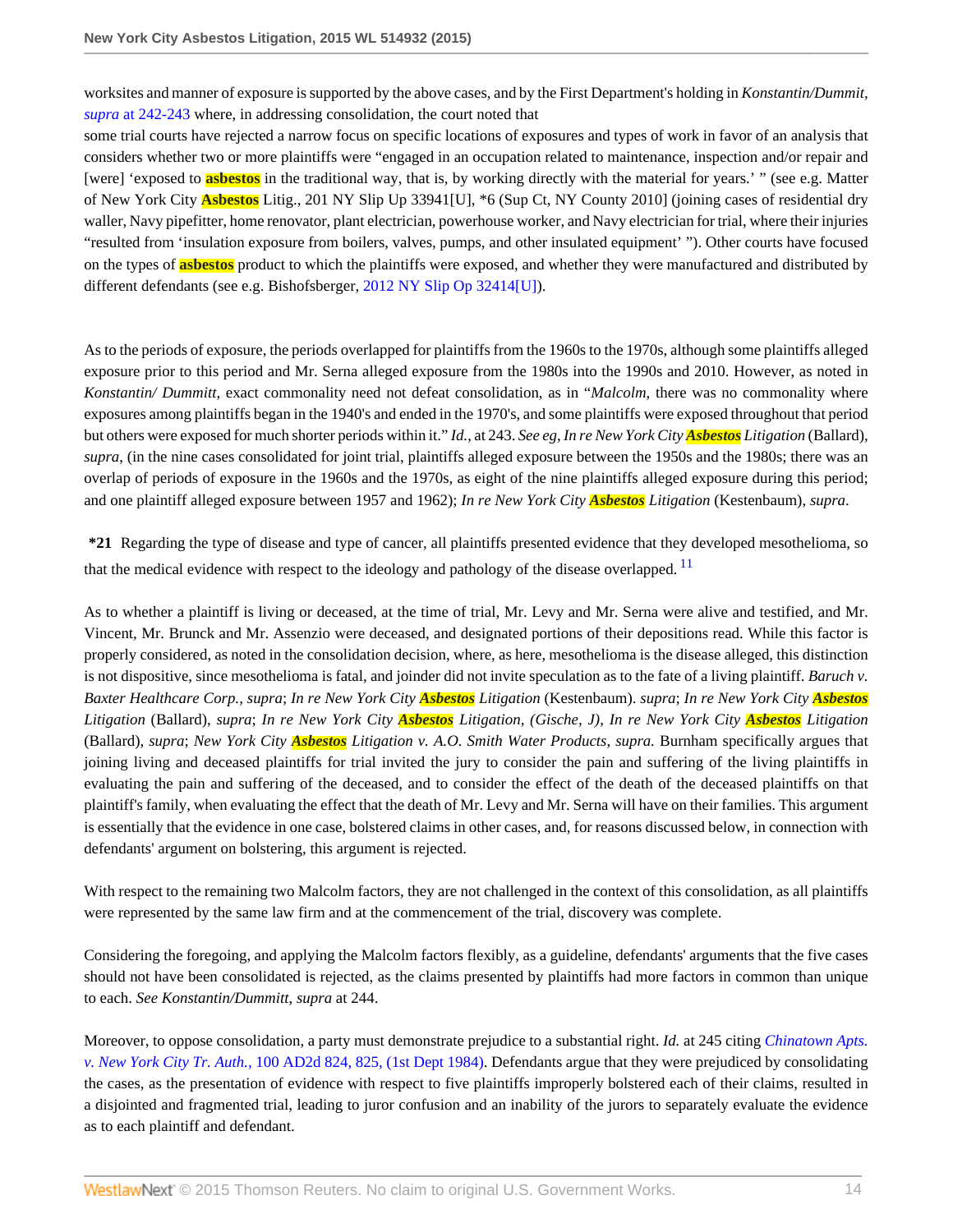**\*22** In support of its argument, Cleaver-Brooks contends the jury did not consider the evidence as to each plaintiff and defendant, specifically regarding evidence as to its defenses, due to the volume of evidence, and the fragmented nature of its presentation. Cleaver-Brooks points to the amount of time the jury deliberated; jurors' questions as to why A.O. Smith and Gosset & Borg Warner's names were not on the verdict sheet; the award of the same amount of money for pain and suffering to Mr. Assenzio, Mr. Brunck and Mr. Vincent, despite differences in the length of time of suffering and medical procedures; and the award of the same amount for the loss of consortium claims for the spouses of Mr. Assenzio and Mr. Levy. Cleaver-Brooks also points to the apportionment of liability among the companies that were not defendants at trial, i.e., the article 16 companies and settling defendants.

In support of its argument that it was prejudiced, Burnham contends that the consolidation created a fragmented trial and that each plaintiff had a "shaky recollection" of the boilers they worked on, so that the repetition of the name "Burnham" by three plaintiffs led the jury to believe that each must have been exposed to Burnham boilers, and that since all five plaintiffs could not remember particulars about their alleged exposure, such as where, when or how often it occurred, that it was normal for witnesses to be unable to remember such details. Burnham also contends plaintiff used the bolstering to its advantage in summation by arguing that there was no way any of its clients would remember the name of a boiler he worked on 30 to 50 years ago unless he had seen it enough so that "it stuck in his mind."

Burnham further points to the fact that at the commencement of trial, there were five plaintiffs and six defendants, and that during the trial, four defendants settled. According to Burnham, the court failed to instruct the jury not to draw any inference from the decreased number of defendants, until after Crane settled, which allowed the jury to speculate as to the reason for the decreased number. Burnham contends that this led the jury to believe that those defendants settled, so there must be merit to the claims against them, and therefore against Burnham. In addition, Burnham contends that the jurors were exposed to irrelevant and needless testimony, which, based on the volume of evidence the jurors heard, added to their confusion.

As to the disjointed nature of the evidence, Burnham points out that Mr. Vincent's deposition was read on five days during a 20 day period; Mr. Brunck's deposition on two days during a 13 day period; and that 25 days passed between Mr. Serna's direct testimony and cross-examination. Burnham also argues that the sequence of witnesses created confusion, and points to testimony of Dr. David Rosner, plaintiffs' state of the art expert, who testified prior to an individual plaintiff's testimony alleging the time period of exposure.

**\*23** Burnham also contends that the use of trial management techniques such as allowing jurors to take notes so as to avoid confusion is "little more than a convenient fiction that allows courts to consolidate cases and ease the backlog of **asbestos** litigation." Finally, Burnham contends it was denied a cross section of the population in jury selection as, due to the length of the trial, many jurors were unable to sit, describing those jurors as "more educated with greater demands from their employers," and contending, that "the more complex the trial, the less sophisticated the jurors able to serve."

Defendants' arguments are unpersuasive. As to the claim of bolstering, at the outset it must be noted that the jury was told at various times throughout the trial, that they needed to evaluate the evidence as to each plaintiff and each defendant individually. Moreover, as to each plaintiff, individualized interrogatories were asked, and in *Brunck* and *Vincent*, the interrogatories asked particularized questions as to each defendant. *See Konstantin/Dummitt, supra* at 242 (defendant's claim of jury confusion unsupported in light of the court's continuous limiting and explanatory instructions); *[Pierre-Louis v DeLonghi America, Inc.](http://www.westlaw.com/Link/Document/FullText?findType=Y&serNum=2020174751&pubNum=0007049&originatingDoc=I6ed2fbecb0fe11e4b86bd602cb8781fa&refType=RP&originationContext=document&vr=3.0&rs=cblt1.0&transitionType=DocumentItem&contextData=(sc.Search))*, [66 AD3d 859 \(2d Dept 2009\)\(](http://www.westlaw.com/Link/Document/FullText?findType=Y&serNum=2020174751&pubNum=0007049&originatingDoc=I6ed2fbecb0fe11e4b86bd602cb8781fa&refType=RP&originationContext=document&vr=3.0&rs=cblt1.0&transitionType=DocumentItem&contextData=(sc.Search))prejudice to a party with respect to the existence of insurance in a joint trial can be mitigated with appropriate jury instructions).

Cleaver-Brooks' argument that the jury was confused based on the length of time the jury deliberated and based on awards in the same amounts to several plaintiffs and their spouses, is speculative, particularly based on similar evidence of exposure from Cleaver-Brooks' boilers, the fact that plaintiffs suffered from the same disease, mesothelioma, and suffered similarly from the effects of the disease. As to Cleaver-Brooks' argument that the jury failed to consider the evidence separately as to each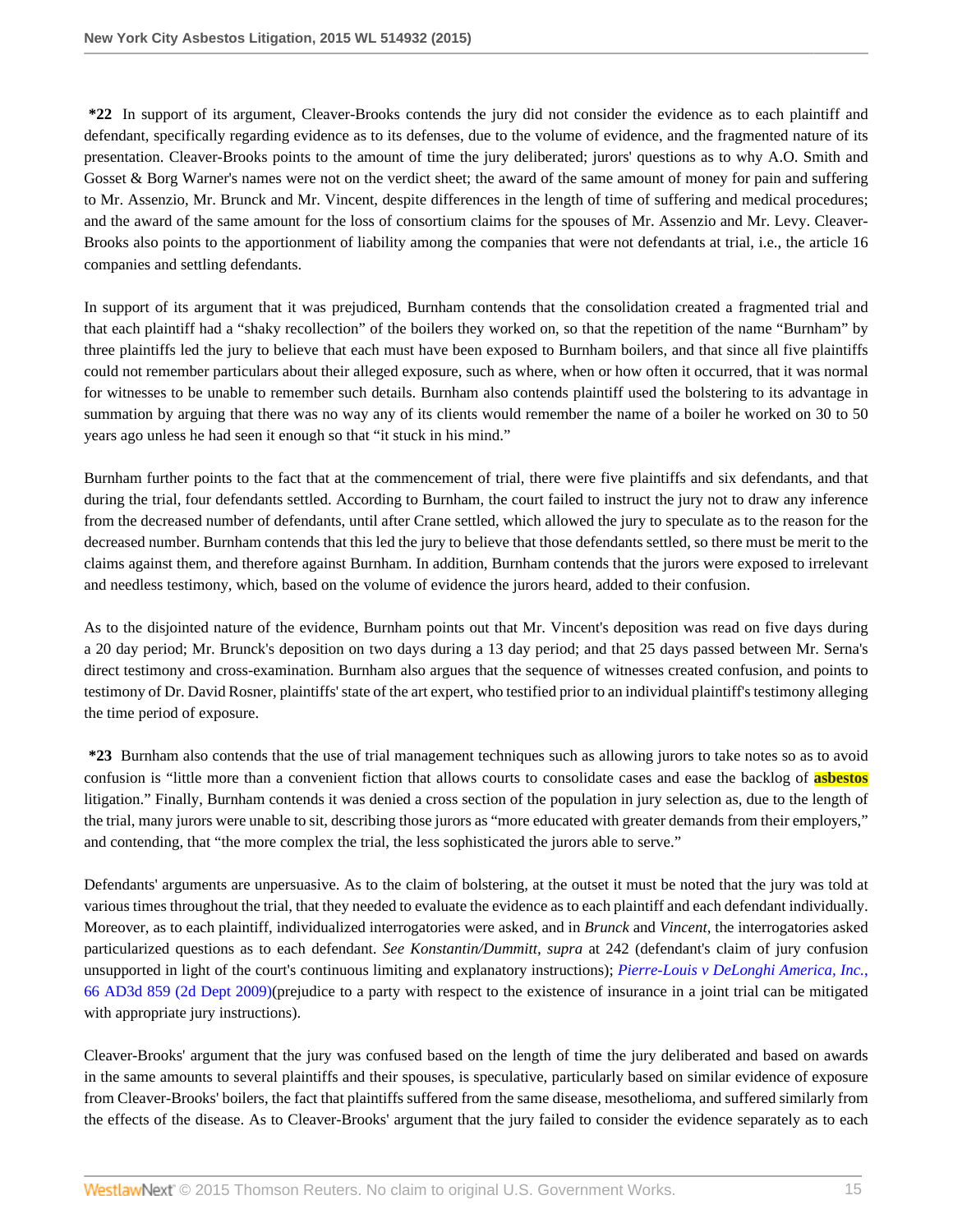plaintiff and defendant, based on the volume of evidence and its fragmented presentation, these arguments are unavailing. The jury's verdict with respect to liability, as discussed above, is supported by the evidence, and the jury's apportionment of fault as to the defendants, Crane and the Article 16 companies, as discussed below, reflects that it considered the evidence separately as to each party.

<span id="page-15-0"></span>As to the apportionment of liability, contrary to Cleaver-Brooks' argument, apportion of liability among the defendants, Cleaver-Brooks and Burnham, and, to Crane, which settled after its corporate representative testified, showed that the jury listened to the evidence, and apportioned liability most heavily against companies where the evidence presented was the most focused. <sup>[12](#page-27-8)</sup> Notably, it was the defendants' burden to prove the liability of other companies, including article 16 entities, and the apportionment of fault as to these companies, in equal percentages of from .4 to 15%, reflects the nature and quality of the evidence, or lack thereof, presented, or relied upon by defendants with respect to their liability.

**\*24** Burnharn's argument regarding the repetition of its name, and its argument as to the lack of particulars as to the place or time of exposure alleged by an individual plaintiff, caused the jury to believe that it was normal for plaintiffs not to recall particulars, is speculative. In any event, as discussed above in connection with Mr. Brunck, Mr. Vincent, and Mr. Serna, there was sufficient evidence as to the identification of Burnham boilers and how exposure to **asbestos** occurred in connection with work on its boilers.

As to Burnharn's contention regarding plaintiff counsel's improper comments during summation, the comments were not objected to during trial, and, even assuming they constituted bolstering, the comments do not provide a basis for setting aside the verdict.

As to the decreased number of defendants, as plaintiff points out, an instruction not to speculate or draw any inference as to the absence of certain defendants, was given early on in the trial, and prior to the same instruction which was given after Crane settled. In addition, Burnharn's contention that the jury speculated those defendants settled, and that this impacted on the jury's evaluation of Burnharn's liability, is based on speculation. Although evidence was presented as to certain defendants who settled, there is no support in the record that such evidence overwhelmed or confused the jury.

In connection with Burnharn's contentions of the fragmentation of evidence, particularly as to the reading of Mr. Vincent's and Mr. Brunck's depositions, and Mr. Serna's direct and cross-examinations, orders were given throughout the trial that witnesses were to testify on consecutive days. It must be noted, Burnham does not point to any objections it made during trial with respect to this issue. Mr. Serna was unable to be cross-examined immediately after his direct testimony due to necessary medical treatment. This break gave Burnham an opportunity to prepare fully for the cross-examination, in light of Mr. Serna's testimony at trial that he participated in dismantling Burnham's boilers for removal. While the reading of Mr. Vincent's and Mr. Brunck's depositions were on different days, counsel for Burnham had the opportunity during summation to address and emphasize any issues raised in the depositions, particularly since the transcripts of the trial were available. As to the sequence of witnesses, Burnham points to Dr. Rosner's testimony, which was given before evidence of dates of exposure; however, the jury was instructed during Dr. Rosner's testimony that they would have to consider the state of the art evidence at the time the individual plaintiff alleged exposure.

Moreover, contrary to Cleaver-Brooks' argument, the question the jury asked as to why A.O Smith, Bell & Gosset and Borg-Warner, names which they heard during trial, did not appear on Mr. Brunck's verdict sheet, shows that the jurors paid attention to the testimony, and were considering the evidence. The jury's request for "affidavits of **asbestos** exposure from plaintiffs," for "hand written typed list of all companies plaintiff alleges exposure to" and for "charts detailing work history and exposure," amply demonstrated that the jury was aware of the issues as to liability, was focused, and not confused. Tr. at 5954-55.

**\*25** As to Burnham's criticism of the effectiveness of trial management techniques, as stated in the consolidation decision, those techniques included not only juror notebooks, but explanatory and limiting instructions, and individualized verdict sheets and jury instructions. As Burnham itself states in its brief, explanatory instructions were given, and these instructions included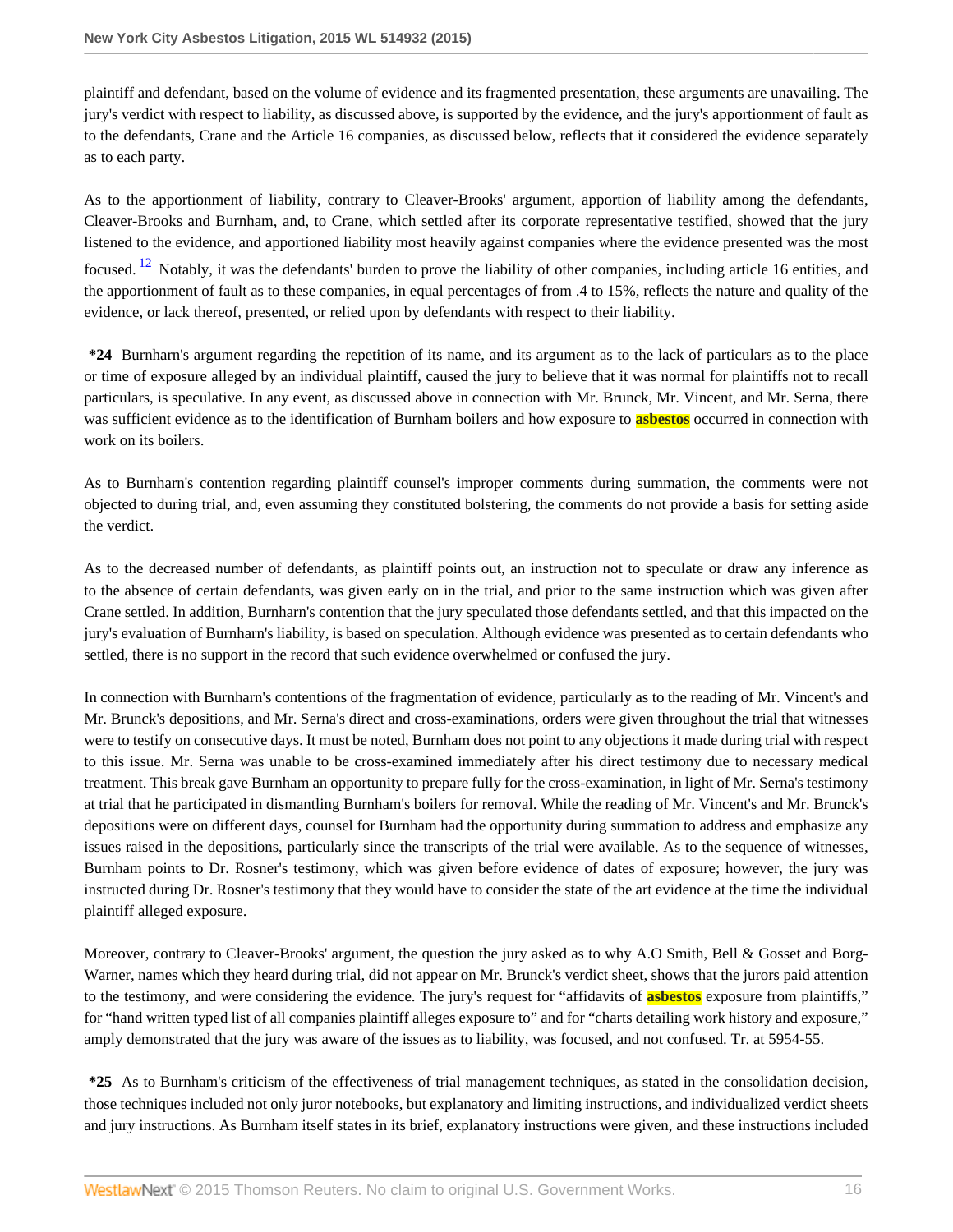instructions not only about the decreased number of defendants, but also limiting instructions. For instance, as noted above, when Dr. Rosner was testifying about the state of the art, the jury was instructed that the state of the art evidence had to be considered with respect to the date a plaintiff alleged exposure to a particular defendant's product, and a specific instruction was given that the testimony as to the evidence after 1966 did not apply to Mr. Levy, as he only claimed exposure up to 1966. Moreover, the individualized verdict sheets as to each plaintiff asked specific questions as to exposure, causation, damages and liability as to each defendant and non-defendant companies. This provided a detailed framework for the jury to consider the evidence, and render separate and distinct verdicts with respect to each plaintiff and defendant. Thus, Burnham's argument that trial management techniques are a fiction, is without foundation in the record. *Konstantin/Dummitt, supra* at 245.

As to Burnham's contentions about the jury pool, the record is insufficient to support such contentions, and Burnham does not allege specific prejudice or harm from the composition of the jury pool.

Based on the foregoing, defendants' motion to set aside the verdict and for a new trial on the grounds that the cases were improperly consolidated is denied. The record shows that the court did not abuse its discretion in consolidating the case for joint trial; that the Malcolm factors were considered; that common issues of law and fact predominated; and that the joinder did not prejudice nor deny Burnham or Cleaver-Brooks a fair trial.

### **IV. RECKLESSNESS**

<span id="page-16-0"></span>Defendants move to set aside the verdict as to the finding of recklessness on the grounds that the court erred in charging recklessness, and that the charge as given failed to convey the standard applicable in **asbestos** litigation. Defendants, relying on *Matter of New York City Asbestos Litig.,* [\(Maltese\), 89 NY2d 955 \(1997\)](http://www.westlaw.com/Link/Document/FullText?findType=Y&serNum=1997051185&pubNum=0000605&originatingDoc=I6ed2fbecb0fe11e4b86bd602cb8781fa&refType=RP&originationContext=document&vr=3.0&rs=cblt1.0&transitionType=DocumentItem&contextData=(sc.Search)), argue that the state of the art evidence was insufficient with respect to the knowledge of defendants as to the dangers of **asbestos**, and therefore, failed to meet the standard articulated in *Maltese*.<sup>[13](#page-27-9)</sup> Defendants further argue that while the evidence may have shown that they had a general awareness of the dangers of long term exposure to **asbestos**, it was insufficient to establish that Cleaver-Brooks or Bumham had a specific awareness of the dangers of **asbestos** to workers in trades in which plaintiffs were engaged, or of danger to the individual plaintiffs. Burnham, pointing to language in *Maltese*, supra, argues that the court erred in failing to include in its reckless charge, that Burnham

probable," and not, as charged, merely "probable." **\*26** [CPLR 1601](http://www.westlaw.com/Link/Document/FullText?findType=L&pubNum=1000059&cite=NYCPS1601&originatingDoc=I6ed2fbecb0fe11e4b86bd602cb8781fa&refType=LQ&originationContext=document&vr=3.0&rs=cblt1.0&transitionType=DocumentItem&contextData=(sc.Search)), provides, to the extent relevant, that in an action where there are two or more tortfeasors jointly liable, and the liability of a defendant is found to be 50% or less of the total liability, the liability of that defendant, as to non-economic loss, is limited to that defendant's equitable share. Under [CPLR 1602\(7\)](http://www.westlaw.com/Link/Document/FullText?findType=L&pubNum=1000059&cite=NYCPS1602&originatingDoc=I6ed2fbecb0fe11e4b86bd602cb8781fa&refType=LQ&originationContext=document&vr=3.0&rs=cblt1.0&transitionType=DocumentItem&contextData=(sc.Search)), these limitations do "not apply to any person held liable for causing claimant's injury by having acted with reckless disregard for the safety of others." The following charge from

had to act with "disregard of a known or obvious risk," and that injury resulting from a defendant's conduct must be "highly

# [PJI 2:275.2](http://www.westlaw.com/Link/Document/FullText?findType=Y&pubNum=0123649&cite=NYPJI2%3a275.2&originatingDoc=I6ed2fbecb0fe11e4b86bd602cb8781fa&refType=TS&originationContext=document&vr=3.0&rs=cblt1.0&transitionType=DocumentItem&contextData=(sc.Search)) was given at trial:

In this case--in these cases, plaintiff claims that Burnham and —— and/or Cleaver-Brooks, in failing to warn about the dangers of exposure to **asbestos** - containing products and materials used with Burnham's and Cleaver-Brooks' equipment, that Burnham and Cleaver-Brooks acted with reckless disregard for the safety of others.

A person, or in this instance, a corporation, acts with reckless disregard for the safety of others when it intentionally or with gross indifference to the rights or safety of others engages in conduct which makes it probable that injury will occur.

Plaintiffs have the burden of proving by a preponderance of the evidence that Burnham and Cleaver-Brooks acted with reckless disregard for the safety of others.

The jury was further instructed that "[t]his is a different standard than in failure to warn. So you have to consider this question separately in accordance with that instruction which I just read." Tr. at 5910.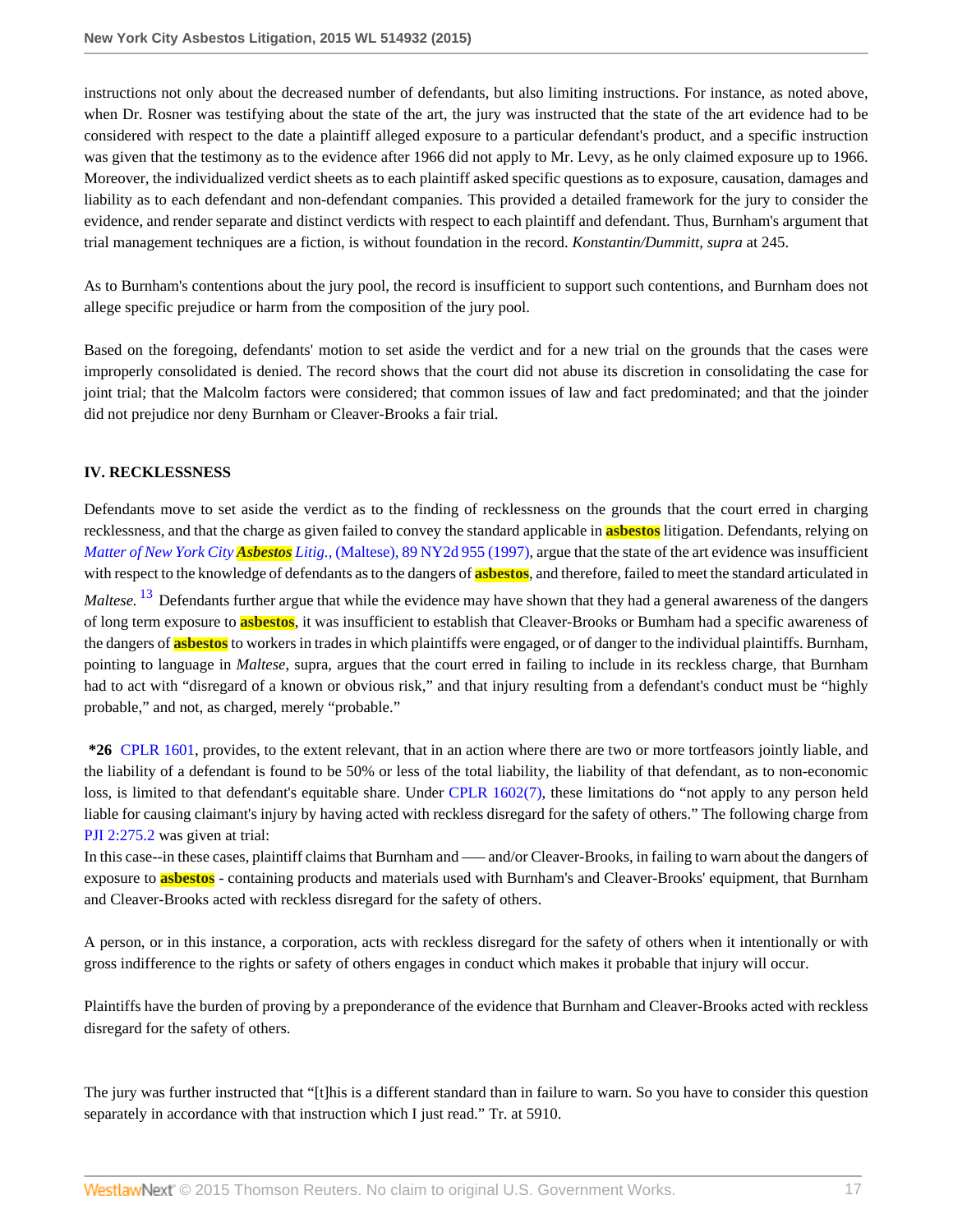As a threshold issue, Burnham's argument that the court erred in not instructing the jury that it had to be "highly probable" that injury would result and that Burnham had to act "with a disregard to a known or obvious risk," is unpersuasive. Defendants did request during trial that the charge include the language from *Maltese*. However, at the pre-charge conference the defendants only objected to the reckless charge being given, and after the charge, defendants again objected to the reckless charge being given, but did not object to the specific language of the charge. Moreover, in *Maltese*, the court did not hold that any specific language was required, and the PJI charge as given, adequately expressed the standard. The charge instructed that the act had to have been done "intentionally," with "gross indifference," and the conduct had to be such as to make "it probable that harm would occur." Even if language from Maltese should have been included, this is not grounds to set aside the reckless findings, as ample evidence supported the verdict as to recklessness. *See*, *Konstantin/Dummitt*, *supra* at 248.

**\*27** As to defendants' arguments that the state of the art evidence failed to meet the standard in *Maltese*, defendants rely on that part of the opinion which states "[a]t most, the evidence reveals Westinghouse's general awareness that exposure to high concentrations of **asbestos** over long periods of time could cause injury, but not that workers such as Maltese or Stallone were at risk at any time it could have warned them." Id at 957. However, as discussed below, the evidence at trial demonstrated more than a general awareness by defendants. As the court found at trial:

[P]laintiffs presented sufficient evidence with respect to the dangers of **asbestos** exposure from publically available information as well as information available in various trade journals and in other literature and in government regulations and statutes, including worker's compensation laws, so that the jury could find that defendants Cleaver- Brooks and/or Burnham knew or should have known of the dangers of exposure to **asbestos**.

<span id="page-17-0"></span>Moreover, sufficient evidence at trial was presented to establish that Burnham and/or Cleaver-Brooks specified the use of, or knew that **asbestos** containing products or materials would be used in their equipment. Tr. 6057. [14](#page-27-10)

Specifically, plaintiffs called as their state-of-the-art expert, Dr. David Rosner, who has a Ph.D. in the History of Science from Harvard University. Dr. Rosner testified that the dangers of **asbestos** were known in the beginning of the 1900s, and that by the 1930s, it was well known in publically available information that **asbestos** dust could cause disease. In support of this opinion, Dr. Rosner pointed to, among other work, the following reports, studies and articles. The 1930 Merewether & C.W. Price study "Report on Effect of **Asbestos** Dust on the Lungs and Dust Suppression in the **Asbestos** Industry," which discusses the occurrence of pulmonary fibrosis and other pulmonary affectations in **asbestos** workers, and the processes giving rise to, and methods for suppressing **asbestos** dust. Tr. at 709-710. In the 1942 textbook by the pathologist and researcher, W. C. Heuper, "Occupational Tumors and Allied Diseases," Dr. Rosner noted that Dr. Heuper states that exposure to **asbestos** is present in many industries, that **asbestos** was used in the manufacture of "gaskets, packing material of pumps, insulating materials of steam pipes, water pipes, [and] boilers," and the possibility of asbestosis as the evidence is "suggestive of occupational causation." Tr. at 771-2. Dr. Rosner testified that a 1955 epidemiological study by Sir Richard Doll, "Mortality from Lung Cancer in **Asbestos** Workers," found that workers exposed to **asbestos** are at a higher risk for developing lung cancer. Tr. at 774-5. Dr, Rosner discussed a 1960 Article published in the British Journal of Industrial Medicine, entitled "Diffuse Pleural Mesothelioma and **Asbestos** Exposure in the Northwestern Cape Province" by Wagner, Sleggs and Marchand, as significant, as finding that mesothelioma, was showing up not only in the workforce, but also within communities living near **asbestos** mines. Tr. at 775-6. Dr. Rosner also pointed to the 1964 Article, "**Asbestos** Exposure and Neoplasia" by Irving Selikoff, Jacob Churg, and Hammond as important, since it was the first study of a large group of workers who had been exposed to **asbestos**, and who were found to be at a much higher risk of developing asbestosis, lung cancer, and mesothelioma. Tr.at 779-83. Moreover, Dr. Rosen testified that this study found that it was not only the workers handling **asbestos** who were at risk, but, since **asbestos** fibers float in the air, other workers were also at risk. Tr. at 782-3. In addition, Dr. Rosen testified that in 1965, Dr. Selikoff and scientists from around the world gathered at a conference in New York to exchange information about the dangers of **asbestos**, which resulted in the publication of numerous papers documenting diseases caused by exposure to **asbestos**. Tr. at 787.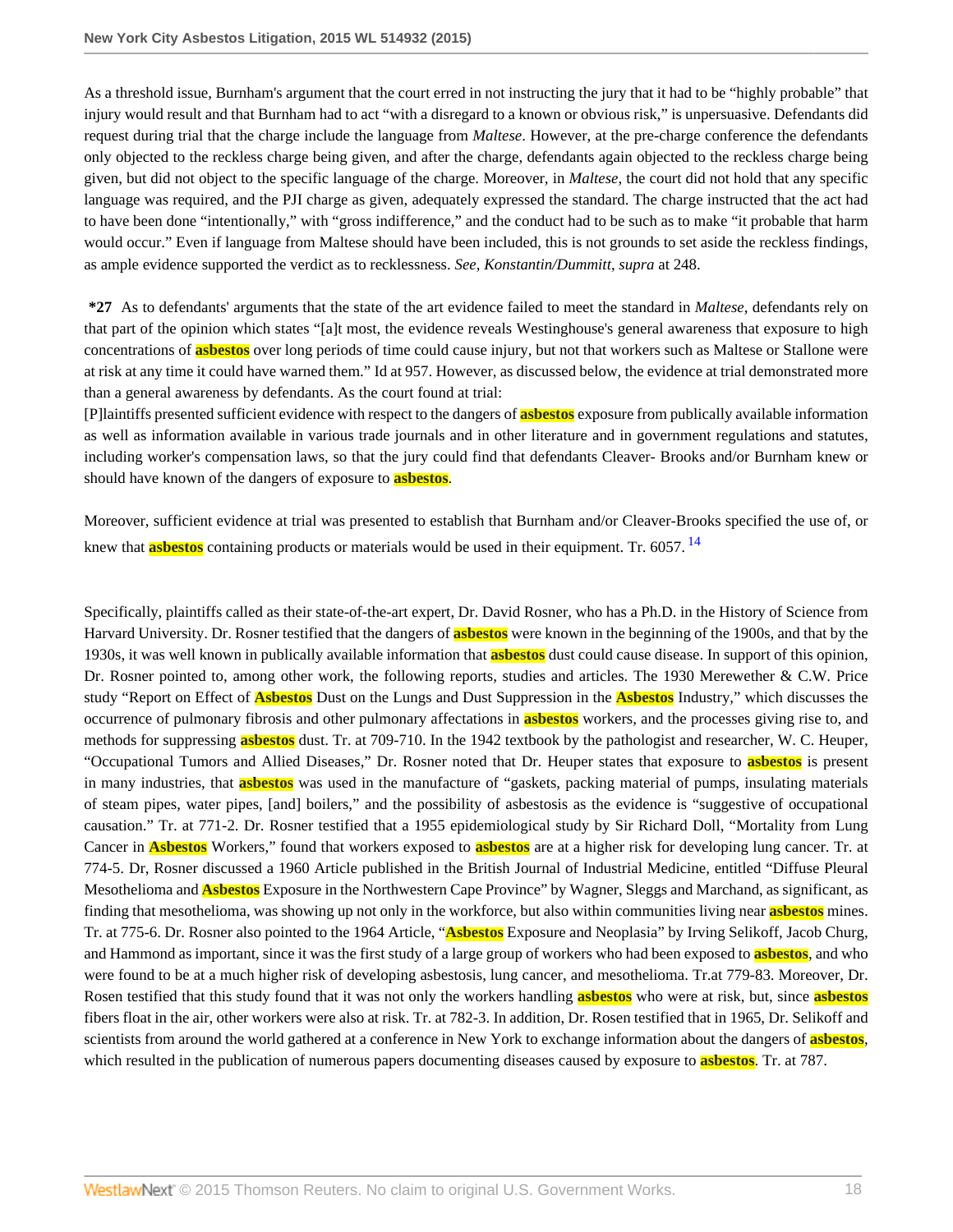**\*28** As to defendants' knowledge of the dangers of **asbestos**, in addition to publically available information, plaintiffs point to evidence that the defendants knew, and, at times, specified the use of **asbestos** with their boilers, and that defendants advertised in certain journals and trade magazines which published articles about its dangers.

As to Cleaver-Brooks, there was evidence that it specified in the 1940s the use of **asbestos** cement and tape with its boilers, and that the part numbers for the **asbestos** cement and tape, as well as for gaskets for front and rear heads, appear in parts lists for other boilers. Tr. at 4361; 4379. Moreover, when asked if Cleaver-Brooks specified the use of **asbestos** containing cement on the inside of their boilers from the 1940s through the 1970s, an inference of such specification could be drawn from Mr. Tornetta's reply that "I'm not sure I would take it that far. Some drawings we produced in these cases have shown those components to be **asbestos** containing." Tr. 4416. Mr. Tornetta also testified that the drawings would show that Cleaver-Brooks specified the use of **asbestos** containing gaskets for this same period. Id.

Also bearing on Cleaver-Brooks' knowledge of the dangers of **asbestos**, is evidence that it advertised in the American Society of Heating, Ventilating Engineers publication "Heating Ventilating Air Conditioning Guide." At least five books published in 1952 and from 1955 through 1958 were admitted into evidence. As pointed to by plaintiff, the 1951 guide discusses the hazards of air contaminants, including **asbestos**, and an increased risk of diseases such as pneumonia and lung cancer in areas of high concentrations of certain contaminants, and published suggested maxim working levels of exposure. *See Konstantin/ Dummit*, *supra* at 248 (the evidence was sufficient to show reckless disregard for the dangers of **asbestos** where the defendant had received warnings as to such dangers as early as the 1930s from various trade associations and admitted knowing of the dangers by the early 1970s).

Mr. Tornetta testified that in his role as corporate representative, he did not investigate whether Cleaver-Brooks did anything to investigate the dangers of **asbestos** or to keep up with the medical literature, and that he is unaware of how Cleaver-Brooks obtained knowledge of the dangers of **asbestos**, other than through the general media. Tr. 4621-22. Since Mr. Tornetta is Cleaver-Brooks' corporate representative, this answer is reasonably imputed to Cleaver-Brooks. This evidence is relevant as to whether Cleaver-Brooks, with respect to its actions or lack of action in connection with any inquiry as to the dangers of **asbestos**, in light of its specification of **asbestos** and its knowledge of the use of **asbestos** with its boilers, has done "an act of unreasonable character in disregard of a known or obvious risk." *Maltese*, *supra* at 468, citing *Saarinen v Kerr*[, 84 NY2d 494 \(1994\)](http://www.westlaw.com/Link/Document/FullText?findType=Y&serNum=1994238600&pubNum=0000605&originatingDoc=I6ed2fbecb0fe11e4b86bd602cb8781fa&refType=RP&originationContext=document&vr=3.0&rs=cblt1.0&transitionType=DocumentItem&contextData=(sc.Search)).

**\*29** The above evidence establishes sufficient proof to sustain the jury's determination of recklessness; that Cleaver-Brooks knew of the dangers of **asbestos**, specified its use with certain of its boilers, and that it acted with gross indifference to the rights or safety of others in failing to warn of the dangers of **asbestos**.

<span id="page-18-0"></span>As to Burnham, plaintiff introduced evidence that in its 1927 "Handbook of Engineering Data," Burnham specified insulating its unjacketed boilers with **asbestos** cement, and that its 1930 and 1931 catalogs, continued to specify such insulation on unjacketed boilers. Tr. at 2630-2631; 2637-2638. Burnham's corporate representative, Mr. Sweigart testified that Burnham continued to specify **asbestos** cement for insulation in its catalogs for an unspecified period of time, and that at least as to one series of boilers, in certain erection instructions, specified the use of such cement in 1951. Tr. at 2650. Mr. Sweigart testified that a cast iron Burnham boiler, if properly maintained may last 40 to 50 years, that the vast majority of boilers Burnham sold in the 1930s were unjacketed; and that Burnham continued to sell unjacketed boilers into the 1960s. Tr. at 2628; 2642; 2676. Mr. Sweigart further testified that such insulation would take many pounds of cement, [15](#page-27-11) and that Burnham sold **asbestos** cement in 100 pound bags and by the ton. Tr. at 2656. Evidence established that Pennsylvania enacted a Workmen's Compensation Law in 1939 and that it recognized asbestosis as an occupational disease. While Mr. Sweigart, who joined Burnham in 1975, testified he did not know if Burnham was aware of the statute, he did testify that Burnham had its corporate headquarters in Pennsylvania since the 1920s, and for the next 60 years. Tr. at 2763-64; 2742. Moreover, Mr. Sweigart testified that certain of Burnham's corporate officers were members of the American Society of Heating and Ventilating Engineers, and advertised in its 1944 Heating, Ventilating and Air Conditioning Guide. Tr. at 2771-73. The 1944 Guide contained a table "accepted standards for toxic concentrations of fumes, dust and mist," including standards for **asbestos** at "5 million particles per cubic foot," Tr. at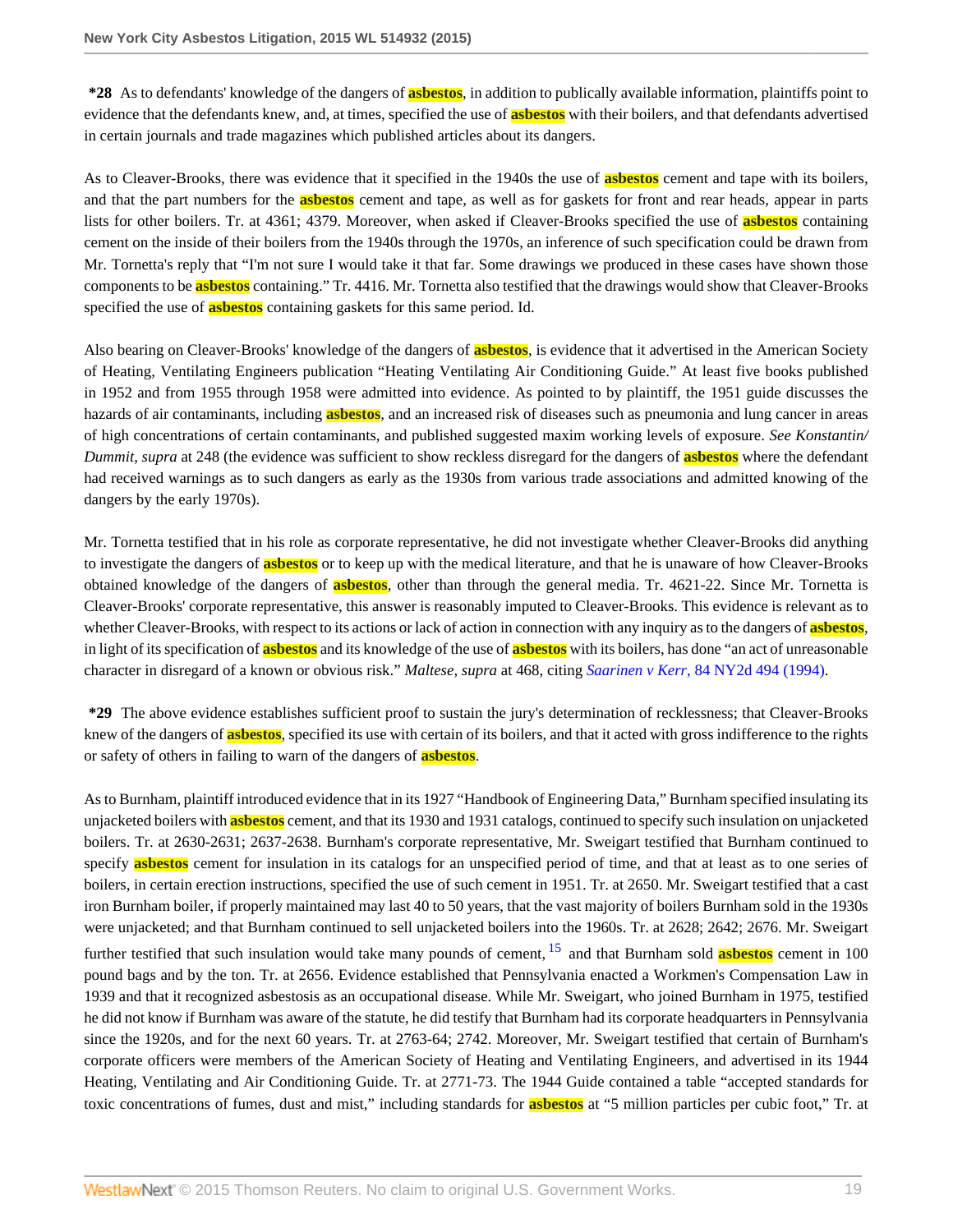2773. A 1958 Guide in which Burnham advertised its boilers, also contained this same standard for **asbestos** under the heading "limits for mineral dust."

**\*30** Evidence at trial established that although Burnham had a research laboratory, it did not test for the level of **asbestos** fibers which are released when dumping or mixing **asbestos** cement, or when boilers and the **asbestos** insulation on the exterior, or in the interior of its boilers are removed. Tr. at 2775-77. Asked about OSHA regulations published in 1972 with respect to regulation of **asbestos** in the workplace, Mr. Sweigart testified it was a reasonable assumption that Burnham knew of the regulations, and testified that Burrnham has not at any time in its 150 year history, before or after 1972, placed warnings on any boiler or on any of its other **asbestos** products, or sent or published any bulletin or notice about the dangers of **asbestos**. Tr. 2777-79.

As with Cleaver-Brooks, this evidence establishes sufficient proof to sustain the jury's determination that Burnham acted with gross indifference to the rights or safety of others, as Burnham knew of the dangers of **asbestos**; it had a history of selling boilers for over one hundred years; it specified the use of **asbestos** insulation on the exterior and interior of its boilers and sold such insulation; it failed to perform any testing with respect to exposure to **asbestos**, and it failed to warn about dangers of **asbestos**.

# **V. ARTICLE 16 EVIDENCE**

Cleaver-Brooks and Burnham move to set aside the verdict on the grounds that the court erred in excluding evidence of deposition transcripts of corporate representatives of Article 16 entities, including settled defendants, which, with the exception of Blackmer, were taken in other NYCAL cases, and in certain instances, in **asbestos** related cases outside of the NYCAL jurisdiction. Defendants contend that many of the depositions had been designated for use in all NYCAL cases and argue the depositions are admissible under [CPLR 3117](http://www.westlaw.com/Link/Document/FullText?findType=L&pubNum=1000059&cite=NYCPR3117&originatingDoc=I6ed2fbecb0fe11e4b86bd602cb8781fa&refType=LQ&originationContext=document&vr=3.0&rs=cblt1.0&transitionType=DocumentItem&contextData=(sc.Search)) and the NYCAL Case Management Order (CMO); X.C.I and XII.A. Defendants also argue that plaintiffs designated the use of the depositions of certain of the corporate representatives at issue, and then, after they settled with those defendants, objected to use by Cleaver-Brooks and Burnham of those depositions.

Defendants do not allege that any of the five plaintiffs were present at the depositions, although Cleaver-Brooks alleges that in two cases, plaintiffs' law firm, Weitz and Luxenberg, P.C., was present, representing other plaintiffs. Defendants in their memoranda do not state whether they were parties to the action in which the depositions were taken, nor do they identify the party the attorney represented whose questioning they sought to introduce. Cleaver-Brooks argues in its memorandum that the plaintiffs' presence is not the test for admissibility, but rather what [CPLR 3117](http://www.westlaw.com/Link/Document/FullText?findType=L&pubNum=1000059&cite=NYCPR3117&originatingDoc=I6ed2fbecb0fe11e4b86bd602cb8781fa&refType=LQ&originationContext=document&vr=3.0&rs=cblt1.0&transitionType=DocumentItem&contextData=(sc.Search)) requires is the presence, or the opportunity to be present, of a party with a similar motive to question as plaintiffs in the instant trial, and that plaintiffs in those actions had similar motives as plaintiffs here.

**\*31** Cleaver-Brooks also argues the depositions are admissible as evidence against the Article 16 defendants, that is, settling defendants, and points to the commentary to CPLR  $3117(a)(2)$  that "one co-defendant may be adverse to another for the purposes of apportionment." McKinney's, Book 7B, Connors, Practice Commentaries, C3117:3 at 185 (2005), in support its position that it may use the depositions as to any "adversely interested" party. Burnham in a similar vein, in its memorandum, characterizes the depositions as "Article 16 evidence," and argues that it was prejudiced when the deposition evidence was precluded, as it was prevented from offering evidence showing the culpability of other companies.

Plaintiffs argue in their memorandum that the depositions were properly excluded as the plaintiffs' interests in this action were not represented at the depositions, and that plaintiffs' law firm represented two other plaintiffs at two of the depositions, does not establish that plaintiffs' interests in this trial were represented at the depositions.

CPLR  $3117(a)(2)$ , to the extent relevant, provides: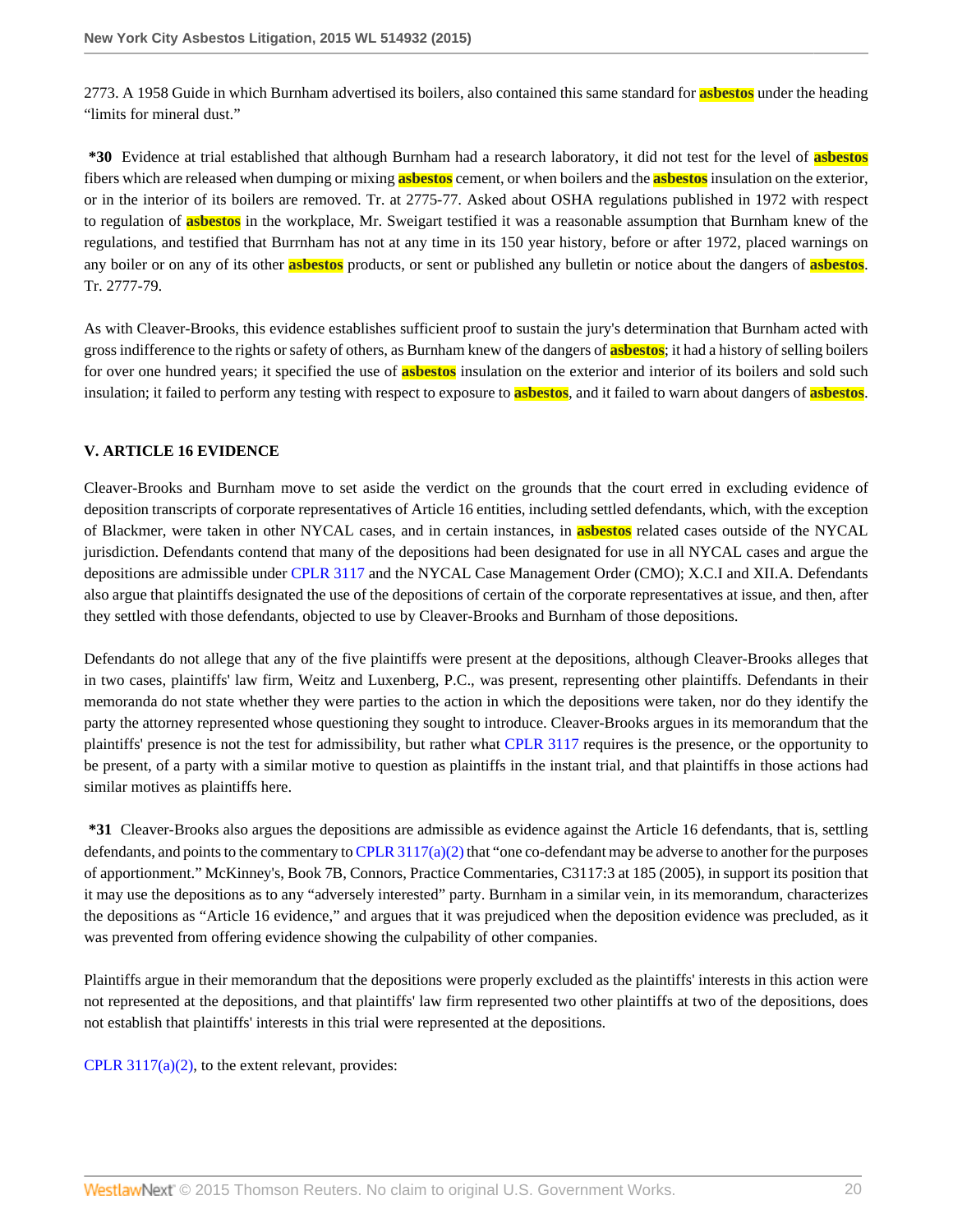The deposition testimony of a party or of any person who was a party when the testimony was given...may be used for any purpose by any party who was adversely interested when the testimony was given or who is adversely interested when the deposition testimony is offered in evidence.

[CPLR 3117\(a\)\(3\)](http://www.westlaw.com/Link/Document/FullText?findType=L&pubNum=1000059&cite=NYCPR3117&originatingDoc=I6ed2fbecb0fe11e4b86bd602cb8781fa&refType=LQ&originationContext=document&vr=3.0&rs=cblt1.0&transitionType=DocumentItem&contextData=(sc.Search)) to the extent relevant, provides, subject to the provisions of [CPLR 3117\(a\)\(3\)](http://www.westlaw.com/Link/Document/FullText?findType=L&pubNum=1000059&cite=NYCPR3117&originatingDoc=I6ed2fbecb0fe11e4b86bd602cb8781fa&refType=LQ&originationContext=document&vr=3.0&rs=cblt1.0&transitionType=DocumentItem&contextData=(sc.Search)) i - v, that:

The deposition of any person may be used by any party for any purpose against any other party who was present or represented at the taking of the deposition or who had the notice required under these rules [provided that certain conditions are met as set forth in i - iv, such as the death of the deposed person].

### CMO X.C.1 provides:

<span id="page-20-0"></span>The parties shall make every effort to use depositions as well as other discovery obtained from defendants in the preparation of other cases both in this State and throughout the country for all purposes as if taken in each action in these cases in accordance with Paragraph XII of this Order. No other depositions of defendants shall be taken in these cases except pursuant to Paragraph  $X.C.2<sup>16</sup>$  $X.C.2<sup>16</sup>$  $X.C.2<sup>16</sup>$ 

# **XII. A provides:**

**\*32** Various employees of parties, former employees of parties, and witnesses with knowledge have been deposed in other cases involving alleged **asbestos**-related personal injuries, and there has been extensive document discovery conducted in other cases involving alleged **asbestos**-related personal injuries. To avoid undue expense, duplication and unnecessary imposition on counsel, the parties, and the witnesses, parties may utilize depositions taken in other state and federal jurisdictions and cases where a party or a predecessor or successor in interest had notice and opportunity to attend and participate as provided in [CPLR 3117.](http://www.westlaw.com/Link/Document/FullText?findType=L&pubNum=1000059&cite=NYCPR3117&originatingDoc=I6ed2fbecb0fe11e4b86bd602cb8781fa&refType=LQ&originationContext=document&vr=3.0&rs=cblt1.0&transitionType=DocumentItem&contextData=(sc.Search)) The issue of the admissibility of this deposition testimony at trial against a particular defendant is expressly left for resolution by the trial court.

CMO X.C.1 encourages the use of depositions, such as those of the corporate representative at issue here, in other actions pending in NYCAL and in other jurisdictions. However, CMO XII.A further provides for the use of such depositions where a party had notice and opportunity to attend and participate as provided in [CPLR 3117.](http://www.westlaw.com/Link/Document/FullText?findType=L&pubNum=1000059&cite=NYCPR3117&originatingDoc=I6ed2fbecb0fe11e4b86bd602cb8781fa&refType=LQ&originationContext=document&vr=3.0&rs=cblt1.0&transitionType=DocumentItem&contextData=(sc.Search)) Here, it is undisputed that plaintiffs, the parties in this action, did not have notice nor the opportunity to participate as provided for in [CPLR 3117.](http://www.westlaw.com/Link/Document/FullText?findType=L&pubNum=1000059&cite=NYCPR3117&originatingDoc=I6ed2fbecb0fe11e4b86bd602cb8781fa&refType=LQ&originationContext=document&vr=3.0&rs=cblt1.0&transitionType=DocumentItem&contextData=(sc.Search)) Thus, contrary to defendants' arguments, neither the CMO nor [CPLR 3117](http://www.westlaw.com/Link/Document/FullText?findType=L&pubNum=1000059&cite=NYCPR3117&originatingDoc=I6ed2fbecb0fe11e4b86bd602cb8781fa&refType=LQ&originationContext=document&vr=3.0&rs=cblt1.0&transitionType=DocumentItem&contextData=(sc.Search)) provide authority for the admissibility of depositions taken in unrelated cases where plaintiffs were not parties, nor represented, and where they did not have notice of the depositions. <sup>[17](#page-27-13)</sup>

<span id="page-20-1"></span>Additionally, Cleaver-Brooks' argument that plaintiffs in the actions where the deposition were taken had a similar motive or opportunity to question as plaintiffs in these actions, is unsupported in fact or law. Likewise, Cleaver-Brooks' argument that since plaintiffs' law firm, Weitz and Luxemberg was present at two of the depositions and represented other plaintiffs, that Weitz and Luxemberg adequately represented the interests of the plaintiffs in this trial, fails for the same reasons.

As to Cleaver-Brooks' argument that the use of settling defendants' depositions is permitted under [CPLR 3117\(a\)\(2\)](http://www.westlaw.com/Link/Document/FullText?findType=L&pubNum=1000059&cite=NYCPR3117&originatingDoc=I6ed2fbecb0fe11e4b86bd602cb8781fa&refType=LQ&originationContext=document&vr=3.0&rs=cblt1.0&transitionType=DocumentItem&contextData=(sc.Search)), that section permits the use of depositions of a party or any person who was a party when the deposition was given. Thus, this argument is without merit, as the depositions were not taken of the settling defendants as parties to this action. Moreover, the depositions at issue were taken before this action was commenced, so the settling defendants, when deposed, were not even parties to these actions.

**\*33** Burnham's argument that [CPLR 3117\(a\)\(3\)](http://www.westlaw.com/Link/Document/FullText?findType=L&pubNum=1000059&cite=NYCPR3117&originatingDoc=I6ed2fbecb0fe11e4b86bd602cb8781fa&refType=LQ&originationContext=document&vr=3.0&rs=cblt1.0&transitionType=DocumentItem&contextData=(sc.Search)) does not provide a basis for precluding the depositions, as argued by plaintiffs at trial is unpersuasive. Burnham contends that the depositions were not prejudicial to plaintiffs, and were offered at trial as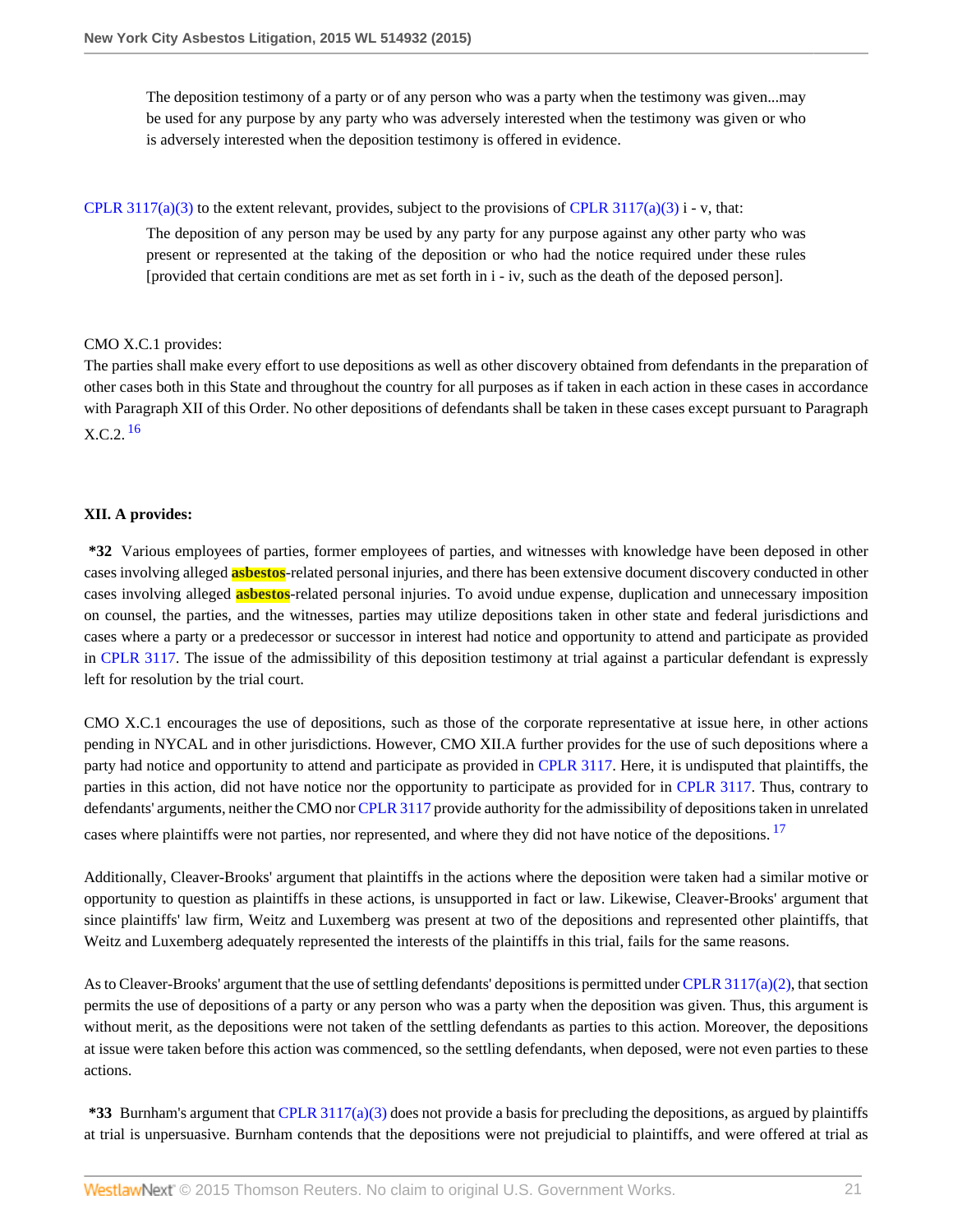<span id="page-21-0"></span>Article 16 evidence to show the culpability of other companies. This section requires that the party be present or represented at, or have notice of the deposition. As discussed above, plaintiffs had no notice, nor were they present or represented at the depositions. Burnham's argument that plaintiffs would not be prejudiced by the admission of the deposition testimony, which argument was not made at trial, is purely speculative.  $18$  Moreover, Burnham fails to provide an analysis of the evidence or proffered testimony to support this argument.

As to defendants' argument with respect to plaintiffs' designation of the deposition testimony of certain corporate representatives, such designation does not vitiate compliance with the provisions of the CPLR as to the admissibility of evidence.

Finally, nothing prevented defendants from calling the corporate representatives as witnesses.

For the foregoing reasons, defendants' motions to set aside the verdict on the grounds that the court erred in excluding evidence of depositions of settling defendants is denied.

### **VI. APPORTIONMENT OF FAULT**

Defendants move to set aside the verdict as to the apportionment of fault, arguing that the percentages assigned to defendants and the Article 16 companies is unsupported by the evidence, and could not have been reached by any fair interpretation of the evidence. Specifically, defendants argue that based on the evidence that plaintiffs were exposed to **asbestos** from products of Article 16 companies, the jury failed to differentiate and evaluate the evidence as to the liability of these companies, and, consequently, the percentages are without basis in the evidence. Burnham makes the additional argument that the testimony of plaintiffs' medical expert, Dr. Markowitz, regarding the cumulative nature of exposures as substantial contributing factors in causing an individual plaintiff's mesothelioma, undermines the percentages, as the individual plaintiffs did not quantify exposures to a particular company's products. Cleaver-Brooks separately argues that the court erred in not charging language which it requested in connection with apportioning fault, that there are two main variables; degree of fault and extent of contribution to causation. [19](#page-28-0)

<span id="page-21-1"></span>**\*34** Contrary to defendants' argument, in apportioning fault, the jury differentiated among the defendants, Crane and the Article 16 companies. Significantly, in *Assenzio* the jury allocated 28% fault to Cleaver-Brooks, and 33% to Crane, which, as noted above, participated in, but settled during the trial, and in *Levy,* the jury allocated 24.9% fault to Cleaver-Brooks and 59.9% to Crane. In *Serna*, the jury allocated 55% of fault to Burnham and 15% to each of the three Article 16 companies. In *Brunck*, where both Cleaver-Brooks and Burnham were defendants, Cleaver-Brooks was allocated 15%, and Burnham 25% of fault. While in *Vincent*, the jury apportioned the same percentage to Cleaver-Brooks and Burnham, 21%, this allocation is not contrary to the evidence, and, in light of the other percentages, cannot be said to support defendants' argument. Moreover, while for each plaintiff the jury assigned the same percentage of fault to each Article 16 company, different percentages were assigned to these companies in each case. In *Assenzio*, the percentage assigned to the Article 16 companies was 1.5 %; in *Brunck* 1.6%; in *Levy* .4%; in *Serna* 15%, and in *Vincent* 1.5%. The different percentages assigned to the individual defendants and Crane in each case in which they were named defendants, and the different percentages, ranging from .4 to 15% assigned to the Article 16 companies, reflect the jury's consideration of the relative culpability of the individual defendants and Article 16 companies within each case.

As discussed above, sufficient evidence supported the individual plaintiff's exposure to **asbestos** from defendants' boilers, and in *Levy*, to Cleaver-Brooks' distillers, to have been a substantial contributing factor in causing a plaintiff's mesothelioma. As to the percentages of fault, while there was evidence that plaintiffs were exposed to **asbestos** from other companies' boilers and other products, the jury's concentration on defendants and Crane in assigning fault, reflects the emphasis in the evidence as to these companies. For instance, as to the state of the art evidence, while plaintiffs presented evidence through their expert as to what was known about the dangers of **asbestos** and the individual defendant's knowledge at relevant times, defendants did not present an expert with respect to such evidence as to the Article 16 companies. Rather, defendants generally relied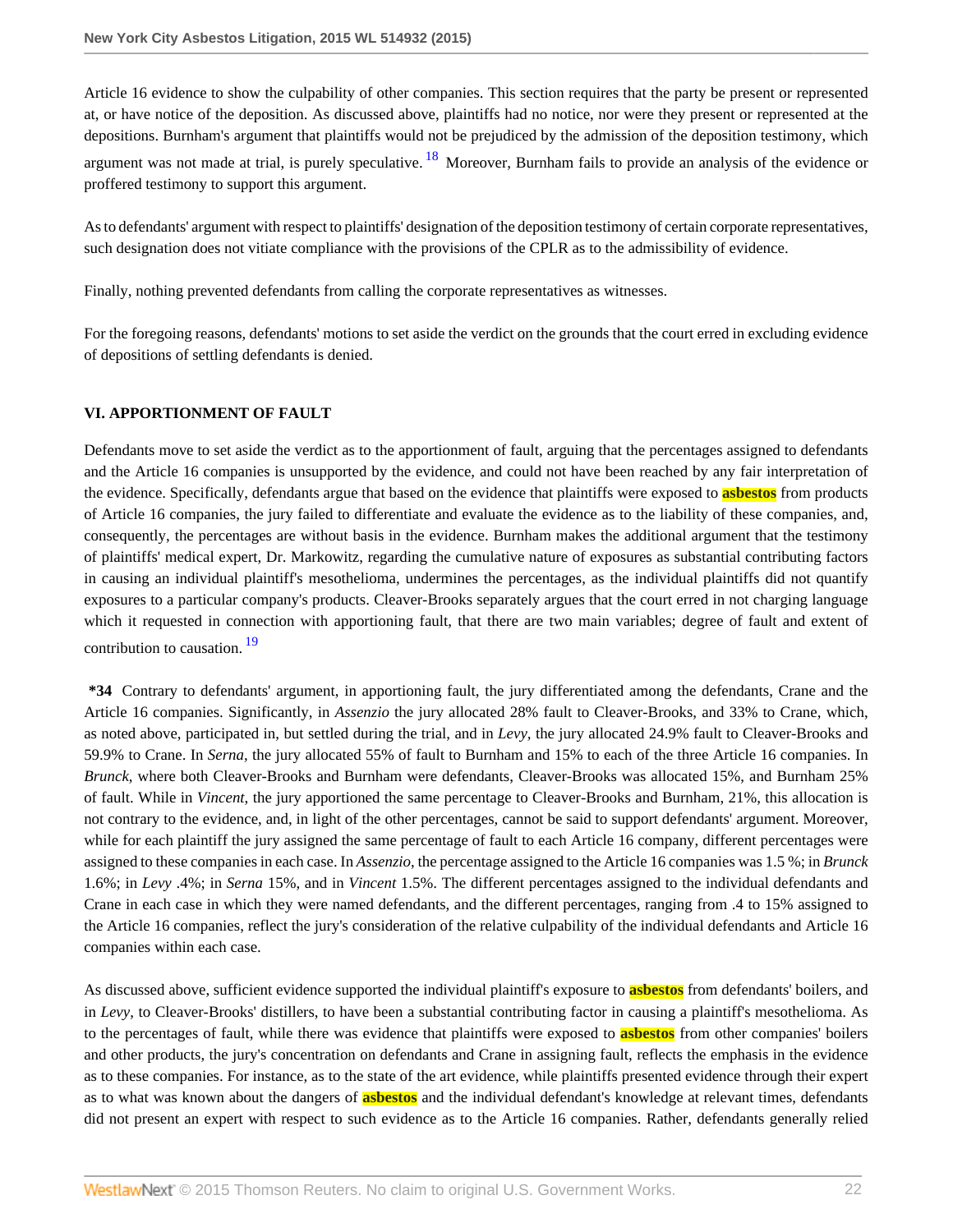on plaintiffs' expert for what was known about the dangers of **asbestos**, although they did question the expert as to a limited number of Article 16 companies' memberships in various organizations. Similarly, that the same percentage was assigned to the Article 16 companies within a case, reflects the nature of the evidence produced as to these entities. Dr. Markowitz's testimony regarding the cumulative nature of exposures was a factor for the jury to consider in evaluating the relative culpability of the various defendants and Article 16 companies, but is not dispositive in apportioning fault. Accordingly, it cannot be said that the evidence with respect to apportionment so preponderated in favor of defendants, that the verdict "could not have been reached on any fair interpretation of the evidence." *[Lolik v. Big V Supermarkets, Inc.](http://www.westlaw.com/Link/Document/FullText?findType=Y&serNum=1995141624&pubNum=0000605&originatingDoc=I6ed2fbecb0fe11e4b86bd602cb8781fa&refType=RP&fi=co_pp_sp_605_746&originationContext=document&vr=3.0&rs=cblt1.0&transitionType=DocumentItem&contextData=(sc.Search)#co_pp_sp_605_746)*, 86 NY2d at 746 (citations omitted).

**\*35** Nor do grounds exist to set aside the verdict based on the charge as to apportionment. The charge was from [PJI 2:275](http://www.westlaw.com/Link/Document/FullText?findType=Y&serNum=0287904181&pubNum=0123649&originatingDoc=I6ed2fbecb0fe11e4b86bd602cb8781fa&refType=TS&originationContext=document&vr=3.0&rs=cblt1.0&transitionType=DocumentItem&contextData=(sc.Search)), and [was](http://www.westlaw.com/Link/Document/FullText?findType=Y&pubNum=0123649&cite=NYPJIwas&originatingDoc=I6ed2fbecb0fe11e4b86bd602cb8781fa&refType=TS&originationContext=document&vr=3.0&rs=cblt1.0&transitionType=DocumentItem&contextData=(sc.Search)) given in conjunction with the charge as to culpability and causation. The jury was instructed:

Cleaver Brooks and Burnham allege that the individual plaintiffs were exposed to **asbestos**-containing products and or materials of these companies and that these companies failed to warn of the dangers of exposure to **asbestos** and that the companies knew or should have known about the dangers of **asbestos** and that the companies failed to exercise reasonable care by not warning and that the individual company's failure to warn was a substantial contributing factor in causing the individual plaintiff's **asbestos**-related disease.

Burnham and Cleaver Brooks have the burden of proving that an individual plaintiff was exposed to **asbestos** from the company's product and that a particular company failed to warn and that the failure to warn is a substantial contributing factor in causing a plaintiff to develop an **asbestos**-related disease...

If you find that any of those companies are responsible or if you find that in the Brunck and Vincent cases that both Burnham and Cleaver-Brooks are responsible, you need to assign a percentage of fault to each defendant and to each company you find liable for an individual plaintiff's injury. You will state the percentage of fault that you have attributed to either or both Burnham and Cleaver-Brooks and to each company, if any, whose failure to warn you find is a substantial contributing factor in causing an individual plaintiff's mesothelioma or **asbestos**-related cancer. The total of percentage for the defendant and all companies which have been found liable must add up to a hundred percent. Tr. at 5902-04.

In addition to the charge, when instructed, the jury had verdict sheets as to each individual plaintiff, and this instruction was given with reference to the specific questions on the verdict sheet in connection with apportionment. The apportionment question contained a typed instruction that for each company which was found liable, the jury was to set forth "its percentage of fault" and that the percentages must add up to a hundred. In instructing the jury and referencing the question, the court clearly stated that they were to assign a percentage of fault "only to those companies whose failure to warn was a substantial contributing factor in causing a plaintiff's injury," and that the total percentage must add up to a hundred percent. In context, the jury was explicitly instructed as to culpability, and was implicitly instructed as to relative degrees of fault with respect to exposure and causation, since the percentage of fault has meaning only with respect to a company's relative culpability vis-a-vis the culpability of other companies.

**\*36** Cleaver-Brooks argues for the first time in its reply, that the court erred in instructing the jury that if there is an apportionment of fault, it was for the court to decide. This is not properly considered and, in any event, Cleaver-Brooks mischaracterizes the instruction. The instruction related to the amount of damages, and instructed that if the jury reaches the issue of damages, it should calculate the entire amount of compensation to which it finds an individual plaintiff is entitled, and should not take into consideration any apportionment of fault. The jury was properly instructed, if there was to be an apportionment of the amount of damages, it was for the court to decide these issues.

### **VII. RIMITTITUR**

Defendants move to set aside the verdict and for a new trial with respect to damages on the grounds that the jury's awards as to each plaintiff were excessive. While the amount of damages to be awarded for personal injuries is primarily a question for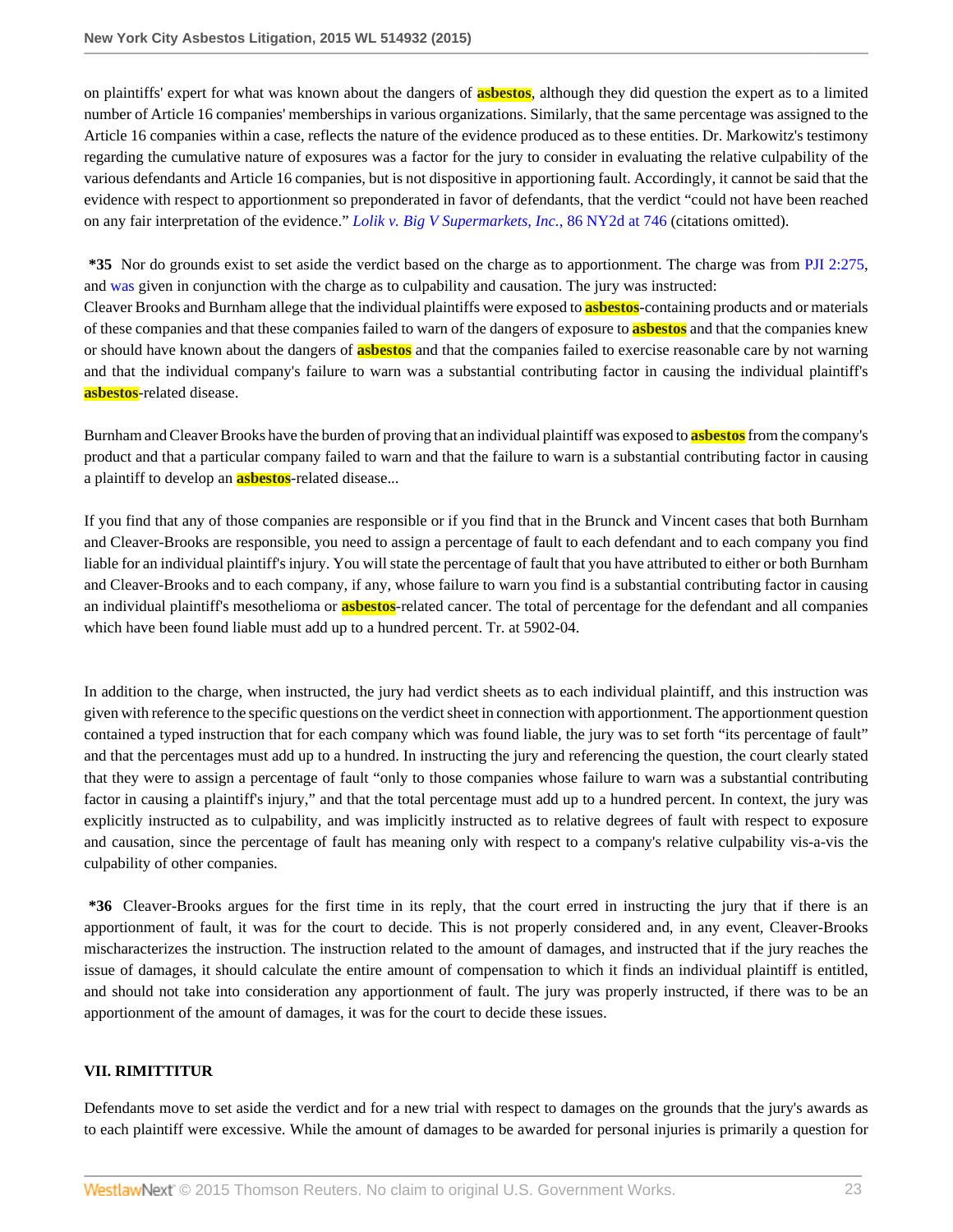the jury, and a jury's verdict should be given considerable deference, an award may be set aside "as excessive or inadequate if it deviates materially from what would be reasonable compensation." [CPLR 5501\(c\)](http://www.westlaw.com/Link/Document/FullText?findType=L&pubNum=1000059&cite=NYCPS5501&originatingDoc=I6ed2fbecb0fe11e4b86bd602cb8781fa&refType=LQ&originationContext=document&vr=3.0&rs=cblt1.0&transitionType=DocumentItem&contextData=(sc.Search)); *see [Ortiz v. 975 LLC,](http://www.westlaw.com/Link/Document/FullText?findType=Y&serNum=2022248494&pubNum=0007049&originatingDoc=I6ed2fbecb0fe11e4b86bd602cb8781fa&refType=RP&originationContext=document&vr=3.0&rs=cblt1.0&transitionType=DocumentItem&contextData=(sc.Search))* 74 AD3d 485 [\(1st Dept 2010\).](http://www.westlaw.com/Link/Document/FullText?findType=Y&serNum=2022248494&pubNum=0007049&originatingDoc=I6ed2fbecb0fe11e4b86bd602cb8781fa&refType=RP&originationContext=document&vr=3.0&rs=cblt1.0&transitionType=DocumentItem&contextData=(sc.Search)) While "personal injury awards, especially those for pain and suffering, are subjective opinions which are formulated without the availability, or guidance, of precise mathematical quantification," courts look to comparable cases in deciding if an award deviates from fair and reasonable compensation. *Reed v. City of New York,* [304 AD2d 1, 6 \(1st Dept\),](http://www.westlaw.com/Link/Document/FullText?findType=Y&serNum=2003160743&pubNum=0000155&originatingDoc=I6ed2fbecb0fe11e4b86bd602cb8781fa&refType=RP&fi=co_pp_sp_155_6&originationContext=document&vr=3.0&rs=cblt1.0&transitionType=DocumentItem&contextData=(sc.Search)#co_pp_sp_155_6) *lv denied* [100 NY2d 503 \(2003\)](http://www.westlaw.com/Link/Document/FullText?findType=Y&serNum=2003392426&pubNum=0000605&originatingDoc=I6ed2fbecb0fe11e4b86bd602cb8781fa&refType=RP&originationContext=document&vr=3.0&rs=cblt1.0&transitionType=DocumentItem&contextData=(sc.Search)). However, "[m]odification of damages, which is a speculative endeavor, cannot be based upon case precedent alone, because comparison of injuries in different cases is virtually impossible." *[So v. Wing Tat Realty, Inc,](http://www.westlaw.com/Link/Document/FullText?findType=Y&serNum=1999087101&pubNum=0000155&originatingDoc=I6ed2fbecb0fe11e4b86bd602cb8781fa&refType=RP&fi=co_pp_sp_155_374&originationContext=document&vr=3.0&rs=cblt1.0&transitionType=DocumentItem&contextData=(sc.Search)#co_pp_sp_155_374)* 259 [AD2d 373, 374 \(1st Dept 1999\)](http://www.westlaw.com/Link/Document/FullText?findType=Y&serNum=1999087101&pubNum=0000155&originatingDoc=I6ed2fbecb0fe11e4b86bd602cb8781fa&refType=RP&fi=co_pp_sp_155_374&originationContext=document&vr=3.0&rs=cblt1.0&transitionType=DocumentItem&contextData=(sc.Search)#co_pp_sp_155_374).

Recent appellate decisions which address the issue of the amount of damages where plaintiffs suffered from mesothelioma have sustained remitted awards of \$8 million, *Konstantin, Dummitt, supra;* \$3.5 million, *Perm v. Amchem Products,* 85 AD3d475 (1st Dept 2011). In 2006, the First Department modified awards from \$8 million to \$3 million, and from \$14 million to \$4.5 million, respectively, for plaintiffs Noah [Pride and Bernard Mayer,](http://www.westlaw.com/Link/Document/FullText?findType=Y&serNum=2008888317&pubNum=0007049&originatingDoc=I6ed2fbecb0fe11e4b86bd602cb8781fa&refType=RP&originationContext=document&vr=3.0&rs=cblt1.0&transitionType=DocumentItem&contextData=(sc.Search)) *Matter of New York Asbestos Litig.* (Marshall), 28 AD3d [255 \(1st Dept 2006\).](http://www.westlaw.com/Link/Document/FullText?findType=Y&serNum=2008888317&pubNum=0007049&originatingDoc=I6ed2fbecb0fe11e4b86bd602cb8781fa&refType=RP&originationContext=document&vr=3.0&rs=cblt1.0&transitionType=DocumentItem&contextData=(sc.Search)) A recent trial court remitted an award of \$35 million to \$18 million, in *Matter of New York City Asbestos Litig. (Peraica)*, Index No.: 190339/2009 (Sup Ct, NY Co 2013).

**\*37** As indicated above, while awards in comparable cases are not binding, they offer precedential guidance as to whether an award deviates from reasonable compensation. In *Konstantin, supra*, remitted awards of \$4.5 million for past pain and suffering of 33 months and \$3.5 million for future pain and suffering of 18 months were sustained. Mr. Konstantin suffered from mesothelioma of the tunica vaginalis, and underwent 5 surgeries, two courses of chemotherapy and one round of radiation. In one surgery a testicle and part of his scrotum were removed, and further surgery was required as the scar did not heal properly resulting in severe pain. The disease migrated to the pleura of his lungs, causing the accumulation of fluid which had to be drained from his lungs. Significantly, the court measured past pain and suffering from onset of a large hydrocele in his testes. In sustaining the award of \$3.5 million for 18 months of future pain and suffering, the court noted that while the amount was unprecedented, it was supported as Mr. Konstantin suffered from two mesotheliomas, in his testes and in his chest.

In *Dummit supra*, the court sustained an award of \$5.5 million for past pain and suffering of 27 months and \$2.5 million for 6 months of future pain and suffering. Mr. Dummitt had continuous medical treatment including four thoracentesises and thoracic surgery. He suffered severe side effects from three course of chemotherapy and had increasing shortness of breath, chronic "breakthrough" pain, and loss of appetite resulting in severe weight loss. As his condition deteriorated, Mr. Dummitt was unable to concentrate and was no longer able to engage in the activities he participated in prior to his illness.

<span id="page-23-0"></span>In *Penn v Anchem, supra*, the court remitted the award for past pain and suffering from \$3.65 million to \$1.5 million for past pain and suffering of 25 months, and from \$10.9 million to \$2 million for future pain and suffering. In *Pride*, the award was reduced from \$8 million to \$3 million for approximately 11 months of pain and suffering; <sup>[20](#page-28-1)</sup> and in *Mayer* the award was remitted from \$7 million for past and \$7 million for future pain and suffering to \$3million for past, and \$1.5 million for future pain and suffering with a prognosis of 7 months.

**\*38** In *Perajca, supra*, in remitting the award to \$18 million, the court points out that Mr. Peraica suffered from mesothelioma for two years, and references the following description of the progression of the disease. "in addition to mesothelioma bilaterally impeding Plaintiff's ability to breathe, these tumors advanced to Peraica's abdomen [i.e. peritoneal carcinomatosis] and caused small bowel obstructions, strangulation, severe ascites, fecal vomiting, and, of course, severe pain." *Peraica*, *supra*, n.14

In evaluating whether the awards in this consolidated action deviate from reasonable compensation, and considering the foregoing awards as offering precedential value and some guidance, and giving the jury's verdicts great deference, I conclude that in each of these five cases, the jury's verdict as to damages deviate from reasonable compensation.

In determining the amounts of the individual remittiturs, the First Department's recent decisions in *Konstantin/Dummit* and *Anchem* are most instructive. Moreover, since awards for pain and suffering are "subjective" and cannot be calculated with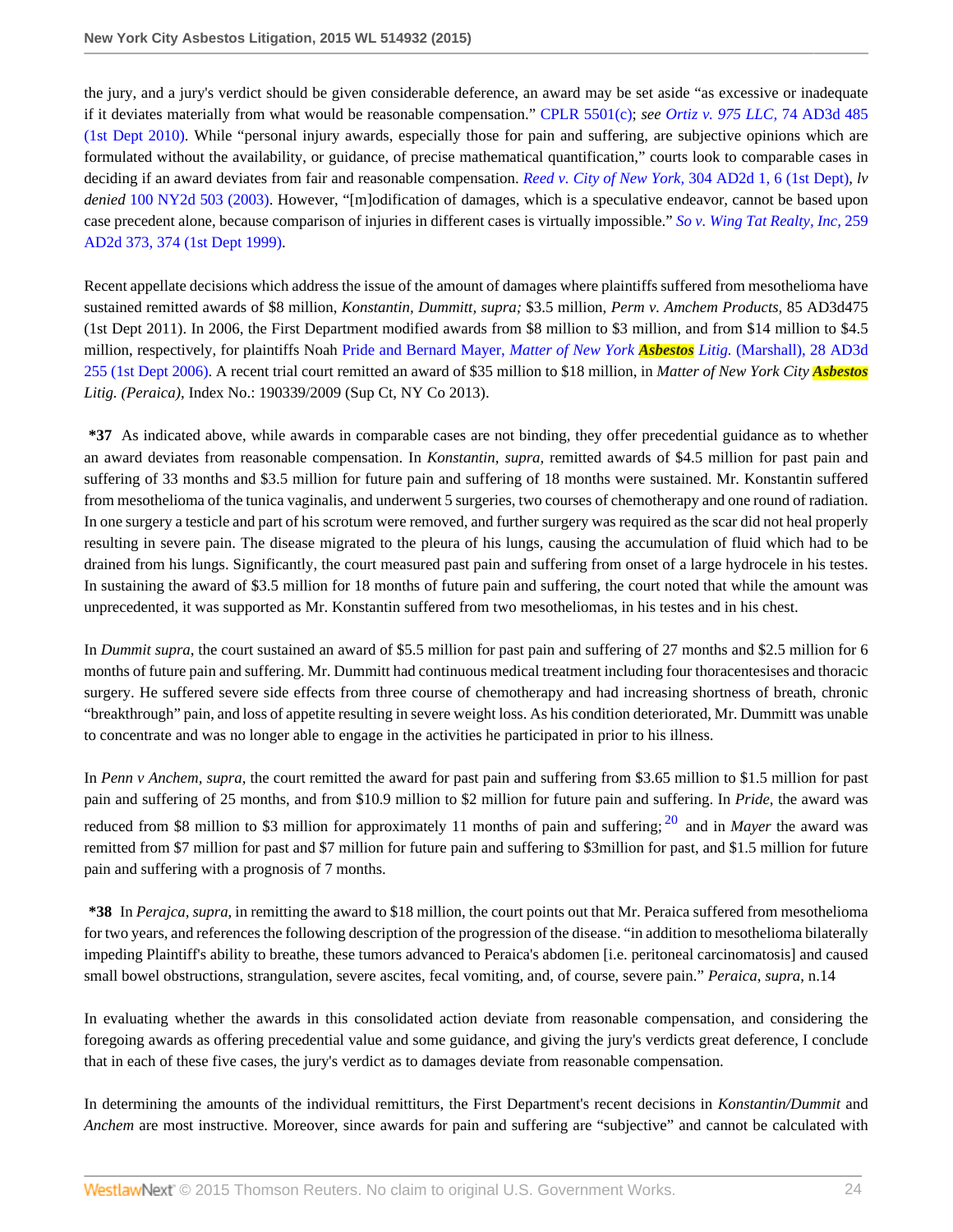<span id="page-24-0"></span>"precise mathematical quantification," (*Reed v City of New York*, *supra* at 7), remitted amounts will be considered as a whole, while looking at the unique factors affecting each plaintiff.  $2<sup>1</sup>$ 

As to Mr. Assenzio, the jury awarded \$20 million for past pain and suffering. Mr. Assenzio first developed symptoms in August of 2011. In November of 2011, due to accumulation of fluid in his lungs, he underwent a procedure to have the fluid drained, and on December 14, 2011, after a biopsy, he was diagnosed with mesothelioma. Between December 2011 and March 2012, he had four cycles of chemotherapy, and in the summer of 2012, he underwent radiation treatment. From the chemotherapy, he suffered from nausea and fatigue, sleep disruptions, night sweats and became so weak, he was unable to walk. Eventually, the cancer spread to his bones and liver causing extraordinary pain. He was unable to feed, bathe, get out of bed or go to the bathroom by himself, and needed adult diapers. He spent the last month of his life in hospice and died on March 21, 2013, at 83 years of age. While defendants seek to measure Mr. Assenzio's, as well as the other plaintiffs' pain and suffering from the date of diagnosis, such measurement sets an artificial, arbitrary date which fails to take into account a plaintiff's pain and suffering prior to the date of diagnosis. A plaintiff's pain and suffering should be considered, at a minimum, from the time at which verifiable symptoms or pain of consequence first appear. Contrary to defendants' calculations, Mr. Assenzio suffered for approximately 20 months, measured from the time his first serious symptoms appeared. *See Konstantin*, supra at 255. Based upon the nature and duration of the pain Mr. Assenzio endured, including the pain from bone and liver cancer, and based on the recent awards sustained in *Konstantin* and *Dummitt* award for pain and suffering in the amount of \$5.5 million is reasonable compensation.

**\*39** As to the award of \$10 million to Mrs. Assenzio for loss of services, this award deviates from reasonable compensation. In NYCAL litigation, in *Penn v Anchem,* supra, the First Department remitted an award of \$1.67 million to \$260,000 for loss of consortium. In *Lindenman v Kreitzer,* [105 AD3d 477 \(1st Dept 2013\)](http://www.westlaw.com/Link/Document/FullText?findType=Y&serNum=2030319402&pubNum=0007049&originatingDoc=I6ed2fbecb0fe11e4b86bd602cb8781fa&refType=RP&originationContext=document&vr=3.0&rs=cblt1.0&transitionType=DocumentItem&contextData=(sc.Search)), the court reduced such an award in a non-**asbestos** case, from \$3.2 million for past and future loss of services to \$500,000. While the plaintiff in *Lindenman* sustained brain damage, the award for plaintiff was remitted to \$1.25 million for past and future pain and suffering, the court noting that plaintiff did not undergo surgery and continued to drive and play tennis. As discussed above, these awards are not binding upon the court, and, here, the amount should be reduced from \$10 million to \$500,000.

### *ii.) Robert Brunck*

Mr. Brunck was awarded \$20 million for pain and suffering. Mr. Brunck first began experiencing shortness of breath in the spring of 2011, and was diagnosed with mesothelioma in January 2012, at the age of 72 or 73. He underwent seven or eight cycles of chemotherapy and several surgeries to remove fluid from his lungs. Mr. Brunck suffered from intense pain in his back and chest from the accumulation of fluid in his lungs. Since the chemotherapy was not successful, Mr. Brunck had surgery for removal of 90% of his visceral pleura. Mr. Brunck could only eat a liquid meal, his lips became dry, and he was unable to swallow. He suffered from ural and fecal incontinence and was deeply humiliated by the need for adult diapers. He developed a staff infection following the surgery, and in May 2012, was readmitted to the hospital, then discharged into a nursing home, but readmitted to the hospital on June 10, 2012. Mr. Brunck died on June 22, 2012, at 73 years of age. According to the record, Mr. Brunck first noticed his shortness of breath in the spring of 2011. However, Mr. Brunck also suffered from chronic obstructive pulmonary disease and emphysema. Under these circumstances, since he experienced shortness of breath in the spring of 2011, was diagnosed in January, 2012, and died in June, 2012, it is reasonable to infer that Mr. Brunck endured eight to ten months of pain and suffering from mesothelioma. In evaluating the last six months of Mr. Brunck's life, he was either undergoing chemotherapy, or, in the last two months, he was in the hospital undergoing surgery or being treated for an infection resulting from the surgery, or in a nursing home recuperating from the surgery. Mr. Brunck, while suffering from the disease for a shorter period of time than others diagnosed with mesothelioma, suffered severely in the last months of his life. Thus, an award for pain and suffering of \$3.2 million is reasonable compensation. Cleaver-Brooks' motion to reduce the award by \$700,000 to account for Mr. Brunck's chronic obstructive pulmonary disease and emphysema is denied as the amount of the award takes these factors into consideration.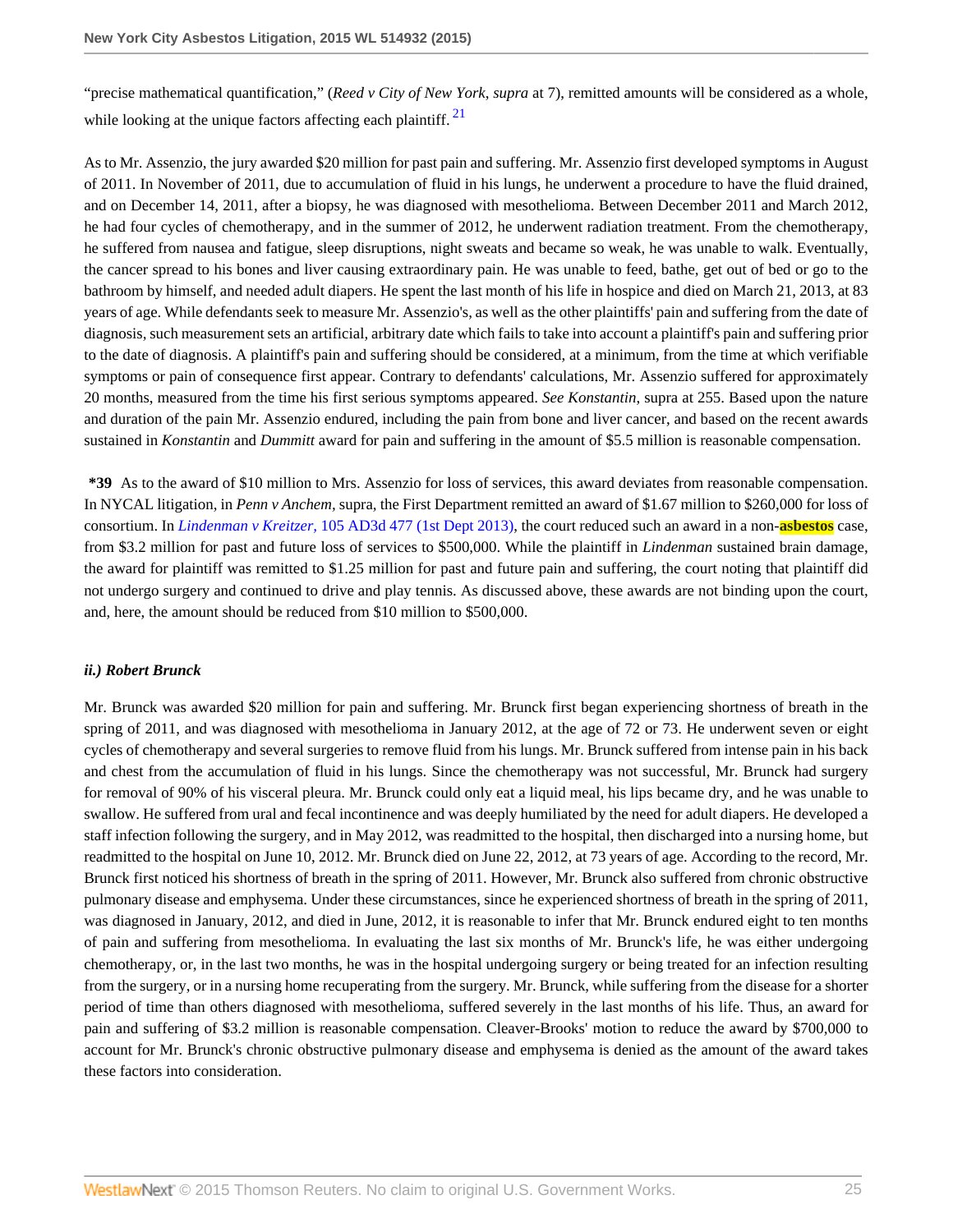#### **iii.) Paul Levy**

**\*40** Mr. Levy was awarded of \$15 million for past and \$35 million for future pain and suffering of two years. In the summer of 2011, at the age of 82, Mr. Levy began experiencing chest and back pains. Initially, the pain prevented him from playing tennis or golf, but eventually progressed so that he was unable to shower or put his hand above his head. In November 2011, based on an abnormality in his chest x-ray, he underwent a biopsy and PET scan, and was diagnosed with mesothelioma. He had a tumor in his lung, which due to its position and size, was inoperable. Mr. Levy underwent four cycles of chemotherapy which treatments made him nauseous, so that he was unable to eat and he lost substantial weight. Due to pain, which was described at trial as so severe at times that he was writhing on the floor, Mr. Levy was admitted to the hospital four times, and given morphine. While hospitalized he had four blood transfusions, and was so weak, he was taken for his chemotherapy treatments in a wheel chair. He developed bladder problems and needed a catheter placed in his penis. Mr. Levy testified that as a result of his treatment and diagnosis, he became depressed and that he thinks of death every day. At trial, Mr. Levy's mesothelioma was in remission, and it is reasonable to infer the duration of past pain and suffering of approximately one and one half years. Mindful that Mr. Levy has suffered not only physically from the disease, but suffers from the apprehension of his death from this disease, an award of \$4 million for past pain and suffering, and \$3.5 million for two years of future pain and suffering is reasonable compensation.

The jury awarded Mrs. Levy \$10 million for loss of services. This award encompasses the loss of Mr. Levy's companionship and services in the past and for future. As indicated above, the jury awarded future damages for Mr. Levy for two years. Taking into consideration past awards, and Mr. Levy's prognosis, the award should be reduced to \$650,000.

#### **iv.) Cesar Serna**

The jury awarded Mr. Serna \$30 million for past and \$30 million for future pain and suffering for one and one half years. Mr. Sema first began experiencing symptoms in December 2009, and was diagnosed with mesothelioma in December 2010 after he underwent thoroscopic surgery. In addition, he had a right thoracotomy, pleurectomy, a decortication, and an en bloc resection of the diaphragm. The first surgery involved going through the back to access the lungs, and due to the pain from the surgery, Mr. Serna had difficulty breathing. Twenty days later, he had a second surgery to remove fluid from his lungs, during which he was given blood transfusions. When the surgeries did not relieve his pain, Mrs. Serna testified he became depressed and stopped talking and eating. In addition to the surgeries, Mr. Serna had eight cycles of chemotherapy which made him sick so that he did not eat and could not walk up the stairs. Dr. Schacter testified Mr. Serna experienced breakthrough pain, i.e. pain which is experienced despite medication, and that Mr. Serna is depressed, reports he is unable to sleep, and has had thoughts of suicide. Based on Mr. Serna's extensive medical treatments, and the effects the disease and treatments have had on Mr. Serna's mental state, an award of \$4.5 million for approximately two and one half years to three years of past pain and suffering, and \$3 million for future pain and suffering for one and one half years is reasonable compensation.

#### **v.) Raymond Vincent**

**\*41** Mr. Vincent was awarded \$20 million for pain and suffering. Mr. Vincent began experiencing symptoms in April, 2010; he was diagnosed with mesothelomia in September 2011; and he died December 29, 2012. While Mr. Vincent had some pain in April 2011, he began experiencing greater pain in the summer of 2011, and underwent a thorocentisis in 2011 to have fluid removed from his lungs. Subsequently he had a pleurectomy and pleural decortication. In addition, Mr. Vincent underwent three rounds of chemotherapy which caused him severe pain, fatigue, and discomfit. Due to constant pain, Mr. Vincent was unable to walk across the room. He had a fentanyl patch as well as Vicodin, was hospitalized in a special facility, and despite the medication, experienced "break through pain." For the last three to four months of his life, he did not eat and lost substantial weight. He became incontinent of urine, and was mortified at the need to wear adult diapers. Since Mr. Vincent's symptoms began in April, 2010, and he experienced increased pain in the summer of 2011, it is reasonable to infer an award for pain and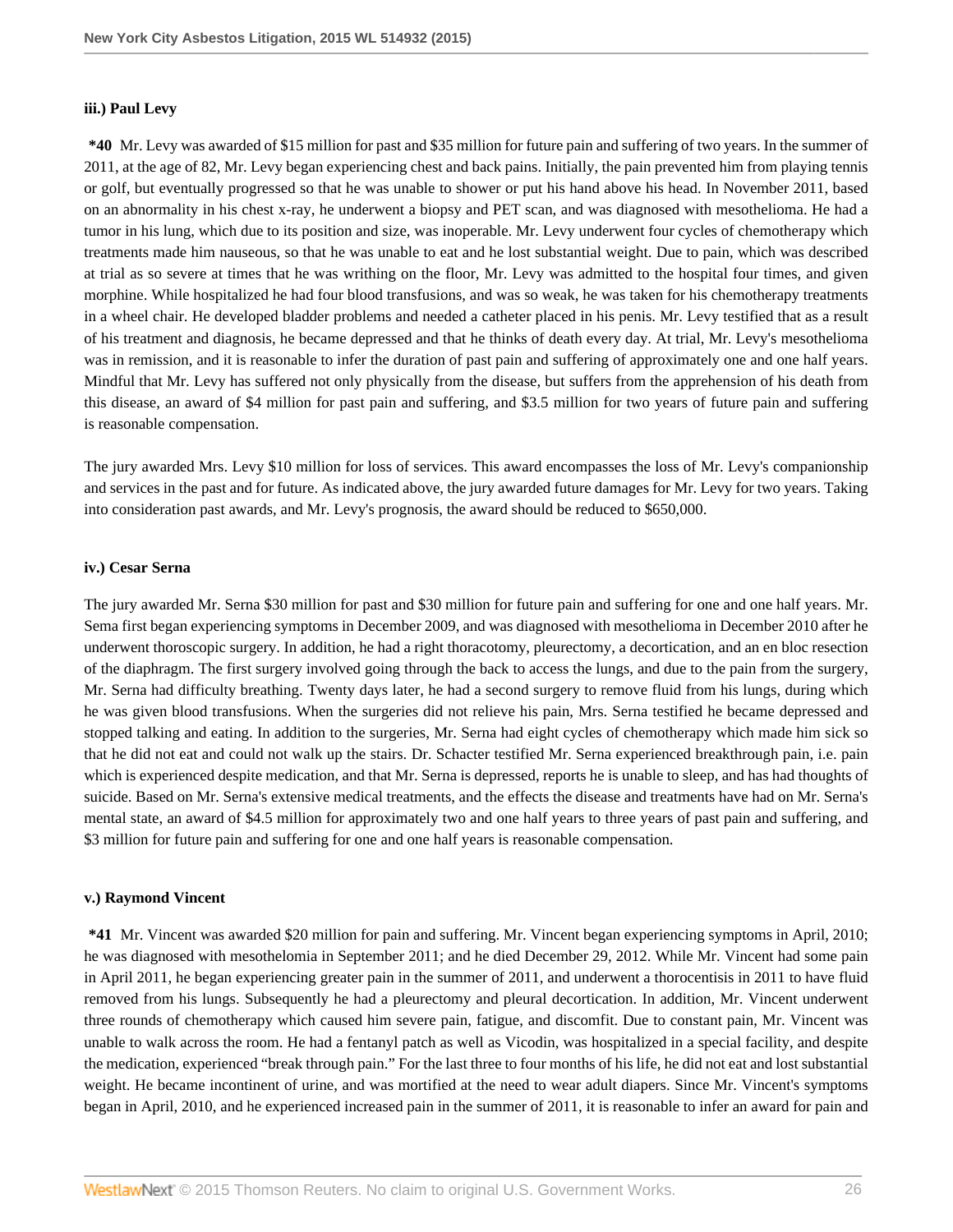suffering for approximately 18 to 20 months. Based on the degree of pain Mr. Vincent experienced throughout this period and the medical treatment he received, reasonable compensation is set at \$5 million.

### **CONCLUSION**

In view of the above, it is

ORDERED that the motion by Cleaver-Brooks, Inc to set aside the verdict with respect to plaintiff Santos Assenzio is granted only to the extent of vacating the awards of \$20 million for past pain and suffering, and \$10 million to Mr. Assenzio's spouse for loss of consortium and ordering a new trial on the issue of damages unless plaintiff Santos Assenzio within 30 days of service of a copy of this decision and order with notice of entry stipulates to reduce the awards to \$5.5 million for past pain and suffering and \$500,000 for his spouse's loss of consortium; and it is further

ORDERED that the separate motions by Burnham Corp. and Cleaver-Brooks, Inc. to set aside the verdict with respect to plaintiff Robert Brunck is granted only to the extent of vacating the award of \$20 million for past pain and suffering and ordering a new trial on the issue of damages unless plaintiff Robert Brunck within 30 days of service of a copy of this decision and order with notice of entry stipulates to reduce the award to \$3.2 million for past pain and suffering; and it is further

ORDERED that the motion by Cleaver-Brooks, Inc. to set aside the verdict with respect to plaintiff Paul Levy is granted only to the extent of vacating the awards of \$15 million for past pain and suffering, \$35 million for future pain and suffering and \$10 million to Mr. Levy's spouse for loss of consortium and ordering a new trial on the issue of damages unless plaintiff Paul Levy within 30 days of service of a copy of this decision and order with notice of entry stipulates to reduce the awards to \$4 million for past pain and suffering, \$3.5 million for future pain and suffering, and \$650,000 for his spouse's loss of consortium; and it is further

**\*42** ORDERED that the motion by Burnham Corp. to set aside the verdict with respect to plaintiff Cesar O. Serna is granted only to the extent of vacating the awards of \$30 million for past pain and suffering and \$30 million for future pain and suffering and ordering a new trial on the issue of damages unless plaintiff Cesar O. Serna within 30 days of service of a copy of this decision and order with notice of entry stipulates to reduce the awards to \$4.5 million for past pain and suffering and \$3 million for future pain and suffering; and it is further

ORDERED that the separate motions by Burnham Corp. and Cleaver-Brooks, Inc. to set aside the verdict with respect to plaintiff Raymond Vincent is granted only to the extent of vacating the award of \$20 million for past pain and suffering and ordering a new trial on the issue of damages unless plaintiff Raymond Vincent within 30 days of service of a copy of this decision and order with notice of entry stipulates to reduce the award to \$5 million for past pain and suffering.

DATED: February 5, 2015

<<signature>>

J.S.C.

Footnotes

- <span id="page-26-0"></span>[1](#page-0-0) Defendants' separate motions as to individual plaintiffs are consolidated for disposition herein.
- <span id="page-26-1"></span>[2](#page-0-1) In this decision, plaintiff will refer to a named plaintiff or a decedent where an Estate has commenced an action.
- <span id="page-26-2"></span>[3](#page-1-0) The court heard argument on March 27, 2014, and on March 31, 2014, and again on August 1, 2014 after the First Department's decision in *In re New York City Asbestos Litig.* [\(Konstantin\) \(Dummit\), 121 AD3d 230, 242, \(1st Dept 2014\),](http://www.westlaw.com/Link/Document/FullText?findType=Y&serNum=2033758918&pubNum=0007049&originatingDoc=I6ed2fbecb0fe11e4b86bd602cb8781fa&refType=RP&fi=co_pp_sp_7049_242&originationContext=document&vr=3.0&rs=cblt1.0&transitionType=DocumentItem&contextData=(sc.Search)#co_pp_sp_7049_242) which decision addresses many of the issues raised in these motions.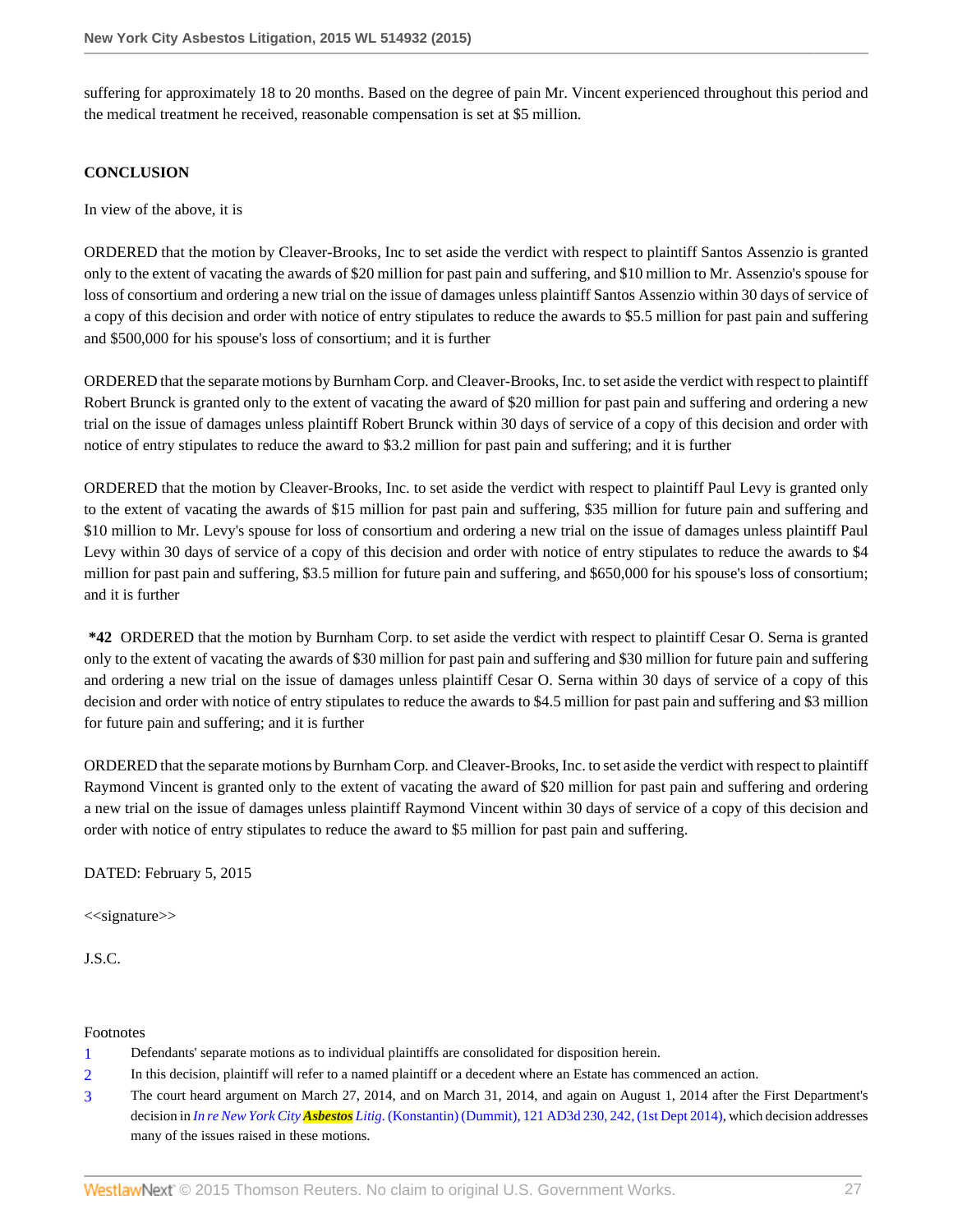- <span id="page-27-0"></span>[4](#page-1-1) In its reply, Cleaver-Brooks argues that the evidence was "insufficient as a matter of law to identify [Cleaver-Brooks] as the manufacturer of the boiler that [Mr.] Assenzio claims caused his **asbestos** disease, or alternatively, the verdict was against the weight of the evidence." Cleaver-Brooks Reply Memorandum (C-B Reply) at 14-15.
- <span id="page-27-1"></span>[5](#page-3-0) Based on the evidence, Cleaver-Brooks' argument in its reply that the verdict must be set aside as a matter of law as plaintiff failed to prove exposure to **asbestos** from Cleaver-Brooks boilers caused his mesothelioma is denied.
- <span id="page-27-2"></span>[6](#page-5-0) However, at trial, Cleaver-Brooks contended that plaintiff's counsel failed to provide proof that the distilling records were previously produced by Cleaver-Brooks. As to this contention, it is noted that Mr. Tornetta testified that he believes he previously found documents about distillers, but may have gotten them from the Navy.
- <span id="page-27-3"></span>[7](#page-5-1) In its Reply Memorandum, Cleaver-Brooks alleges that plaintiff counsel's statements during trial misled the court. This issue was considered in connection with Cleaver-Brooks' objections to Mr. Levy's anticipated testimony about exposure to **asbestos** from Cleaver-Brooks distillers. However, the record indicates that plaintiff's counsel did not represent that Mr. Levy testified at his deposition to exposure from Cleaver-Brooks' distillers, but that he was exposed to **asbestos** from distillers. Moreover, as referenced by Cleaver-Brooks, I held it had sufficient notice that Mr. Levy was alleging exposure from "distilling units on certain ships." Tr. at 3492. I do note that subsequently, in a decision denying Cleaver-Brooks' motion for a directed verdict in *Levy*, I incorrectly stated that Mr Levy testified at his deposition that he was exposed to **asbestos** from Cleaver-Brooks' distillers. TR 6054-6055.
- <span id="page-27-4"></span>[8](#page-6-0) In other testimony, Mr. Tornetta stated that Cleaver-Brooks' record keeping methodology with respect to boilers involved maintaining index cards organized under broad equipment categories, and within those categories the cards are organized by site or address where the boiler was installed. In order to obtain records from previously sold boilers, the address where the boiler was installed was needed. In addition to the index cards, Mr. Tornetta stated that commercial files and drawings are maintained with respect to each boiler. While these records relate to boilers, as to distillers, Mr. Tornetta testified that he had no way of searching for records for distilling units as he doesn't have index cards for them. Tr.at 4456.
- <span id="page-27-5"></span>[9](#page-10-0) "The Frye test asks 'whether the accepted techniques, when properly performed, generate results accepted as reliable in the scientific community generally.' " *Parker, supra* 446 (quoting *People v Wesley,* [83 NY2d 417, 422 \[1994\]](http://www.westlaw.com/Link/Document/FullText?findType=Y&serNum=1994072960&pubNum=0000605&originatingDoc=I6ed2fbecb0fe11e4b86bd602cb8781fa&refType=RP&fi=co_pp_sp_605_422&originationContext=document&vr=3.0&rs=cblt1.0&transitionType=DocumentItem&contextData=(sc.Search)#co_pp_sp_605_422)). As to Daubert, the court stated that "[a]lthough some amici urge the court to adopt the federal standard (or some portion of it) as expressed in *[Daubert v Merrell Dow](http://www.westlaw.com/Link/Document/FullText?findType=Y&serNum=1993130674&pubNum=0000780&originatingDoc=I6ed2fbecb0fe11e4b86bd602cb8781fa&refType=RP&fi=co_pp_sp_780_589&originationContext=document&vr=3.0&rs=cblt1.0&transitionType=DocumentItem&contextData=(sc.Search)#co_pp_sp_780_589) Pharmaceuticals, Inc.,* [\(509 US 579, 589-590 \[1993\]](http://www.westlaw.com/Link/Document/FullText?findType=Y&serNum=1993130674&pubNum=0000780&originatingDoc=I6ed2fbecb0fe11e4b86bd602cb8781fa&refType=RP&fi=co_pp_sp_780_589&originationContext=document&vr=3.0&rs=cblt1.0&transitionType=DocumentItem&contextData=(sc.Search)#co_pp_sp_780_589) [requiring that scientific testimony be relevant and reliable in order to assist the trier of fact under [Federal Rules of Evidence Rule 702](http://www.westlaw.com/Link/Document/FullText?findType=L&pubNum=1000607&cite=USFRER702&originatingDoc=I6ed2fbecb0fe11e4b86bd602cb8781fa&refType=LQ&originationContext=document&vr=3.0&rs=cblt1.0&transitionType=DocumentItem&contextData=(sc.Search))]), the parties make no such argument and acknowledge that Fryre is the current standard in New York." *Parker*, supra at 447, n.3.
- <span id="page-27-6"></span>[10](#page-11-0) According to Dr. Markowitz, non-trivial amounts of **asbestos** in a material is at least one percent, and most of the products contain 10 or 20 percent **asbestos**. Tr. at 496.
- <span id="page-27-7"></span>[11](#page-13-0) Although Cleaver-Brooks disputed the diagnosis of mesothelioma as to Mr. Levy, contending he suffered from a primary carcinoma of the lungs, this dispute is not controlling. In any event, the jury was asked a specific question as to whether Mr. Levy had an **asbestos** related cancer.
- <span id="page-27-8"></span>[12](#page-15-0) The jury allocated the following percentages of fault. Assenzio: Cleaver-Brooks 28%; Crane 33%; 26 Article 16 entities 1.5%. Brunck: Burnham 25%; Cleaver-Brooks 15%; Crane 20%; 25 Article 16 companies 1.6%. Levy: Cleaver-Brooks 24.9%; Crane 59.9%; 38 Article 16 companies .4%. Serna: Burnham 55%; 3 Article 16 companies 15%. Vincent: Burnham 21%; Cleaver-Brooks 21%; Crane 25%; 22 Article 16 companies 1.5%.
- <span id="page-27-9"></span>[13](#page-16-0) Cleaver-Brooks also argues that there was insufficient evidence of the individual plaintiff's exposure to **asbestos** from its products to infer that it was put on notice as to the dangers of **asbestos**. However, plaintiff does not rely on plaintiffs' exposure to Cleaver-Brooks products to establish knowledge.
- <span id="page-27-10"></span>[14](#page-17-0) Cleaver-Brooks argues for the first time in its reply, that the court, in denying its motion for a directed verdict as to recklessness, failed to identify any "direct evidence" that supported such a finding. However, as this quote shows, the court denied the motion on the same grounds it is denying defendants' instant motion to set aside the reckless findings. Tr. at 6057
- <span id="page-27-11"></span>[15](#page-18-0) Mr. Sweigart testified the Handbook indicated that 100 pounds of a certain type of **asbestos** cement would cover 40 square feet. Tr. at 2631
- <span id="page-27-12"></span>[16](#page-20-0) X.C.2 provides "[b]y request to the Special Master, any plaintiff may seek to serve notice of intent to take nonrepetitive depositions of defendants' representatives pertaining to issues which were not covered or not adequately covered by prior depositions of that defendant.
- <span id="page-27-13"></span>[17](#page-20-1) It must be acknowledged that the CMO contemplates the use of depositions of corporate representatives in actions other than the one in which it was taken. This issue should be addressed in the revision of the NYCAL CMO, and in specific legislation with respect to litigation of this nature.
- <span id="page-27-14"></span>[18](#page-21-0) Burnham did not separately argue the admissibility of the depositions at trial, but joined in Cleaver-Brooks' argument.